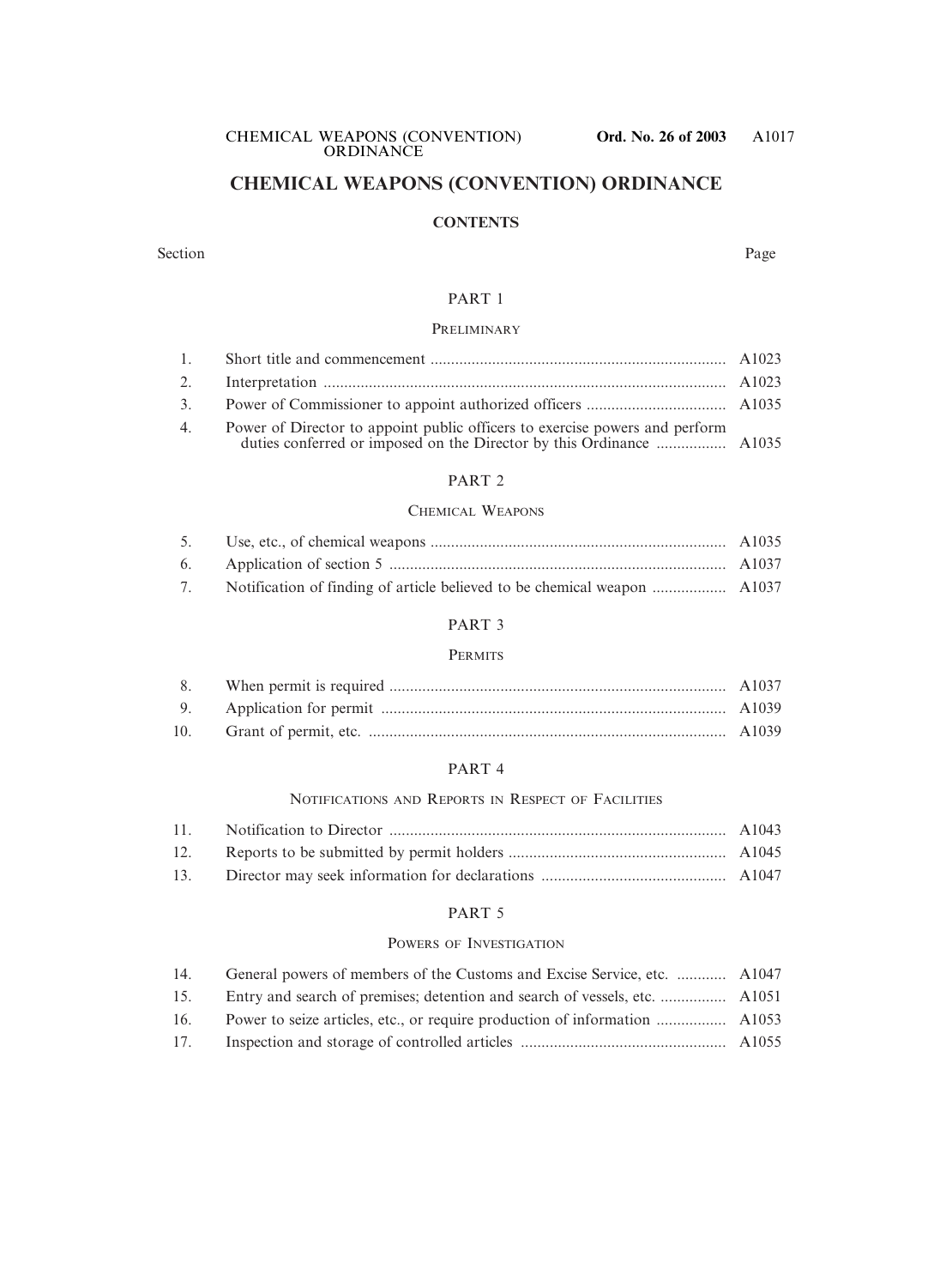# 18. Powers of arrest .............................................................................................. A1057 19. Ancillary powers of investigation .................................................................... A1059 20. Placing of locks and seals on premises, etc. .................................................... A1061 Section Page

#### PART 6

#### **FORFEITURE**

| 21. |  |
|-----|--|
| 22. |  |
| 23. |  |
| 24. |  |
| 25. |  |

#### PART 7

#### INTERNATIONAL INSPECTIONS

| 26. |  |
|-----|--|
| 27. |  |

#### PART 8

#### DISCLOSURE OF INFORMATION

| 28. |  |  | A1081 |
|-----|--|--|-------|
|-----|--|--|-------|

#### PART 9

#### **OFFENCES**

| 29. |  |
|-----|--|
| 30. |  |
| 31. |  |
| 32. |  |
| 33. |  |
| 34. |  |
| 35. |  |
| 36. |  |
| 37. |  |

#### PART 10

#### **MISCELLANEOUS**

| 38 |  |  |  |
|----|--|--|--|
|----|--|--|--|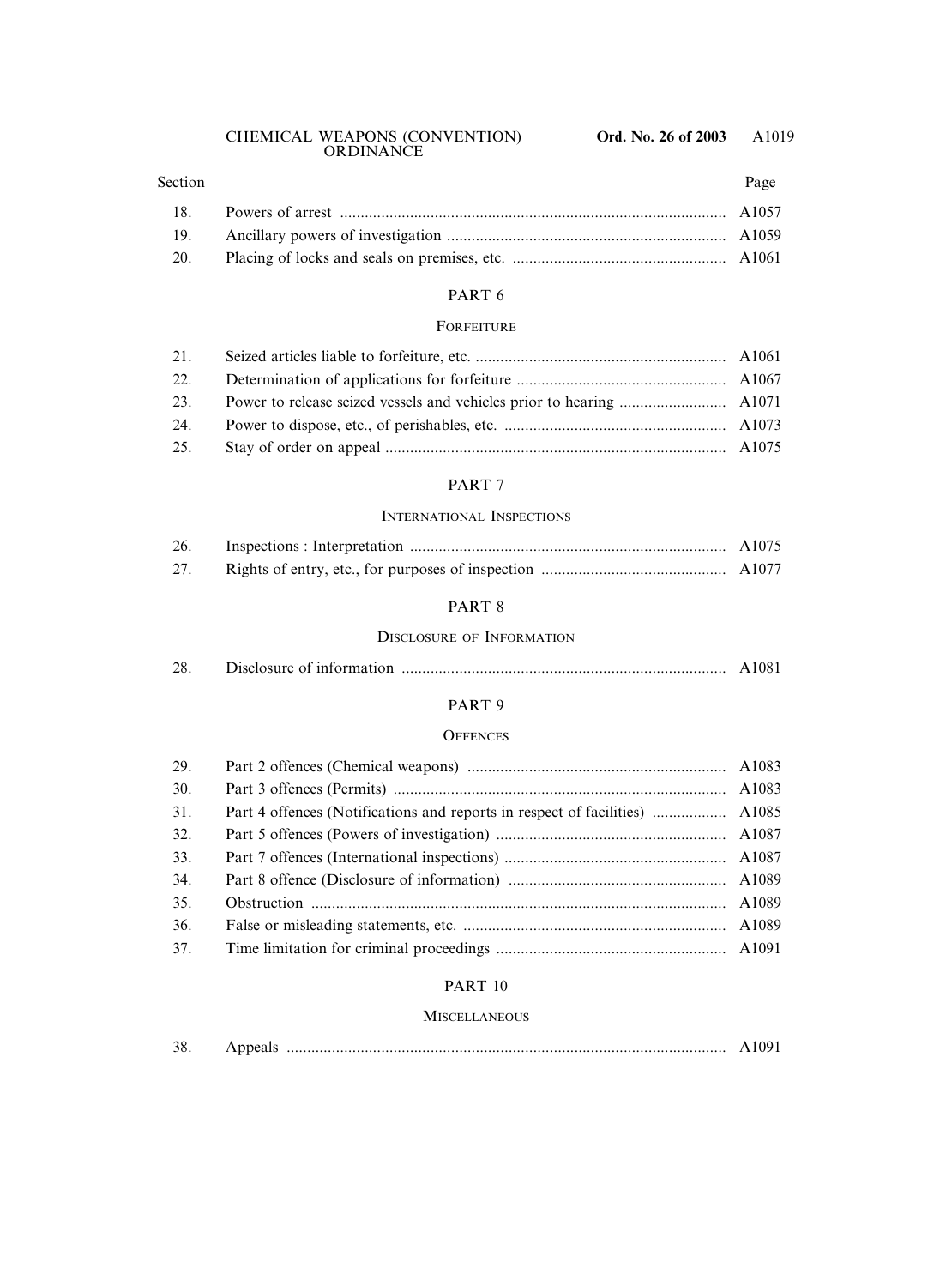#### Section Page

| 39. |                                                                                               |  |
|-----|-----------------------------------------------------------------------------------------------|--|
| 40. |                                                                                               |  |
| 41. |                                                                                               |  |
| 42. |                                                                                               |  |
| 43. |                                                                                               |  |
| 44. |                                                                                               |  |
|     | Schedule 1 Chemicals listed for the purposes of the definition of "Schedule 1 chemical" A1099 |  |
|     | Schedule 2 Chemicals listed for the purposes of the definition of "Schedule 2 chemical" A1101 |  |
|     | Schedule 3 Chemicals listed for the purposes of the definition of "Schedule 3 chemical" A1103 |  |
|     | Schedule 4 Fee to accompany application for permit under section 9 of this Ordinance A1105    |  |
|     |                                                                                               |  |
|     |                                                                                               |  |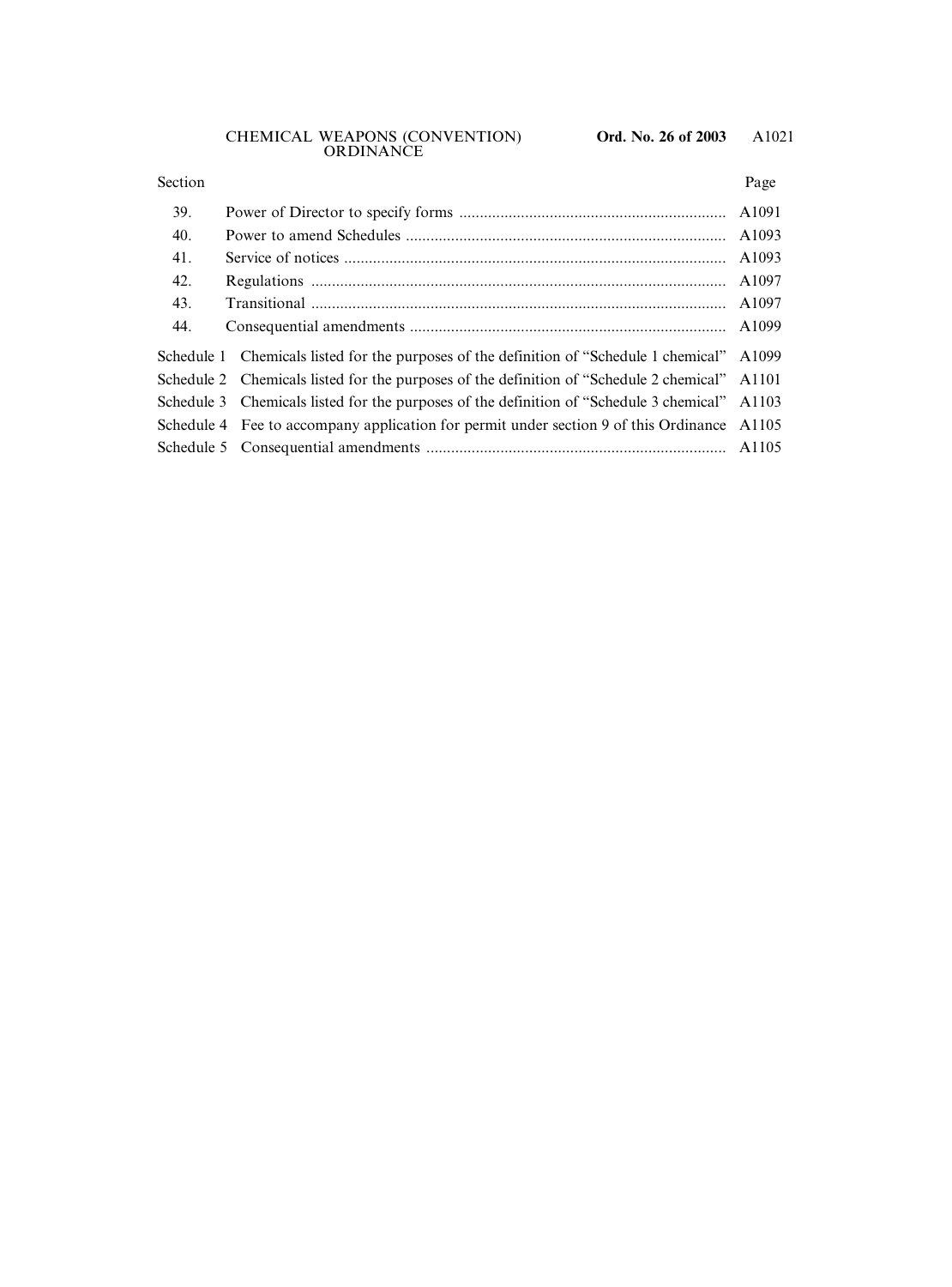## **HONG KONG SPECIAL ADMINISTRATIVE REGION**

ORDINANCE NO. 26 OF 2003



TUNG Chee-hwa Chief Executive 10 July 2003

An Ordinance to promote the control of chemical weapons and of certain chemicals capable of being used as chemical weapons, and for matters related thereto or connected therewith.

 $[$   $]$ 

Enacted by the Legislative Council.

# PART 1

## **PRELIMINARY**

## **1. Short title and commencement**

(1) This Ordinance may be cited as the Chemical Weapons (Convention) Ordinance.

(2) This Ordinance shall come into operation on a day to be appointed by the Secretary for Commerce, Industry and Technology by notice published in the Gazette.

## **2. Interpretation**

(1) In this Ordinance, unless the context otherwise requires—

"aircraft" (航空器) means any machine which can derive support in the atmosphere from reactions of the air;

"article" (物品) includes a substance and a document;

"authorized officer" (獲授權人員) means a person authorized by the Commissioner under section 3;

"cargo" (貨物) has the meaning assigned to it by section 2 of the Import and Export Ordinance (Cap. 60);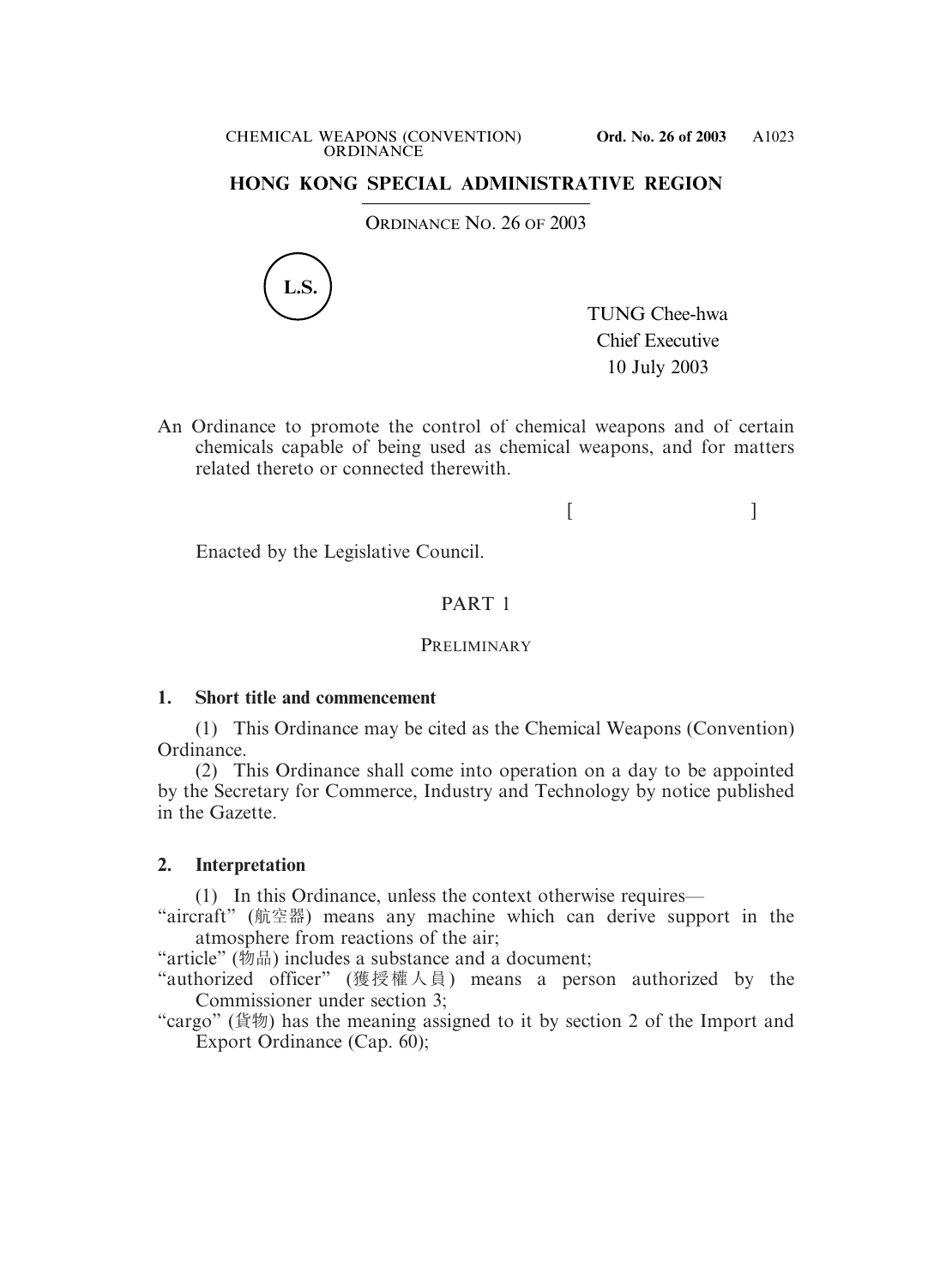"chemical weapons" (化學武器) means—

- (*a*) toxic chemicals and their precursors, except where the toxic chemicals and their precursors are—
	- (i) intended for purposes not prohibited under the Convention; and
	- (ii) in types and quantities consistent with those purposes;
- (*b*) munitions and devices, specifically designed to cause death or other harm through the toxic properties of toxic chemicals—
	- (i) specified in paragraph (*a*); and
	- (ii) which would be released as a result of the employment of the munitions and devices; or
- (*c*) any equipment specifically designed for use directly in connection with the employment of the munitions and devices specified in paragraph (*b*);

"Chief Secretary" means the Chief Secretary for Administration;

"claimant" (申索人) means a person—

- (*a*) who claims to be the owner of an article, vessel or vehicle liable to forfeiture under Part 6;
- (*b*) who is the authorized agent of a person claiming to be the owner of an article, vessel or vehicle liable to forfeiture under Part 6;
- (*c*) who was in possession of an article, vessel or vehicle at the time of seizure of the article, vessel or vehicle liable to forfeiture under Part 6; or
- (*d*) who claims to have a legal or equitable interest in an article, vessel or vehicle liable to forfeiture under Part 6,

and who makes a claim under that Part;

- "Commissioner" (關長) means the Commissioner of Customs and Excise and any Deputy or Assistant Commissioner of Customs and Excise;
- "Convention" (《公約》) means the Convention on the Prohibition of the Development, Production, Stockpiling and Use of Chemical Weapons and on their Destruction, signed at Paris on 13 January 1993, as in force from time to time;

"court" (法庭、法院) includes a magistrate;

- "declared facility" (已宣布設施) means a Schedule 1, 2 or 3 facility or any other chemical production facility;
- "Director" (署長) means the Director-General of Trade and Industry, any Deputy Director-General of Trade and Industry or any Assistant Director-General of Trade and Industry;

"discrete organic chemical" (特定有機化學品) means any chemical—

(*a*) belonging to the class of chemical compounds consisting of all compounds of carbon except for its oxides, sulfides and metal carbonates; and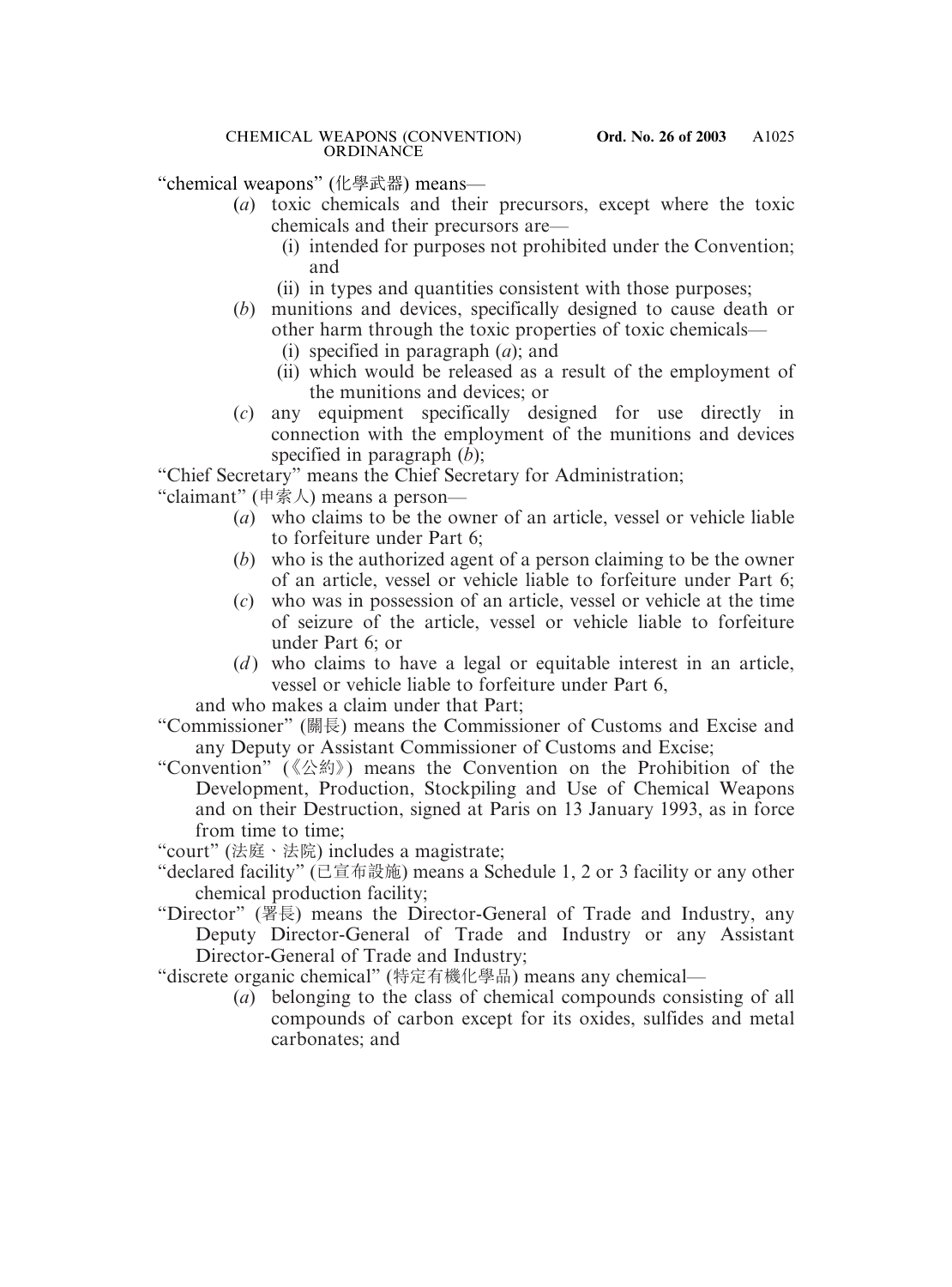#### CHEMICAL WEAPONS (CONVENTION) **Ord. No. 26 of 2003** ORDINANCE

- (*b*) identifiable by—
	- (i) chemical name;
	- (ii) structural formula, if known; and
	- (iii) Chemical Abstracts Service registry number, if assigned;

"document"  $(\dot{\chi} \#)$ , in addition to a document in writing, includes—

- (*a*) a disc, tape or other device in which data other than visual images are embodied so as to be capable, with or without the aid of some other equipment, of being reproduced from the disc, tape or other device; and
- (*b*) a film, tape or other device in which visual images are embodied so as to be capable, with or without the aid of some other equipment, of being reproduced from the film, tape or other device;

"domestic premises" (住用處所) means any premises which are constructed or intended to be used for habitation;

"facility" (設施) means any plant site, plant or unit;

"in-country escort" (國內陪同人員) means individuals specified by the inspected state party and, if appropriate, by the People's Republic of China, if they so wish, to accompany and assist the inspection team during the period from the arrival of the inspection team at a point of entry into Hong Kong until the inspection team's departure from Hong Kong at a point of entry;

"inspected state party" (被視察締約國)—

- (*a*) subject to paragraph (*b*), means the state party—
	- (i) on whose territory or in any other place under its jurisdiction or control an inspection pursuant to the Convention takes place; or
	- (ii) whose facility or area on the territory of the People's Republic of China is subject to such an inspection;
- (*b*) does not include the state party specified in Part II, paragraph 21, of the Annex on Implementation and Verification to the Convention;
- "inspection team" (視察組) means the group of inspectors and inspection assistants assigned by the Director-General of the Technical Secretariat of the Organization to conduct a particular inspection;
- "master" (船長), in relation to a vessel, means the person (except a pilot) having for the time being command or charge of the vessel;
- "member of the Customs and Excise Service" (海關人員) means any person holding an office specified in Schedule 1 to the Customs and Excise Service Ordinance (Cap. 342);

"operator" (營運人), in relation to a facility—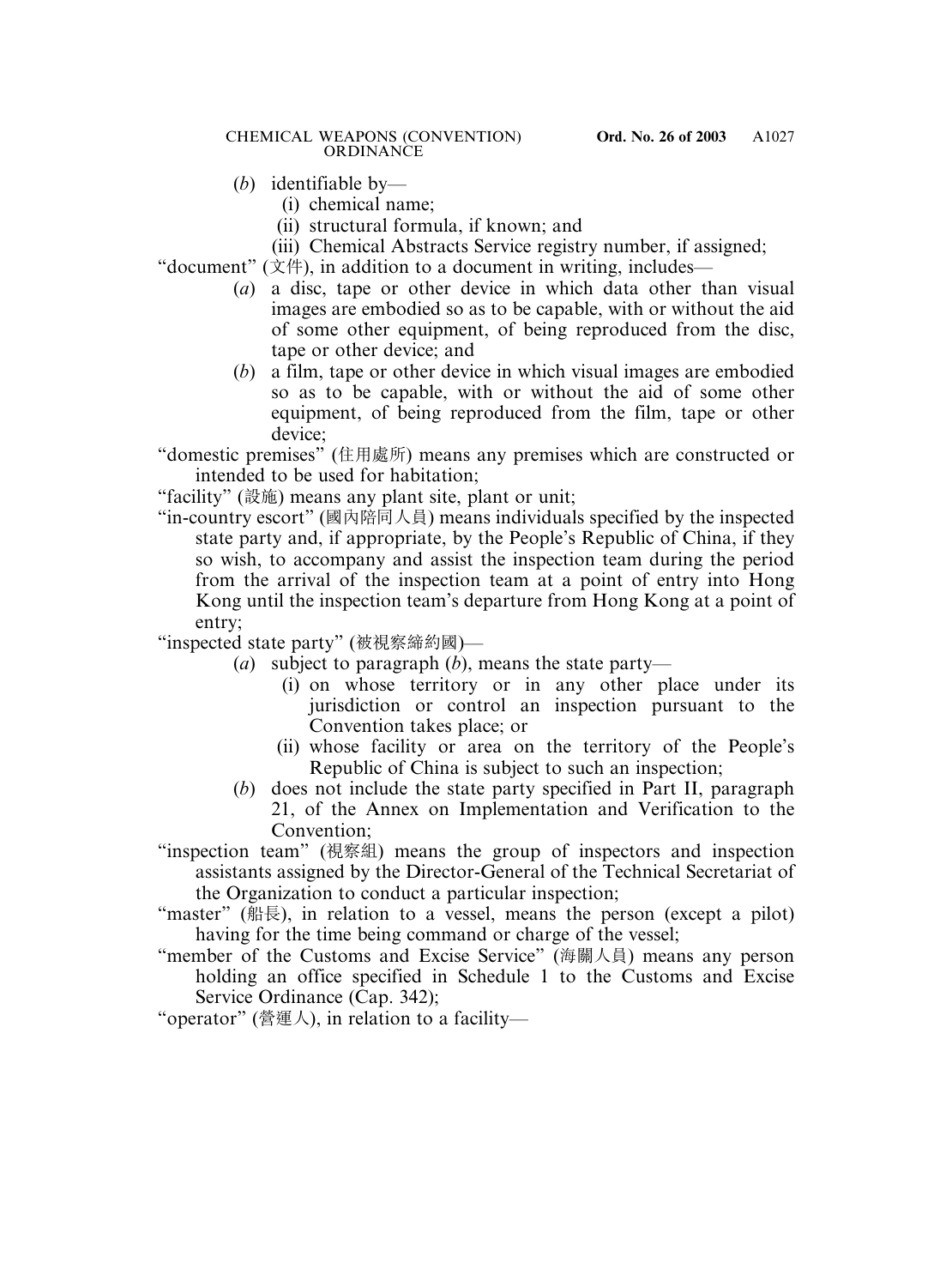- (*a*) means the person or persons (whether an individual, a body corporate, or otherwise, or any combination thereof) having responsibility, as distinct from day-to-day management, in relation to operations carried on at the facility;
- (*b*) includes the legal personal representative, administrator and other successor in title of any such person;
- "Organization" (本組織) means the Organization for the Prohibition of Chemical Weapons established pursuant to Article VIII of the Convention;
- "other chemical production facility" (其他化學生產設施) means a facility covered by a notification required under section  $11(1)(a)$ ;
- "owner" (擁有人), other than for the purposes of Part 6, means—
	- (*a*) in relation to an article, any person being or holding himself out to be the owner, importer, exporter, consignee, agent or person in possession of, or beneficially interested in, or having any control of, or power of disposition over, the article; and
	- (*b*) in relation to a vessel, aircraft or vehicle—
		- (i) the registered owner and any person holding himself out to be the owner thereof;
		- (ii) any person acting as agent for the owner in connection with the handling of cargo carried in or on the vessel, aircraft or vehicle;
		- (iii) any person to whom the vessel, aircraft or vehicle has been chartered or hired; and
		- (iv) any person having for the time being the control or management of the vessel, aircraft or vehicle;
- "permit" (許可證) means a permit granted under section  $10(1)(a)$ ;
- "plant" (車間) means a relatively self-contained area, structure or building containing one or more units with auxiliary and associated infrastructure, including any—
	- (*a*) small administrative section;
	- (*b*) storage or handling areas for feedstock and products;
	- (*c*) effluent or waste handling or treatment area;
	- $(d)$  control or analytical laboratory;
	- (*e*) first aid service or related medical section; and
	- ( *f* ) records associated with the movement into, around and from the area, of declared chemicals and their feedstock or product chemicals formed from them, as appropriate;
- "plant site" (廠區) means the local integration of one or more plants, with any intermediate administrative levels, which are under one operational control, including any—
	- (*a*) administration and other offices;
	- (*b*) repair and maintenance shops;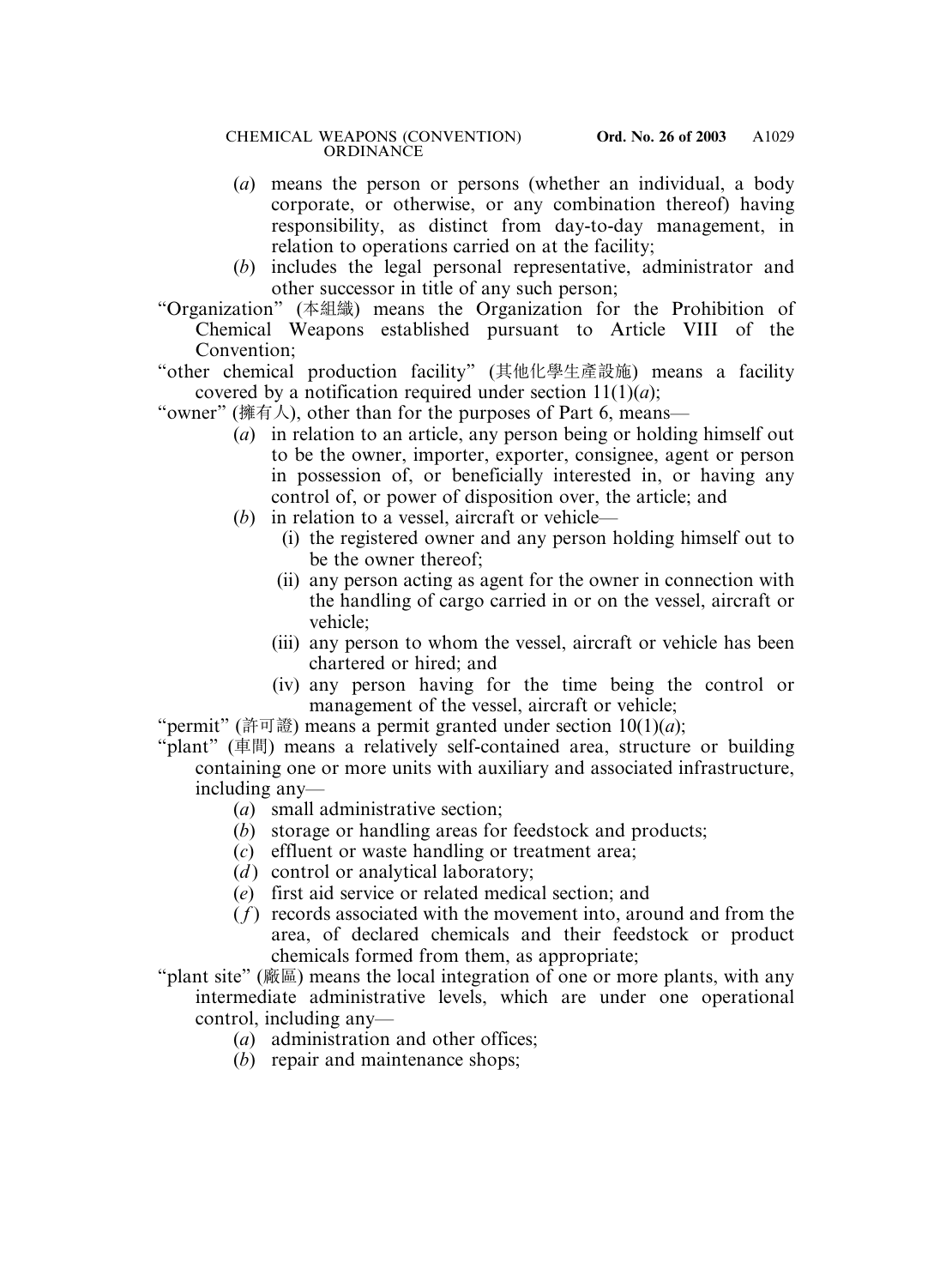#### CHEMICAL WEAPONS (CONVENTION) **Ord. No. 26 of 2003** ORDINANCE

- (*c*) medical centre;
- $(d)$  utilities;
- (*e*) central analytical laboratory;
- $(f)$  research and development laboratories;
- (*g*) central effluent and waste treatment area; and
- (*h*) warehouse storage;

"practicable" (切實可行) means reasonably practicable;

"precursor" (前體)—

- (*a*) means any chemical reactant which takes part at any stage in the production by whatever method of a toxic chemical; and
- (*b*) includes any key component of a binary or multicomponent chemical system;

"purposes not prohibited under the Convention" (《公約》不禁止的目的) means—

- (*a*) industrial, agricultural, research, medical, pharmaceutical or other peaceful purposes;
- (*b*) protective purposes, namely those purposes directly related to protection against toxic chemicals and to protection against chemical weapons;
- (*c*) military purposes not connected with the use of chemical weapons and not dependent on the use of the toxic properties of chemicals as a method of warfare;
- (*d*) law enforcement including domestic riot control purposes;

"regulations" (規例) means regulations made under section 42;

- "restore" (歸還), in relation to an article, vehicle or vessel, includes arranging for the restoration of the article, vehicle or vessel;
- "Schedule 1 chemical" (附表 1 化學品) means a chemical listed in Schedule 1;
- "Schedule 1 facility" (附表 1 設施) means a facility covered by a permit required under section 8(1)(*a*);
- "Schedule 2 chemical" (附表 2 化學品) means a chemical listed in Schedule 2;
- "Schedule 2 facility" (附表 2 設施) means a facility covered by a permit required under section 8(1)(*b*);
- "Schedule 2 permit threshold" (附表 2 許可限量), in relation to a Schedule 2 chemical, means—
	- (*a*) if the chemical is listed in Part A of Schedule 2 and designated with an "\*", 1 kilogram;
	- (*b*) if the chemical is listed in Part A of Schedule 2 but is not designated with an "\*", 100 kilograms;
	- (*c*) if the chemical is listed in Part B of Schedule 2, 1 tonne;

"Schedule 3 chemical" (附表 3 化學品) means a chemical listed in Schedule 3;

"Schedule 3 facility" (附表 3 設施) means a facility covered by a permit required under section  $8(1)(c)$ ;

"specified" (指明), in relation to a form, means specified under section 39;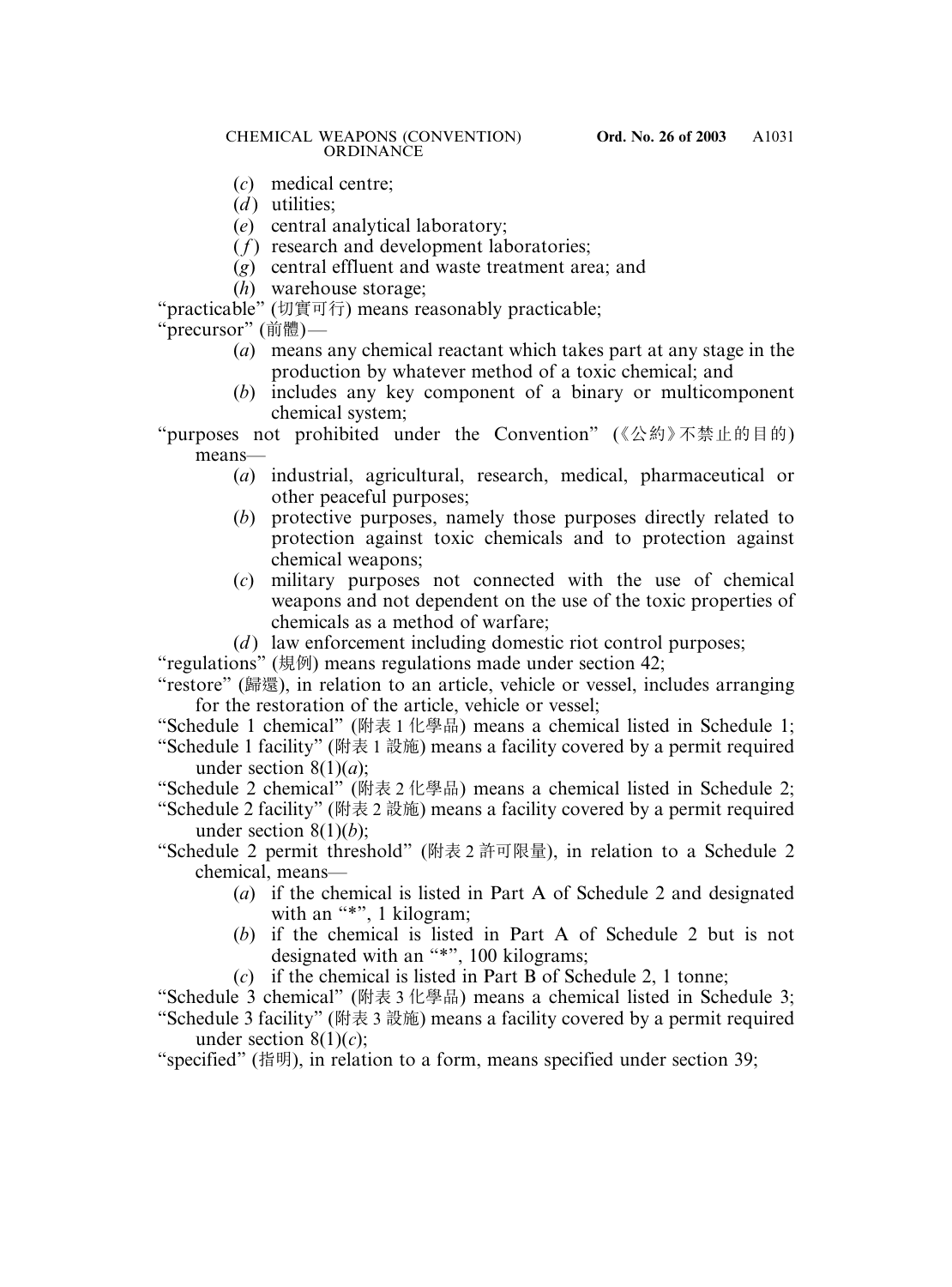- "toxic chemical" (有毒化學品) means any chemical which through its chemical action on life processes can cause death, temporary incapacitation or permanent harm to humans or animals, regardless of—
	- (*a*) its origin or method of production; and
	- (*b*) whether it is produced in facilities, in munitions or elsewhere;
- "unit" (單元) means the combination of those items of equipment, including vessels and vessel set up, necessary for the production, processing or consumption of a chemical;
- "unscheduled discrete organic chemical" (未列於附表的特定有機化學品) means a discrete organic chemical not listed in Schedule 1, 2 or 3;
- "vehicle" (車輛) means every means of conveyance or of transit or other mobile apparatus used or capable of being used on land, whether on roads or rails and, in any way whatever, drawn or propelled or carried;
- "vessel" (船隻) includes every description of vessel used in navigation for the carriage of persons or articles, whether or not the vessel is mechanically propelled and whether or not the vessel is towed or pushed by another vessel.

(2) Unless the context otherwise requires, a term used in this Ordinance and in the Convention but which is not defined in subsection (1) (whether or not a particular meaning is assigned to it by the Convention) has, in this Ordinance, the same meaning as in the Convention. [*cf. Chemical Weapons (Prohibition) Act 1994, s. 7(2), Commonwealth of Australia*]

- (3) For the purposes of this Ordinance, in determining—
	- (*a*) the total amount of Schedule 1 chemicals that will be, or were, produced, acquired, retained or used at, or transferred from, a facility; or
	- (*b*) the total amount of Schedule 2 chemicals that will be, or were, produced, processed or consumed, at a facility,

any amount of such a chemical that is, or was, subjected to more than one of those activities at that facility is to be counted once only. [*cf. Chemical Weapons (Prohibition) Act 1994, s. 10(1), Commonwealth of Australia*]

- (4) For the purposes of—
	- (*a*) Schedules 1, 2 and 3, whenever reference is made to groups of dialkylated chemicals, followed by a list of alkyl groups in parentheses, all chemicals possible by all possible combinations of alkyl groups listed in the parentheses are considered as listed in the respective Schedule as long as they are not explicitly exempted;
	- (*b*) Schedule 2, a chemical marked "\*", is subject to special thresholds for declaration and verification, as specified in Part VII of the Annex on Implementation and Verification to the Convention.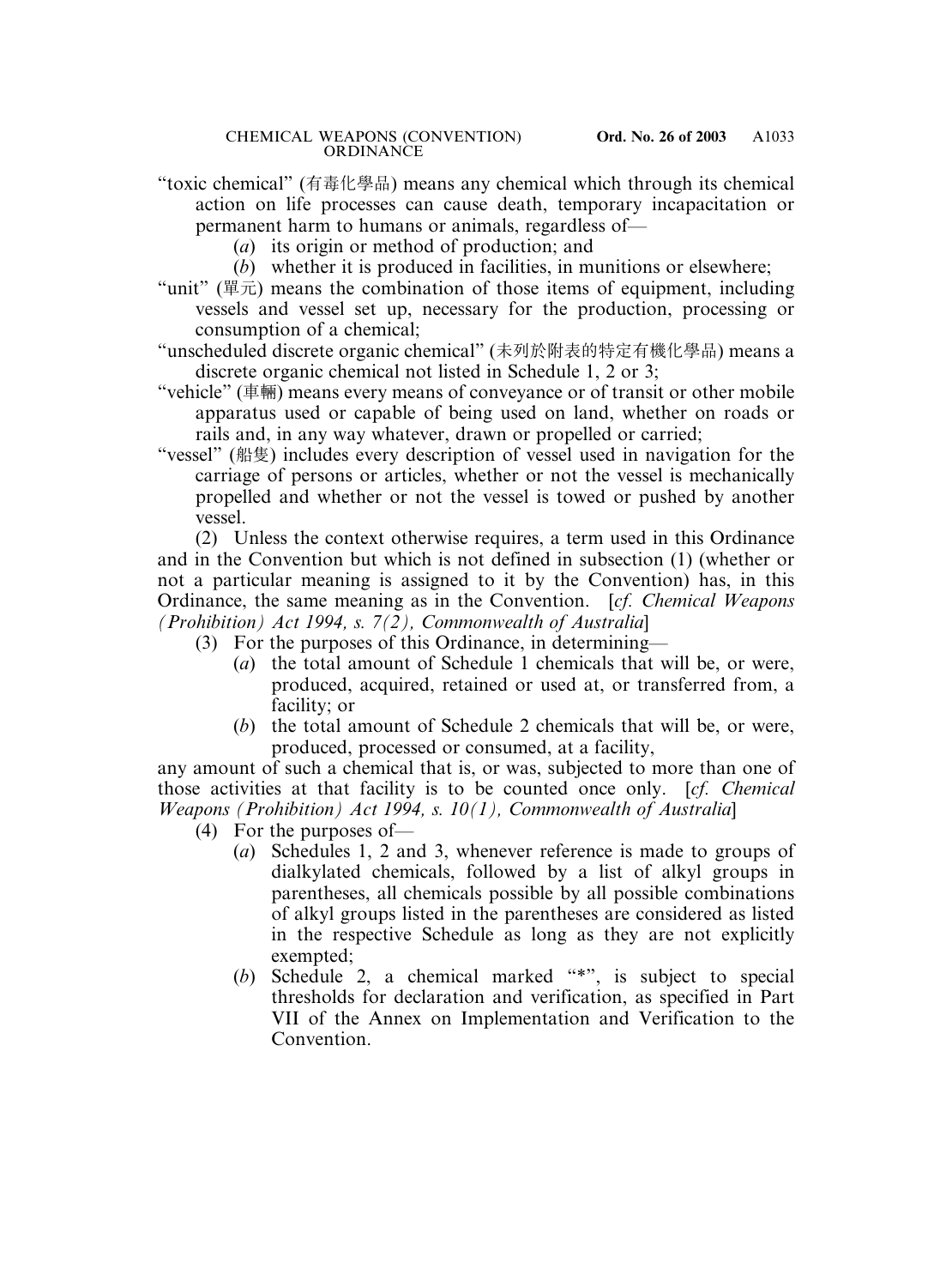(5) For the avoidance of doubt, it is hereby declared that the provisions of this Ordinance applicable to chemical weapons are also applicable to abandoned chemical weapons and old chemical weapons to the extent that the provisions may practicably apply to abandoned chemical weapons and old chemical weapons respectively.

## **3. Power of Commissioner to appoint authorized officers**

The Commissioner may authorize in writing—

- (*a*) any public officer employed in the Customs and Excise Department in the Trade Controls Officer Grade;
- (*b*) any police officer of the rank of inspector or above;
- (*c*) any police officer who for the time being is a member of that part of the police force known as the Explosive Ordnance Disposal Bureau,

to exercise any of the powers and perform any of the duties conferred or imposed on an authorized officer by this Ordinance.

## **4. Power of Director to appoint public officers to exercise powers and perform duties conferred or imposed on the Director by this Ordinance**

The Director may authorize in writing any public officer employed in the Trade and Industry Department in the Trade Officer Grade, or any public officer acting in the capacity of Principal Trade Officer in the Trade and Industry Department, to exercise any of the powers and perform any of the duties conferred or imposed on the Director by this Ordinance.

# PART 2

## CHEMICAL WEAPONS

## **5. Use, etc., of chemical weapons**

No person shall—

- (*a*) use a chemical weapon;
- (*b*) develop or produce a chemical weapon;
- (*c*) acquire, stockpile or retain a chemical weapon;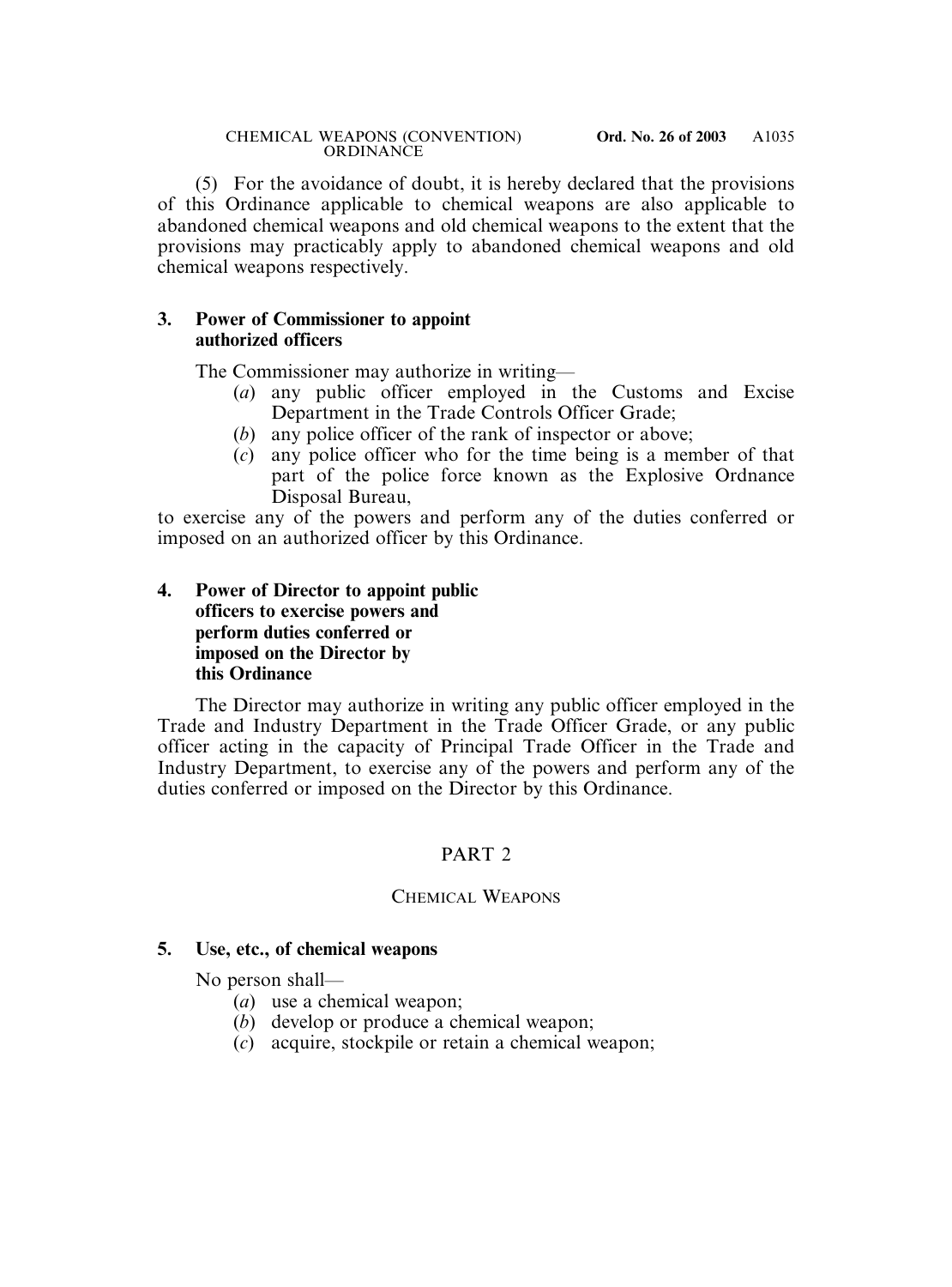- (*d*) participate (whether directly or indirectly) in the transfer of a chemical weapon;
- (*e*) engage in military preparations, or in preparations of a military nature, intending to use a chemical weapon; or
- (*f*) assist, encourage or induce, in any way, anyone to engage in any activity prohibited under this section.

[*cf. 1996 c. 6 s. 2(1) U.K.*]

## **6. Application of section 5**

- (1) Section 5 applies to—
	- (*a*) acts done in Hong Kong; and
	- (*b*) acts done outside Hong Kong by Chinese nationals who are Hong Kong permanent residents.

(2) Proceedings for an offence committed under section 5 where subsection  $(1)(b)$  is applicable may be taken, and the offence may for incidental purposes be treated as having been committed, in Hong Kong.

[*cf. 1996 c. 6 s. 3(1), (2) & (5) U.K.*]

#### **7. Notification of finding of article believed to be chemical weapon**

(1) Where a person finds an article that the person reasonably believes may be a chemical weapon, the person shall, except in the exercise of any of the duties conferred on him under this Ordinance, as soon as is practicable notify a member of the Customs and Excise Service, an authorized officer or a police officer of the finding, and of the whereabouts, of the article.

(2) A member of the Customs and Excise Service, an authorized officer or a police officer notified under subsection (1) shall as soon as is practicable notify the Commissioner of the matter of which the member or officer has been so notified.

[*cf. Chemical Weapons (Prohibition) Act 1994, s. 13, Commonwealth of Australia*]

## PART 3

## **PERMITS**

## **8. When permit is required**

(1) The operator of a facility requires a permit to operate the facility during a particular year if—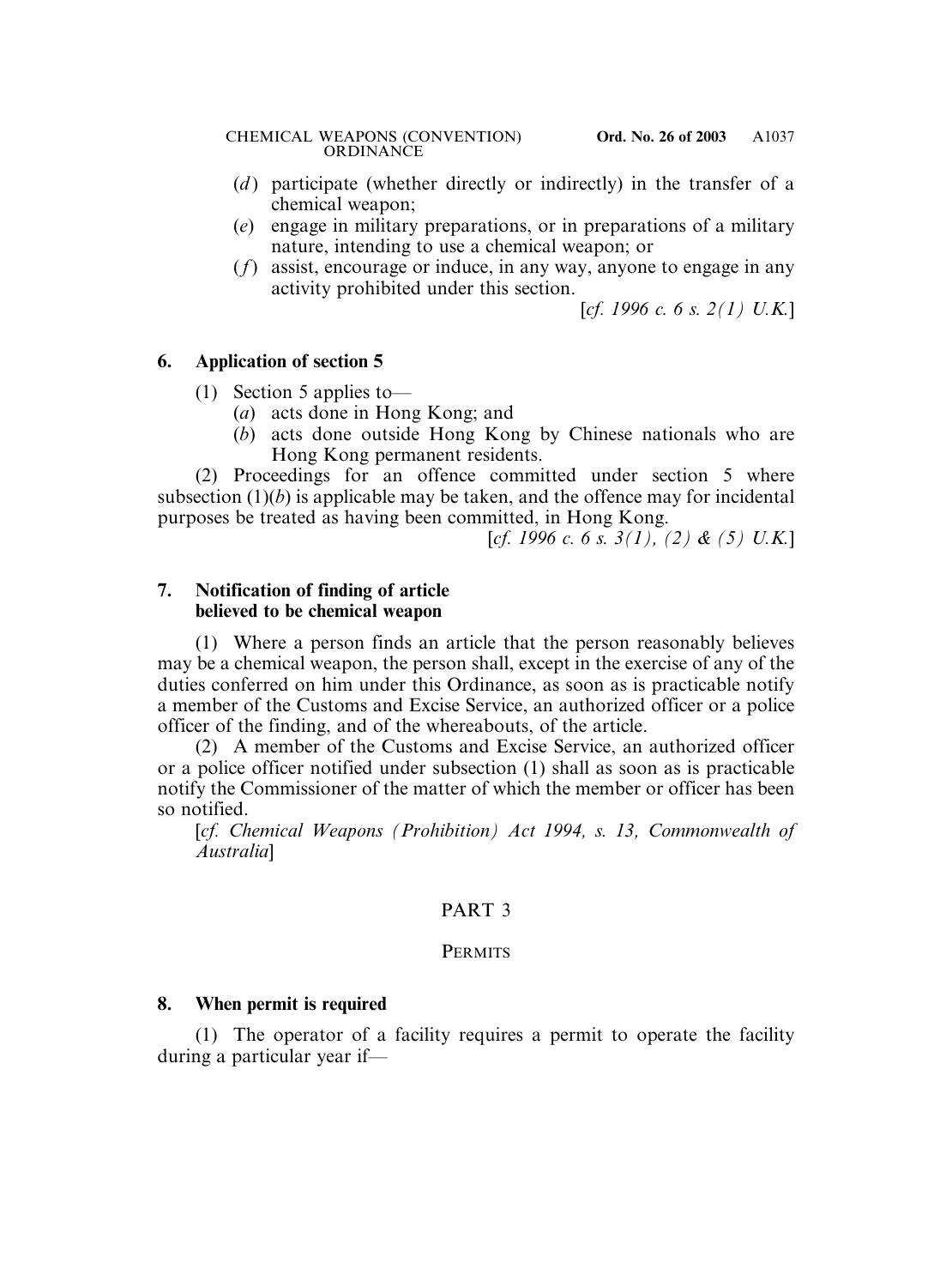- (*a*) Schedule 1 chemicals (other than excluded Schedule 1 chemicals) are likely to be produced, acquired, retained or used at, or transferred from, the facility during the year;
- (*b*) an amount of a Schedule 2 chemical exceeding, in the aggregate, the Schedule 2 permit threshold for that chemical is likely to be produced, processed or consumed at a plant comprising, or comprising part of, the facility during the year; or
- (*c*) an amount of a Schedule 3 chemical exceeding, in the aggregate, 30 tonnes of that chemical is likely to be produced at a plant comprising, or comprising part of, the facility during the year.

(2) For the purposes of subsection (1)(*a*), Schedule 1 chemicals are excluded chemicals in relation to a facility and to a year if—

- (*a*) the total amount of those chemicals likely to be acquired, retained or used at, or transferred from, the facility during the year does not exceed 100 grams;
- (*b*) the Schedule 1 chemicals will not be produced at the facility during that year; and
- (*c*) the Schedule 1 chemicals are intended only to be put to research, medical or pharmaceutical purposes.

(3) A reference in this section to a year during which chemicals will be produced, acquired, retained or otherwise dealt with (however that dealing is described) includes a reference to a year that occurs in part before the day on which this section commences.

[*cf. Chemical Weapons (Prohibition) Act 1994, s. 16, Commonwealth of Australia*]

# **9. Application for permit**

An application for a permit shall be made in the specified form to the Director and accompanied by the fee specified in Schedule 4.

# **10. Grant of permit, etc.**

(1) The Director shall, as soon as is practicable after receiving an application under section 9, by notice in writing served on the applicant—

- (*a*) grant a permit to the applicant subject to such conditions, if any, as the Director thinks fit and specified in the permit; or
- (*b*) refuse to grant a permit.

(2) A permit to operate a facility during a year shall not be granted unless the Director is satisfied that—

(*a*) in respect of Schedule 1 chemicals, those chemicals concerned are to be—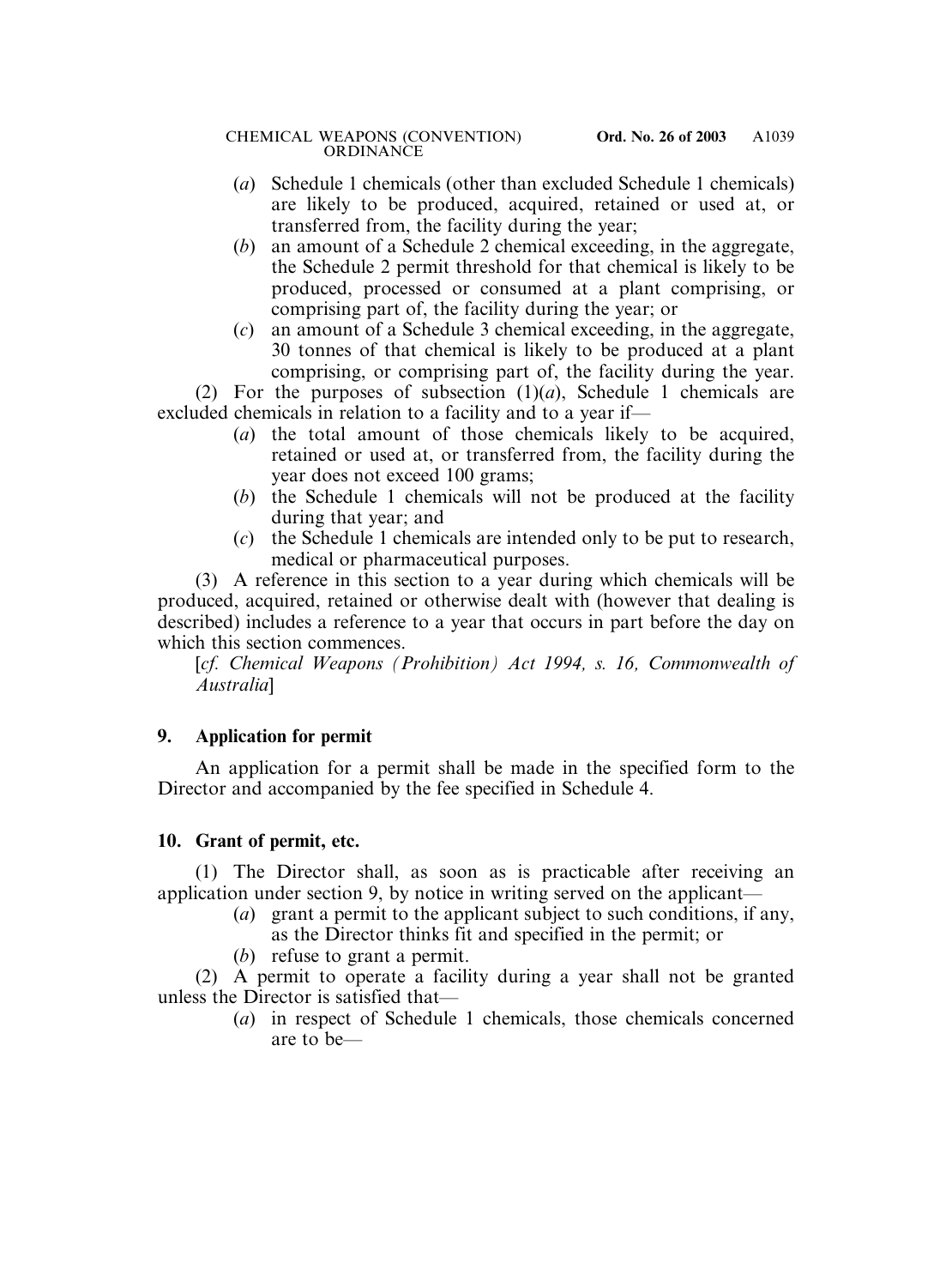- (i) produced for research, medical or pharmaceutical purposes; or
- (ii) acquired, retained, used or transferred for research, medical, pharmaceutical or protective purposes; and
- (*b*) in respect of Schedule 1 chemicals, Schedule 2 chemicals and Schedule 3 chemicals, the operator of the facility will, if granted a permit, comply with the provisions of this Ordinance applicable to or in relation to the facility. [*cf. Chemical Weapons (Prohibition) Act 1994, s. 19(2), Commonwealth of Australia*]
- (3) The Director may—
	- (*a*) by notice in writing served on the holder of a permit and, subject to subsection (5), with effect from the date specified in the notice, revoke or suspend the permit, amend conditions specified in the permit, add conditions to the permit, or delete conditions specified in the permit, if the Director is satisfied that—
		- (i) the holder has failed to comply with—
			- (A) any of the provisions of this Ordinance applicable to or in relation to the facility; or
			- (B) any conditions specified in the permit; or
		- (ii) it is appropriate to do so for the purpose of implementing the requirements of the Convention;
	- (*b*) by notice in writing served on the holder of a permit and with effect from the date specified in the notice, revoke the permit, amend conditions specified in the permit, add conditions to the permit, or delete conditions specified in the permit, at the request of the holder; or
	- (*c*) by notice in writing served on the holder of a permit and, subject to subsection (5), with effect from the date specified in the notice, revoke or suspend the permit if the applicant has furnished to him any false, misleading or inaccurate information in connection with the application for the granting of the permit.
- (4) Where the Director—
	- (*a*) grants a permit subject to conditions;
	- (*b*) refuses to grant a permit;
	- (*c*) revokes or suspends under subsection (3)(*a*) or (*c*) a permit;
	- (*d*) amends under subsection  $(3)(a)$  conditions specified in a permit; or
	- (*e*) adds under subsection (3)(*a*) conditions to a permit,

he shall, in the notice under subsection (1) or  $(3)(a)$  or  $(c)$  concerned, specify the reasons for the conditions, refusal, revocation or suspension, amendment or addition, as the case may be.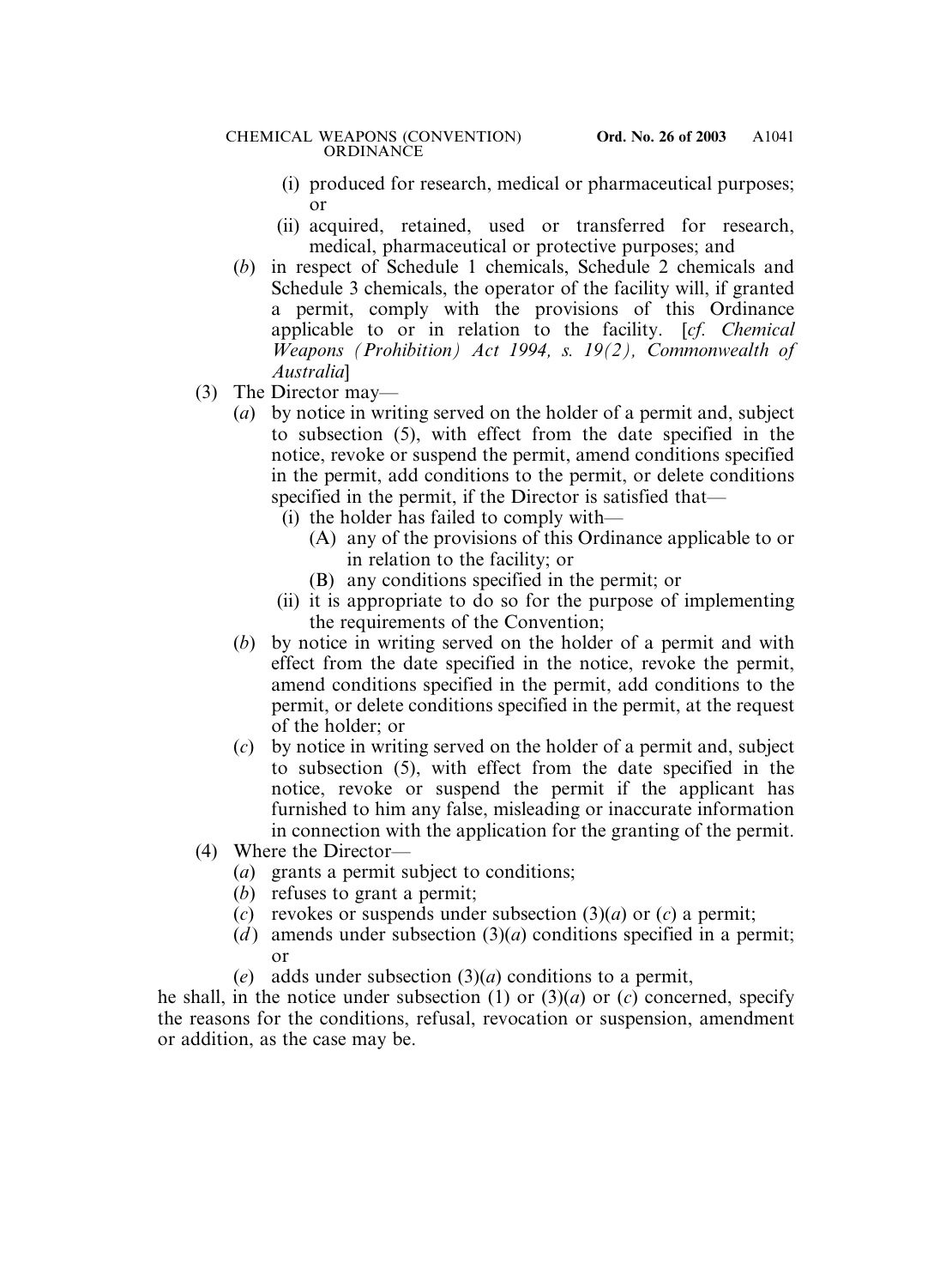- (5) A notice under subsection (3)(*a*) or (*c*) shall—
	- (*a*) subject to paragraph (*b*), not take effect—
		- (i) before the expiry of the period specified in section 38 within which an appeal against the decision to which the notice relates may be made;
		- (ii) if such an appeal is made, before the outcome of the appeal or the withdrawal or abandonment of the appeal;
	- (*b*) take effect immediately it is served if—
		- (i) there is a statement in the notice that the Director is of the opinion that the notice should take effect as a matter of urgency; and
		- (ii) the notice sets out the reasons why the Director is of that opinion.

# PART 4

# NOTIFICATIONS AND REPORTS IN RESPECT OF FACILITIES

# **11. Notification to Director**

- (1) Subject to subsection (2), the operator of a facility shall—
	- (*a*) notify the facility to the Director in the specified form if—
		- (i) the amount of unscheduled discrete organic chemicals produced at the facility during the year before the notification (whether that year ended before or after this section commences) was more than 200 tonnes; or
		- (ii) the amount of a particular unscheduled discrete organic chemical—
			- (A) that was produced at a plant comprising, or comprising part of, the facility during that year; and
			- (B) that contained one or more of the elements phosphorus, sulphur or fluorine, was more than 30 tonnes,

and the notification shall be given not later than the last day of

January immediately following that year;

- (*b*) if required to notify the Director under paragraph (*a*), keep for not less than 3 years after the particular year to which they relate such records—
	- (i) as are required by the Director; and
	- (ii) in relation to—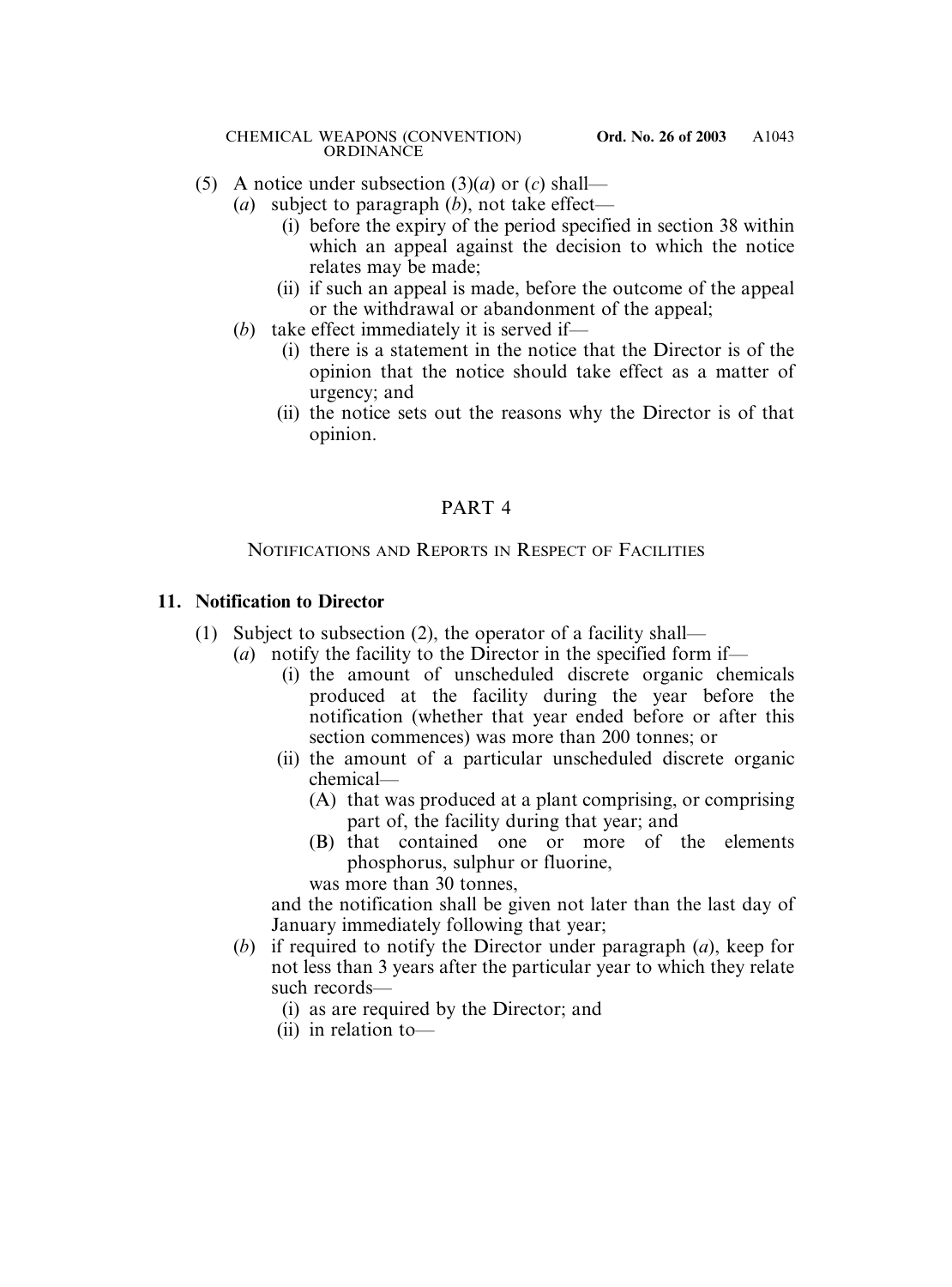- (A) the facility, the plant or plants comprising, or comprising part of, the facility during a particular year; and
- (B) those chemicals dealt with at the facility during that particular year.

(2) Subsection  $(1)(a)$  does not apply if the facility was, in the year before the year in which it is notified, only producing hydrocarbons or explosives.

[*cf. Chemical Weapons (Prohibition) Act 1994, s. 28(6) & (7), Commonwealth of Australia*]

## **12. Reports to be submitted by permit holders**

(1) This section applies to a facility in respect of which there is or was a permit to operate the facility during a particular year.

- (2) The operator of a facility to which this section applies shall—
	- (*a*) give to the Director, at such intervals as are prescribed such particulars as are required by the Director, in relation to—
		- (i) the location, ownership and operation of the facility during the particular year;
		- (ii) the plant or plants comprising, or comprising part of, the facility during the particular year;
		- (iii) those chemicals dealt with at that facility during the particular year;
		- (iv) the purposes to which those chemicals are put; and
		- (v) such other matters relevant to a declaration required to be given to the Organization under the Convention as are prescribed;
	- (*b*) keep for not less than 3 years after the particular year to which they relate such records in relation to the facility, plants, and those chemicals, referred to in paragraph (*a*), as are required by the Director; and
	- (*c*) prepare and give to the Director from such records—
		- (i) such periodic reports, and such special reports, relating to the facility, plants, and those chemicals, referred to in paragraph (*a*), as are required by the Director; and
		- (ii) in such circumstances and within such periods as are prescribed.

[*cf. Chemical Weapons (Prohibition) Act 1994, s.*  $30(1)(a)$  &  $(2)$ , *Commonwealth of Australia*]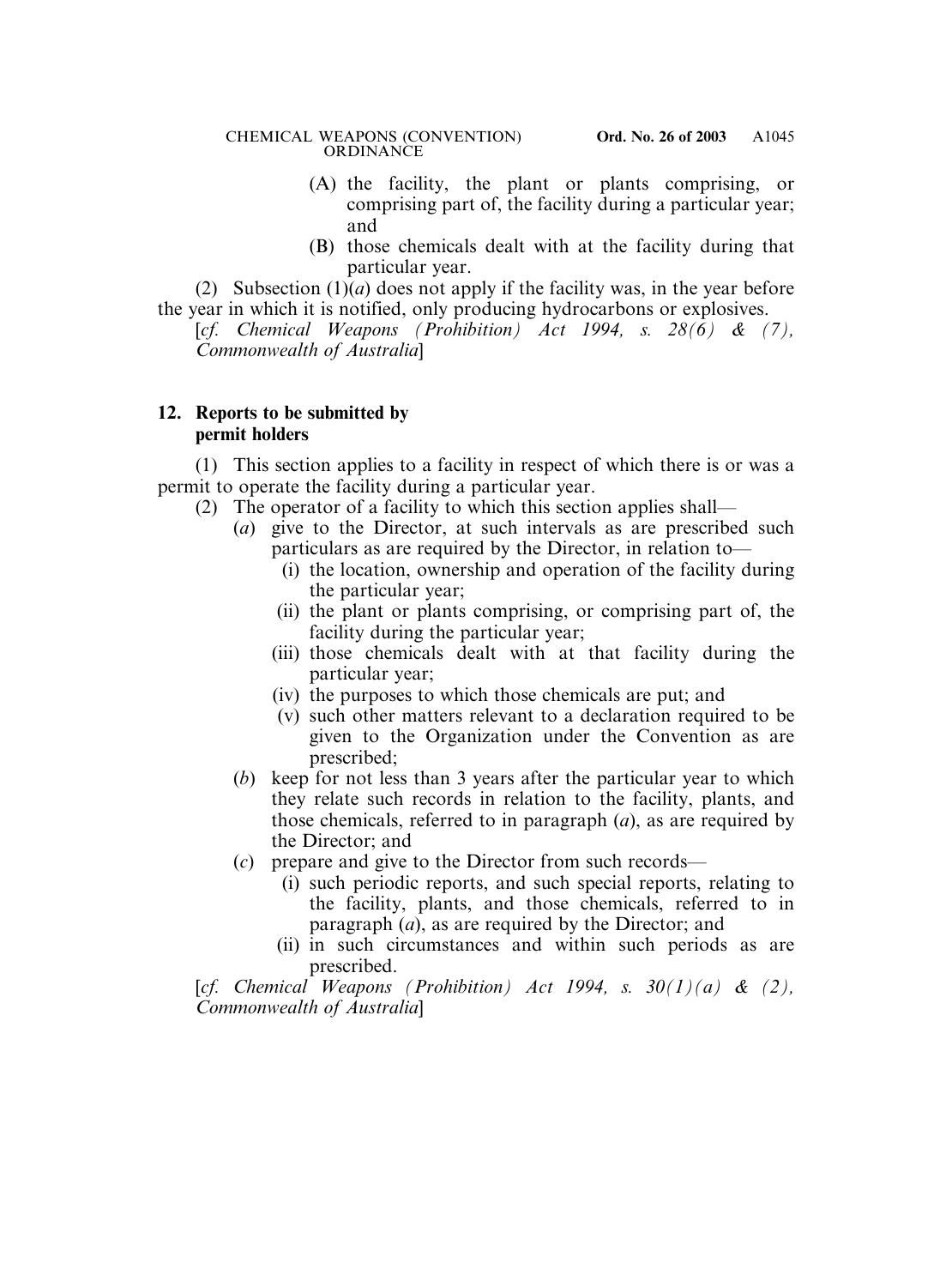## **13. Director may seek information for declarations**

(1) This section applies if the Director has reasonable grounds to believe that a person, including the operator of a facility to which section 12 applies, is capable of giving information that is relevant to a declaration required to be given to the Organization under Article VI of the Convention.

(2) The Director may, by notice in writing given to the person, require the person to give such information to the Director—

- (*a*) if the person is a natural person, by writing signed by the person; or
- (*b*) if the person is a body corporate, by writing signed by an officer authorized to sign on behalf of the body corporate,

within such reasonable period and in such manner as is specified in the notice.

(3) The Director may, by notice in writing given to the person, require the person to give to the Director particular documents, or documents of a particular kind, specified in the notice, within such reasonable period as is specified in the notice.

(4) The power of the Director under this section to require a person to give information or documents to the Director is in addition to—

- (*a*) any obligation to give information or documents that the person may have under section 11 or 12;
- (*b*) any other power the Director has under this Ordinance to require the person to give information or documents.

[*cf. Chemical Weapons (Prohibition) Act 1994, s. 31(1), (2), (3) & (5), Commonwealth of Australia*]

# PART 5

## POWERS OF INVESTIGATION

## **14. General powers of members of the Customs and Excise Service, etc.**

(1) Without prejudice to the powers conferred by section 15, a member of the Customs and Excise Service or an authorized officer may, for the purposes of this Ordinance—

- (*a*) enter at any reasonable time and search any premises or place where a declared facility is located;
- (*b*) stop, board and search any vessel, aircraft or vehicle;
- (*c*) require the production or furnishing of—
	- (i) any permit;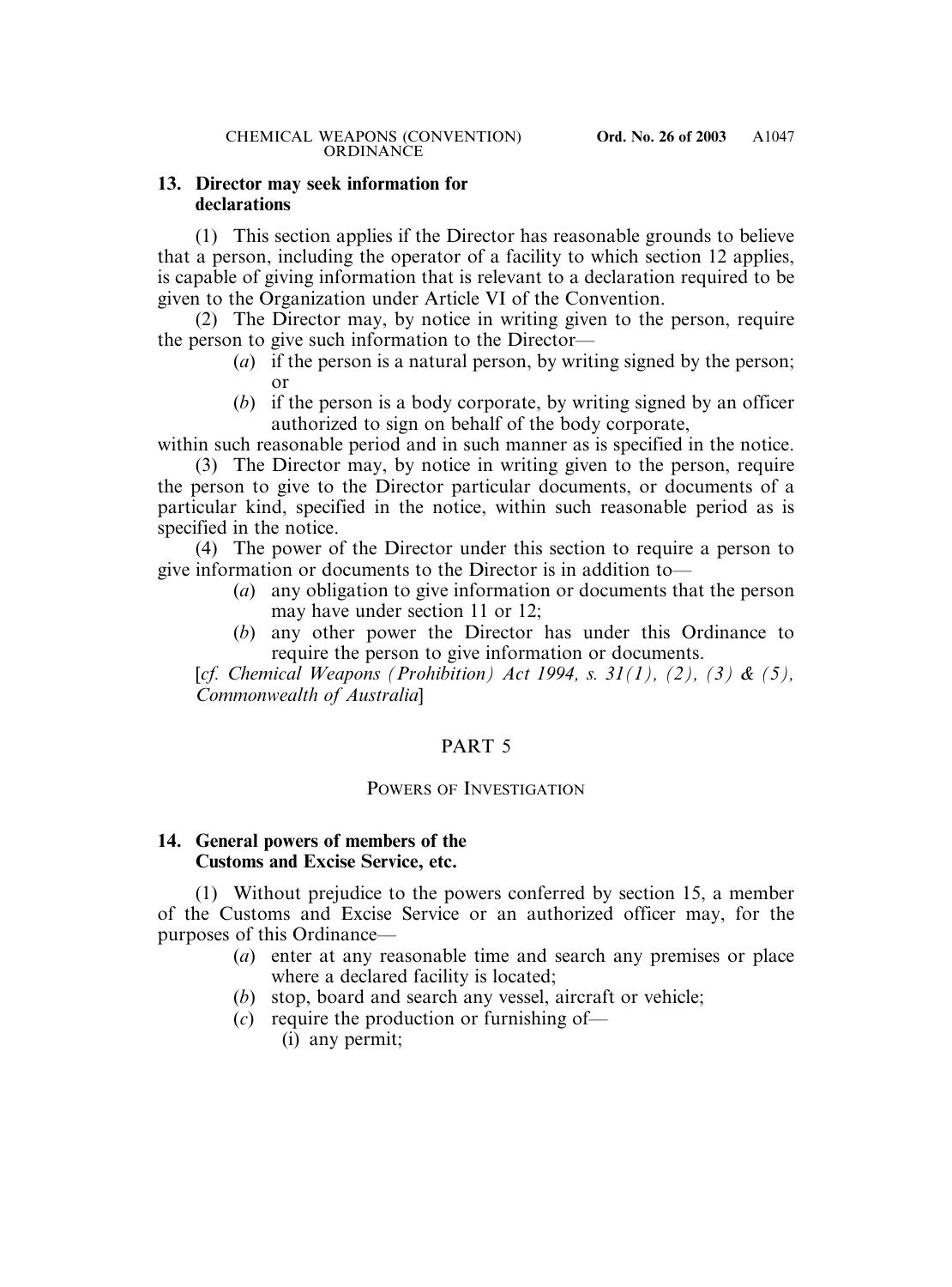- (ii) any document which relates to the origin or nature of any article or which he reasonably suspects to be relevant to an offence under this Ordinance;
- (iii) any document required to be kept by this Ordinance; or
- (iv) any information that is relevant to a declaration required to be given to the Organization under the Convention;
- (*d*) examine and take copies of any permit or of any document referred to in paragraph (*c*);
- (*e*) require any information relating to any permit or any document referred to in paragraph  $(c)(i)$ ,  $(ii)$  or  $(iii)$ , or any information which is information referred to in paragraph (*c*)(iv), that is—
	- (i) contained in a computer in, on or accessible from the premises, place, vessel, aircraft or vehicle entered or boarded under this section; or
	- (ii) contained in any device found in or on the premises, place, vessel, aircraft or vehicle entered or boarded under this section and which is capable of being retrieved on a computer,

to be produced on a computer in or on the premises, place, vessel, aircraft or vehicle in visible and legible form, and examine the information;

- (*f*) require any information described in paragraph (*e*) to be produced in a form in which it can be taken away and in which it is either capable of being retrieved on a computer or visible and legible;
- (*g*) take away the copy so produced under paragraph (*f*);
- (*h*) inspect or examine any article which he reasonably suspects to be relevant to an offence under this Ordinance;
- (*i*) take, without payment but subject to the issue of an official receipt for it, a sample of any article referred to in paragraph (*h*);
- ( *j*) inspect or examine any article if he considers it necessary to do so to ascertain whether or not the provisions of this Ordinance are being, or have been, complied with by any person in respect of that article;
- (*k*) operate any equipment, including electronic equipment, located at the facility if he believes, on reasonable grounds, that the equipment can be operated without damaging it; or
- (*l*) stop and search any person entering or leaving Hong Kong whom he reasonably suspects of having committed an offence under this Ordinance; but no person shall be searched except by a person of the same sex, or be searched in a public place if he objects to being so searched.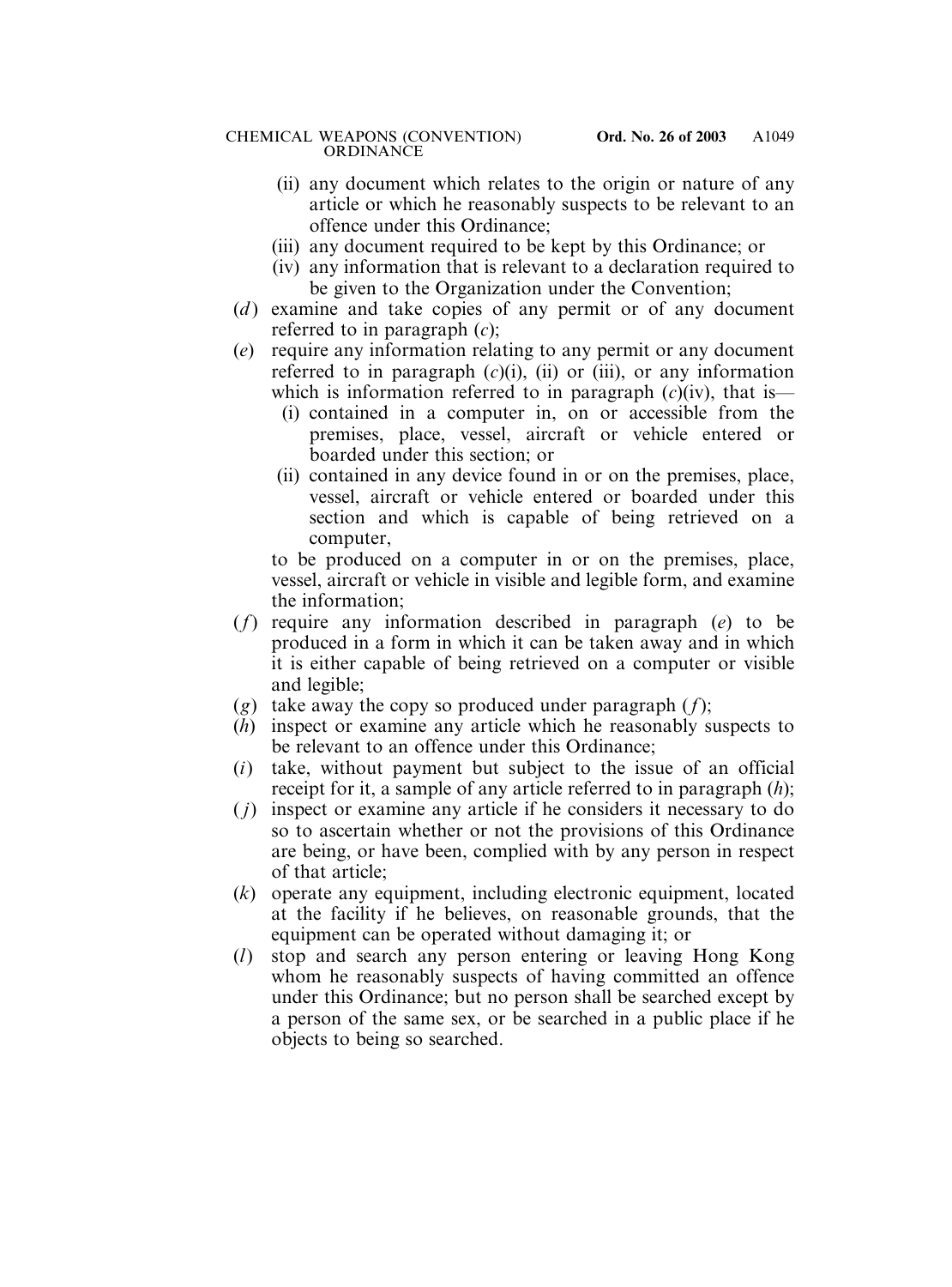(2) A member of the Customs and Excise Service or an authorized officer may require—

- (*a*) any person to whom a permit has been granted; and
- (*b*) any servant, employee or agent of any person referred to in paragraph (*a*),

to furnish such information or take such action as may be necessary to enable the member of the Customs and Excise Service or the authorized officer to exercise the powers conferred on him under this Ordinance.

(3) When a sample of any article has been taken by a member of the Customs and Excise Service or an authorized officer pursuant to subsection  $(1)(i)$  the Commissioner may, after examination and investigation of it, direct that the sample be returned to the owner thereof or disposed of in such manner as the Commissioner thinks fit.

## **15. Entry and search of premises; detention and search of vessels, etc.**

(1) A magistrate may, if he is satisfied by information on oath that there is reasonable ground for suspecting that there is in or on any premises or place any article which may be seized under section 16, or any person who may be arrested under section 18, issue a warrant authorizing a member of the Customs and Excise Service or an authorized officer to enter and search the premises or place.

- (2) If the Commissioner reasonably suspects—
	- (*a*) that—
		- (i) there is in or on any premises or place any article which may be seized under section 16; or
		- (ii) there is in, on or accessible from any premises or place a computer containing any information of a kind specified in section 16(2), or there is in or on any premises or place any device which contains any such information in a form in which it is capable of being retrieved on a computer; and
	- (*b*) that unless the premises or place are entered and searched immediately, the article is likely to be removed from the premises or place or the information is likely to be destroyed or rendered incapable of being retrieved on a computer,

he may authorize in writing a member of the Customs and Excise Service or an authorized officer to enter and search the premises or place.

(3) Subject to subsection (4), a member of the Customs and Excise Service or an authorized officer may, if he reasonably suspects that there is in or on any vessel, aircraft or vehicle any article which may be seized under section 16, stop, board, remove, detain and search the vessel, aircraft or vehicle.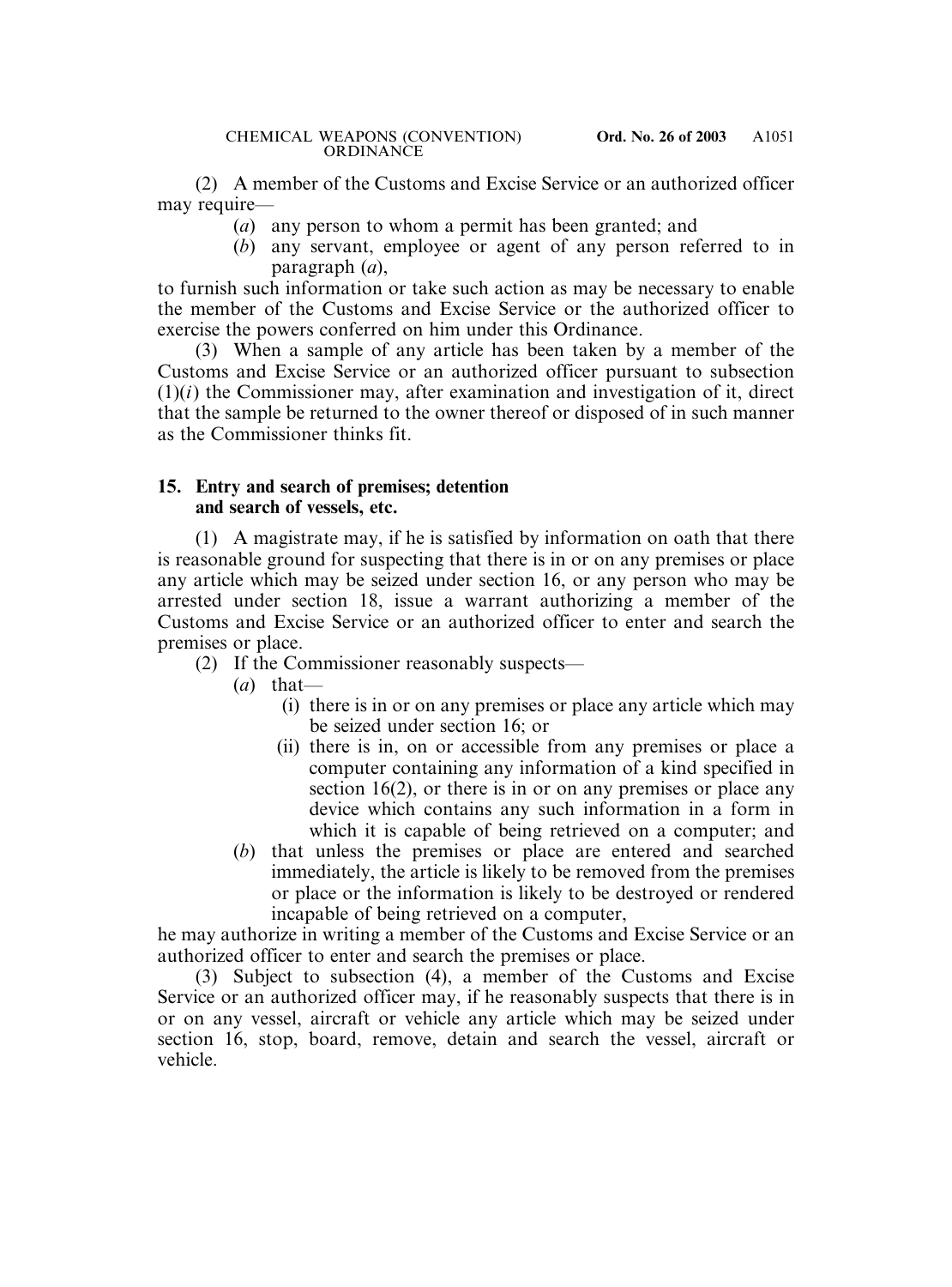- (4) Subject to subsections (5) and (6), subsection (3) does not authorize—
	- (*a*) the detention for more than 12 hours of any vessel;
	- (*b*) the detention for more than 6 hours of any aircraft; or
	- (*c*) the detention for more than 12 hours of any vehicle.

(5) The Chief Secretary may, by order in writing under the hand of the Chief Secretary, detain a vessel referred to in subsection (4)(*a*) for further periods of not more than 12 hours each or detain an aircraft referred to in subsection (4)(*b*) for further periods of not more than 6 hours each, and any such order made by the Chief Secretary shall state the times from which and for which the order shall be effective.

(6) The Commissioner may, by order in writing under the hand of the Commissioner, detain a vehicle referred to in subsection (4)(*c*) for further periods of not more than 12 hours each, and any such order made by the Commissioner shall state the times from which and for which the order shall be effective.

#### **16. Power to seize articles, etc., or require production of information**

(1) A member of the Customs and Excise Service or an authorized officer may—

- (*a*) seize any article in respect of which he reasonably suspects that an offence has been committed under this Ordinance, or which he reasonably suspects to be, or to contain, evidence of the commission of such an offence; or
- (*b*) seize any vessel or vehicle if he reasonably suspects the vessel or vehicle to have been used in connection with the commission of an offence under this Ordinance.

(2) Where a member of the Customs and Excise Service or an authorized officer reasonably suspects, as regards any information that is contained in a computer in, on or accessible from any premises, place, vessel, aircraft or vehicle entered or boarded under section 15, that the information relates to an offence which has been, or may have been, committed under this Ordinance, the member or officer—

- (*a*) may require the information to be produced on a computer in or on the premises, place, vessel, aircraft or vehicle in a visible and legible form, and may examine the information; or
- (*b*) may require the information to be produced in a form in which it can be taken away and in which it is either visible and legible or capable of being retrieved on a computer, and may take away the copy so produced.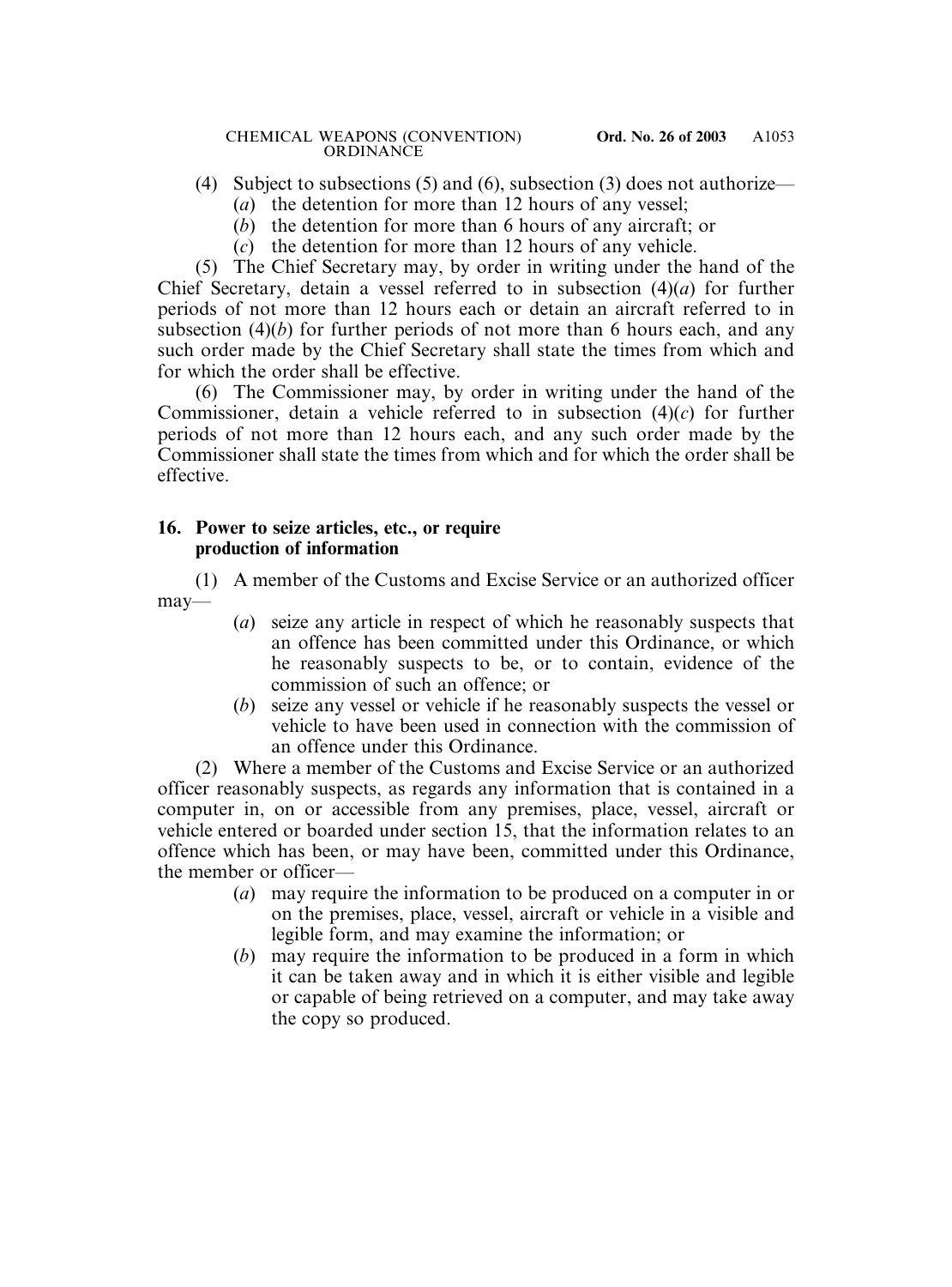(3) In subsection (2), a reference to information contained in a computer in or on any declared premises, place, vessel, aircraft or vehicle entered or boarded under section 15 includes a reference to information which is contained in any device found in or on such premises, place, vessel, aircraft or vehicle and which is capable of being retrieved on a computer.

(4) The owner of any article or document seized by a member of the Customs and Excise Service or an authorized officer under this section may, on application to the Commissioner and subject to such conditions as the Commissioner may impose, photograph or make any other form of copy of the seized article or document.

(5) Where any article, vessel or vehicle seized by a member of the Customs and Excise Service or an authorized officer under this section—

- (*a*) is not, or is no longer, required for the purposes of any investigation or criminal proceedings under this Ordinance or any other enactment; and
- (*b*) is not liable to forfeiture under this Ordinance or any other enactment,

then the Commissioner shall, as soon as is reasonably practicable, restore the article, vessel or vehicle to the person who appears to him to be the owner thereof or the authorized agent of the owner.

## **17. Inspection and storage of controlled articles**

(1) For the purpose of determining whether or not an article is a controlled article, the prescribed person in respect of the article shall, if required to do so by the Commissioner, a member of the Customs and Excise Service of or above the rank of Inspector or an authorized officer, produce it for inspection by the Commissioner, member or officer.

(2) The Commissioner, a member of the Customs and Excise Service of or above the rank of Inspector or an authorized officer shall determine whether or not any article produced to him for inspection under subsection (1) is a controlled article.

(3) The prescribed person in respect of a controlled article shall, if required to do so by the Commissioner, a member of the Customs and Excise Service of or above the rank of Inspector or an authorized officer, cause such article to be stored in a place specified by the Commissioner, member or officer under such conditions as he may impose.

(4) An article stored in a specified place in accordance with the directions of the Commissioner, a member of the Customs and Excise Service of or above the rank of Inspector or an authorized officer under subsection (3) shall not be removed from that place unless the Commissioner, member or officer has authorized in writing the removal of the article.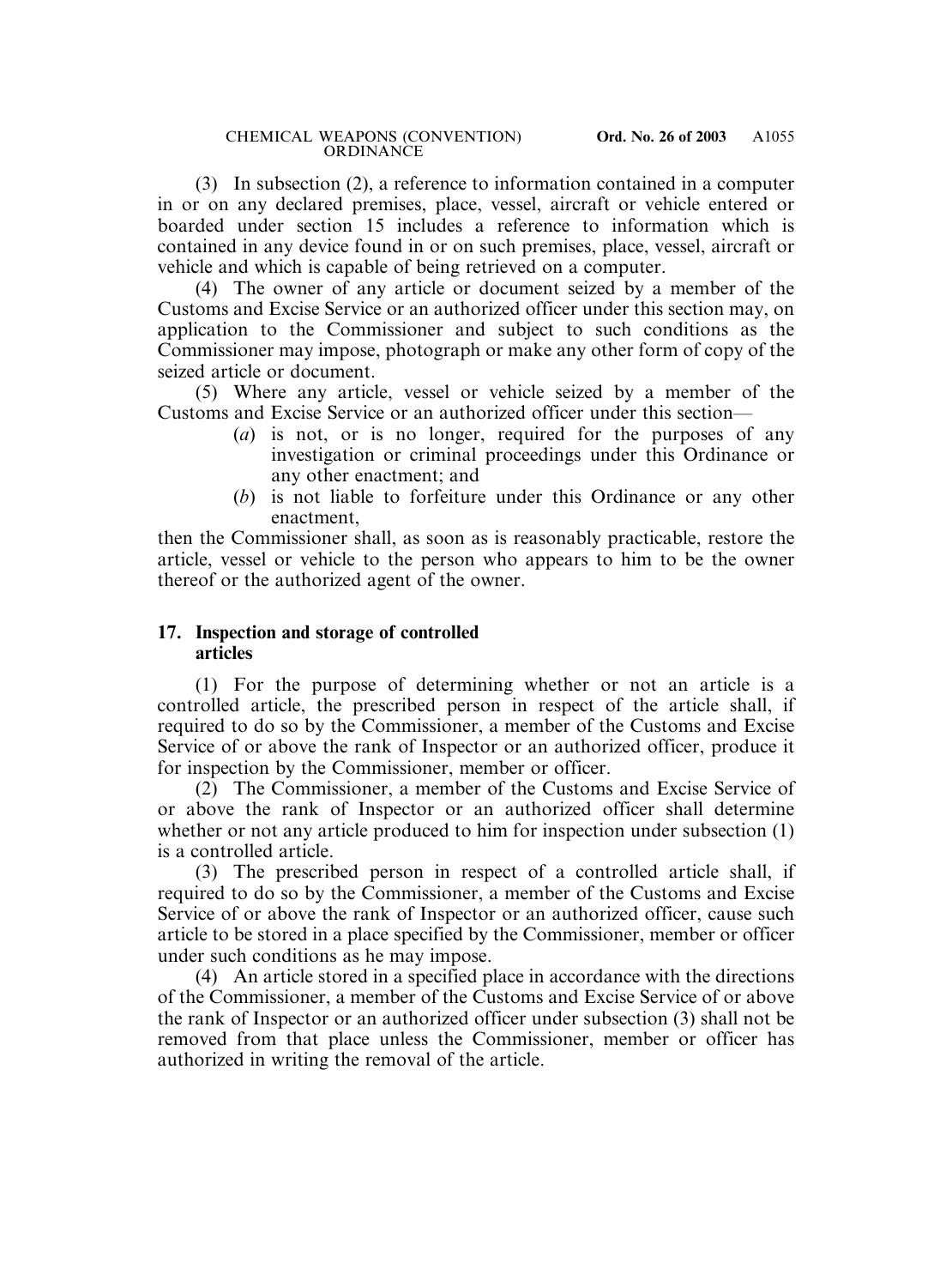(5) Any person authorized in writing under subsection (4) to remove an article from a specified place shall comply with such conditions as may be imposed by the Commissioner, a member of the Customs and Excise Service of or above the rank of Inspector or an authorized officer on the removal of the article.

- (6) Where—
	- (*a*) the Commissioner has been notified under section 7(2) in relation to an article; and
	- (*b*) the identity of the person, if any, in possession or control of the article has not been able to be ascertained after reasonable inquiries for the purpose have been made by a member of the Customs and Excise Service or an authorized officer,

then the Commissioner may nominate in writing a public officer to be the person deemed to be in possession or control of the article for the purposes of this section.

(7) In this section—

"controlled article" (受管制物品) means any article—

- (*a*) which is a chemical weapon, a Schedule 1 chemical, a Schedule 2 chemical or a Schedule 3 chemical; or
- (*b*) in respect of which an offence has been committed under this Ordinance;

"prescribed person" (訂明人士), in relation to an article, means—

- (*a*) the person in possession or control of the article; or
- (*b*) the person deemed under subsection (6)(*b*) to be in possession or control of the article.

# **18. Powers of arrest**

(1) Subject to subsection (2), a member of the Customs and Excise Service or an authorized officer may, without warrant, arrest, or detain for such period as is reasonably necessary for further inquiries to be carried out, any person whom he reasonably suspects of having committed any offence under this Ordinance.

(2) A member of the Customs and Excise Service or an authorized officer who arrests any person under subsection (1) shall take the person to a police station or, if further inquiries are necessary, first to the office of the Customs and Excise Service or the office of an authorized officer and then to a police station, there to be dealt with in accordance with the provisions of the Police Force Ordinance (Cap. 232); but in no case shall any person be detained for more than 48 hours without being charged and brought before a magistrate.

(3) If any person forcibly resists or attempts to evade arrest under this section, the member of the Customs and Excise Service or the authorized officer may use such force as is reasonably necessary to effect the arrest.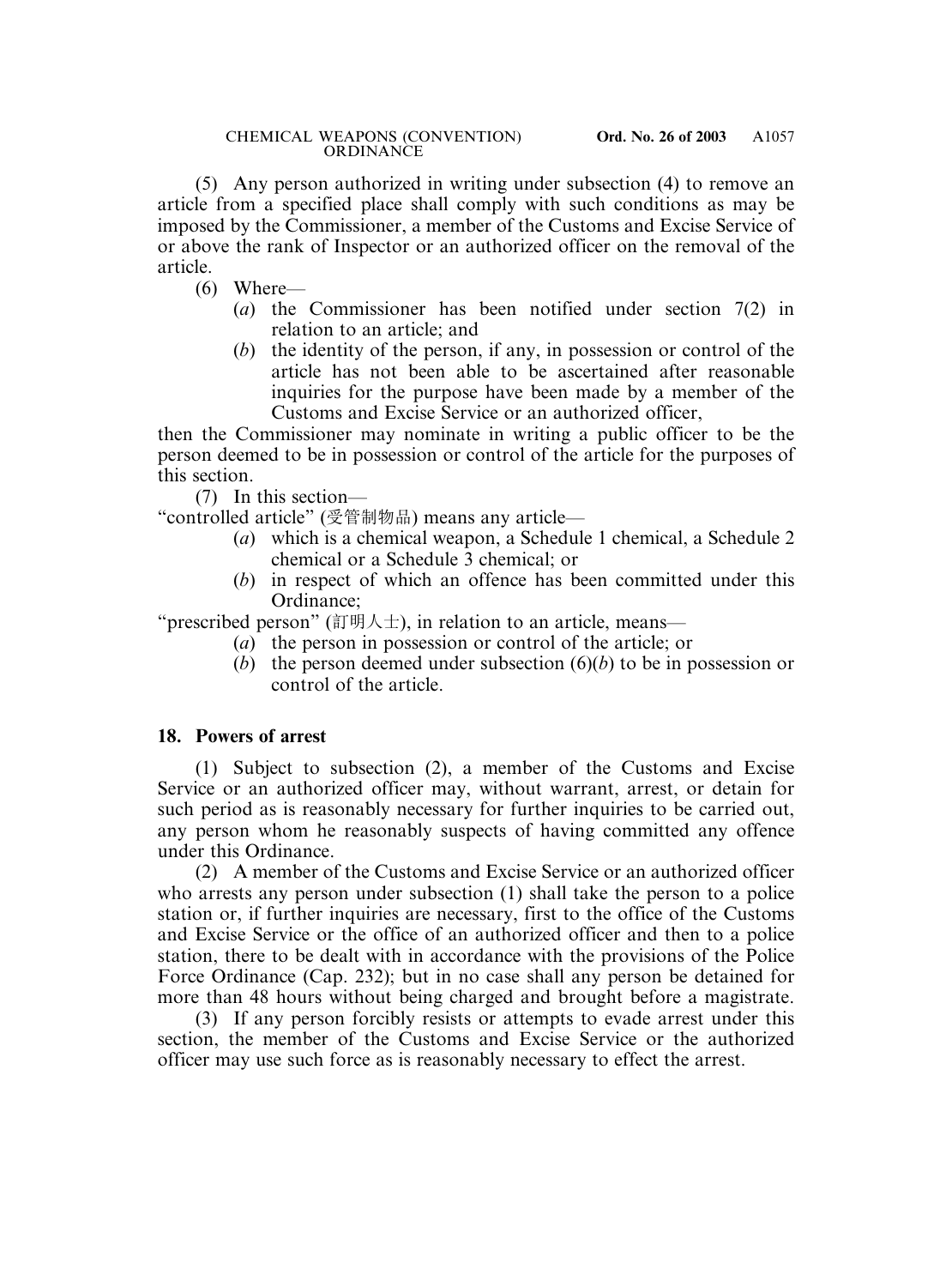(4) If a member of the Customs and Excise Service or an authorized officer has reason to believe that a person whom he intends to arrest (in this section referred to as "the suspected offender") has entered into or is in any premises or place, any person residing in or in charge of such premises or place shall, on demand by the member or officer, allow him free entry thereto and afford all reasonable facilities to search for the suspected offender in those premises or that place.

(5) If entry to such premises or place cannot be obtained under subsection (4), a member of the Customs and Excise Service or an authorized officer, in any case in which a warrant to enter and search such premises or place may be issued under section 15(1) but cannot be obtained without affording the suspected offender an opportunity to escape, may enter the premises or place and search for the suspected offender and for the purpose of entry or search may break open any outer or inner door or window of the premises or place.

## **19. Ancillary powers of investigation**

(1) A member of the Customs and Excise Service or an authorized officer may—

- (*a*) use such force as is reasonably necessary to enter any premises or place which he is empowered by this Ordinance to enter and search;
- (*b*) use such force as is reasonably necessary to stop, board, remove, detain and search any vessel, aircraft or vehicle which he is empowered by this Ordinance to stop, board, remove, detain and search;
- (*c*) use such force as is reasonably necessary to remove any person or thing obstructing him in the exercise of any power conferred on him by this Ordinance;
- (*d*) for the purposes of carrying out a search of any premises or place which he is empowered by this Ordinance to search, detain during such period as is reasonably required to permit the search to be carried out any person who—
	- (i) may appear to have in his possession or under his control any document as is mentioned in section  $14(1)(c)$ , any article as is mentioned in section  $16(1)(a)$  or any computer or device as is mentioned in section  $14(1)(e)$  or  $16(2)$  and (3); and
	- (ii) if not so detained, might prejudice the purpose of the search;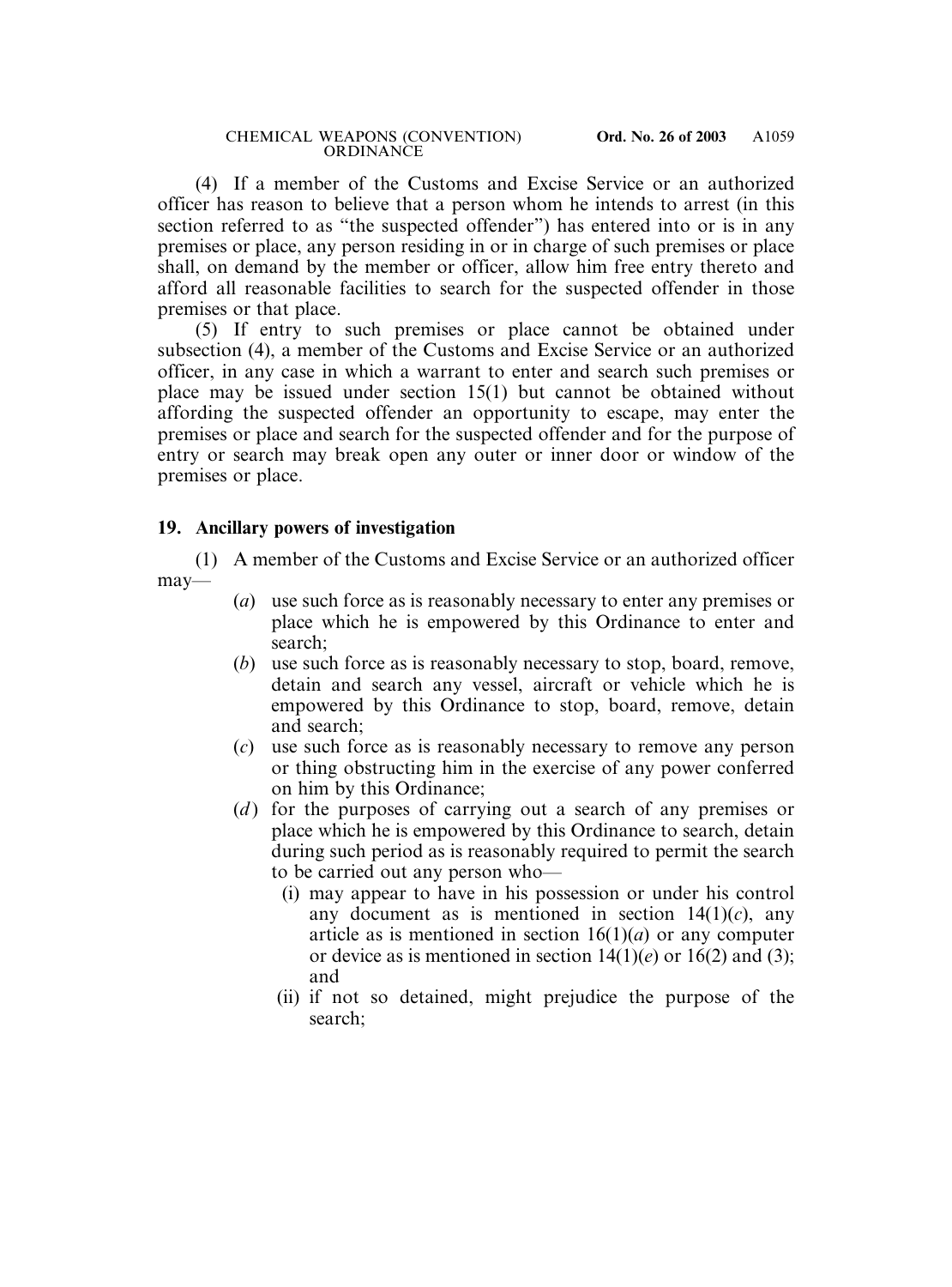- (*e*) prevent any person from approaching, boarding or leaving any vessel, aircraft or vehicle which he is empowered by this Ordinance to stop, board and search until it has been searched;
- (*f*) search the person and property and effects of any person whom he reasonably suspects of being guilty of an offence under this Ordinance; but no person shall be searched except by a person of the same sex, or be searched in a public place if he objects to being so searched.

(2) A member of the Customs and Excise Service or an authorized officer who is authorized—

- (*a*) under section 14(1)(*b*), to search any vessel, aircraft or vehicle;
- (*b*) under section  $14(1)(d)$  or (*e*), to examine any document or information;
- (*c*) under section 14(1)( *j*), to examine any article;
- (*d*) under section  $14(1)(k)$ , to operate any equipment;
- (*e*) under section 15, to enter and search any premises or place or to search any vessel, aircraft or vehicle; or
- (*f*) under section 16, to examine any information,

may, if he reasonably considers it necessary or desirable for the proper and effective performance of those duties, call upon any person to assist him in carrying out that search, examination or entry.

## **20. Placing of locks and seals on premises, etc.**

A member of the Customs and Excise Service or an authorized officer may, for the purposes of exercising the powers conferred on him by this Ordinance, place a lock or seal on any premises or place, or on any vessel, aircraft, vehicle or article.

## PART 6

## **FORFEITURE**

## **21. Seized articles liable to forfeiture, etc.**

- (1) There shall be liable to forfeiture—
	- (*a*) any article which has been seized by a member of the Customs and Excise Service or an authorized officer in connection with an offence under this Ordinance, whether or not any person has been convicted of the offence;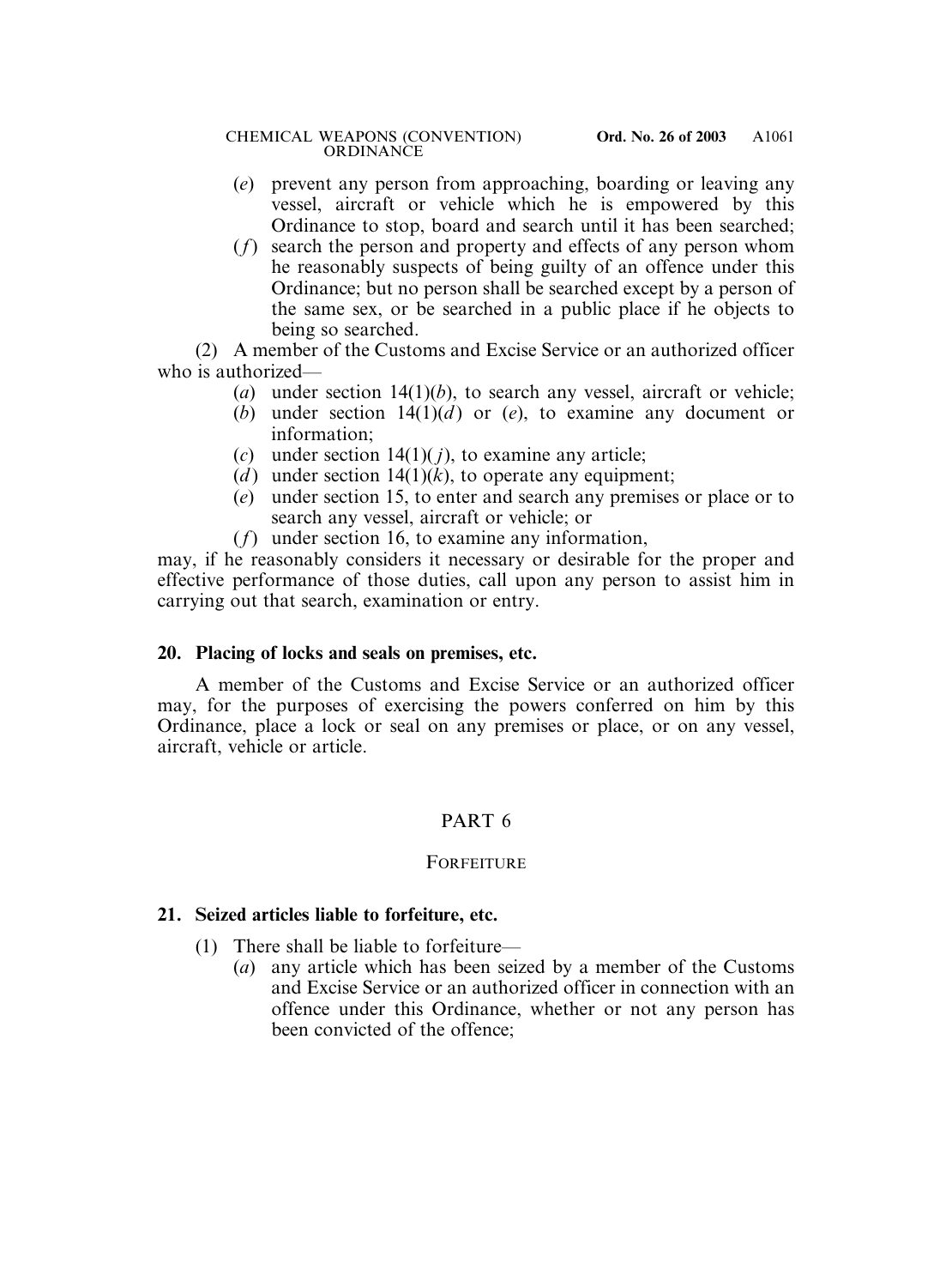- (*b*) any vessel or vehicle so seized which has been used in connection with, or is the subject of, an offence under this Ordinance, whether or not any person has been convicted of the offence; or
- (*c*) any article to which section 17(6) applies and which the Commissioner believes to be an article mentioned in paragraph (*a*) of the definition of "controlled article" in section 17(7).

(2) The Commissioner may, within 30 days of the seizure of an article, vessel or vehicle, restore any article (other than a chemical weapon) or any vessel or vehicle which is liable to forfeiture to the person who appears to him to be the owner thereof or the authorized agent of the owner; and upon such restoration the other provisions of this Part shall cease to apply to the article, vessel or vehicle.

(3) The Commissioner shall, not later than 30 days beginning on the date of the seizure of an article, vessel or vehicle, serve a notice of the seizure—

- (*a*) on a person who was to the knowledge of the Commissioner at the time of, or immediately after, seizure, an owner of the article, vessel or vehicle; and
- (*b*) specifying—
	- (i) the reasons for the seizure;
	- (ii) that the article, vessel or vehicle is liable to forfeiture if—
		- (A) in the case of the article, the ground stated in subsection  $(1)(a)$  is applicable to the article;
		- (B) in the case of the vessel or vehicle, the ground stated in subsection  $(1)(b)$  is applicable to the vessel or vehicle;
	- (iii) that if no notice of claim in respect of the article, vessel or vehicle is given to the Commissioner under subsection (7), then the article, vessel or vehicle will be forfeited to the Government under subsection (12); and
	- (iv) that the Commissioner is required by section 16(5) to restore the article, vessel or vehicle to the person who appears to him to be the owner thereof or the authorized agent of the owner as soon as is reasonably practicable after the article, vessel or vehicle—
		- (A) is not, or is no longer, required for the purposes of any investigation or criminal proceedings under this Ordinance or any other enactment; and
		- (B) is not liable to forfeiture under this Ordinance or any other enactment,

and the notice shall be accompanied by copies of section 16(5) and this section.

(4) Subsection (3) shall not apply in relation to an owner who does not have a permanent address in Hong Kong at the time of seizure.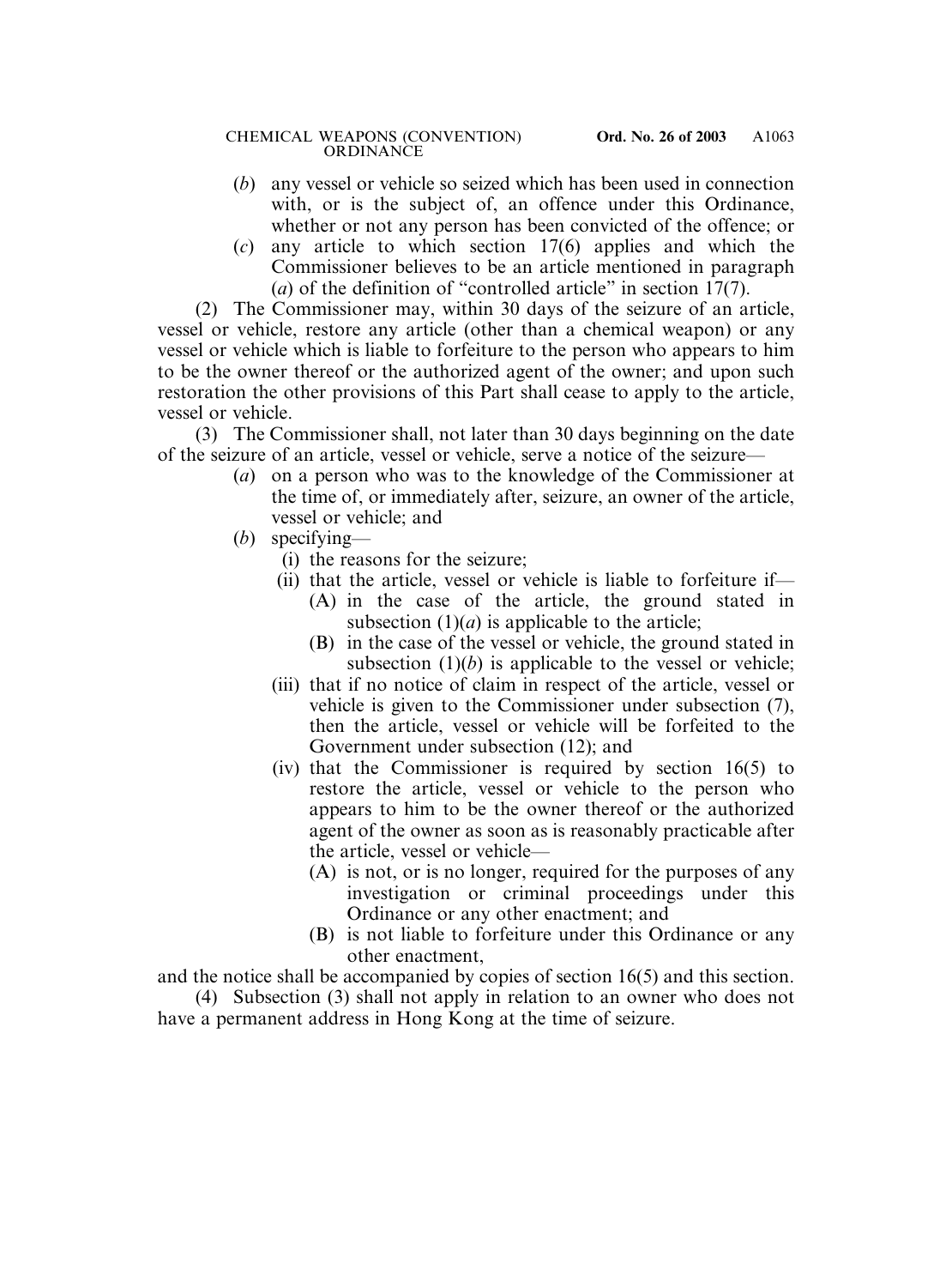(5) Where the Commissioner believes that the article, vessel or vehicle is a stolen article, vessel or vehicle, he shall serve notice of the seizure within the period specified in subsection (3), on a person whom he believed at the time of, or immediately after, seizure, to be an owner of the article, vessel or vehicle.

(6) Subject to subsection (13), a notice given under subsection (3) or (5) shall be deemed to have been duly served if—

- (*a*) it is delivered to the person on whom it is to be served;
- (*b*) it is sent by registered post addressed to such person at the place of residence or business of such person, if any, known to the Commissioner; or
- (*c*) where it cannot be served in accordance with paragraph (*a*) or (*b*), the notice is exhibited at the Customs and Excise Department, in a place to which the public have access, for a period of not less than 7 days commencing within 30 days from the date of the seizure of the article, vessel or vehicle.

(7) If an article, vessel or vehicle is liable to forfeiture under subsection (1), the owner or the authorized agent of the owner of the article, vessel or vehicle or a person who was in possession of the article, vessel or vehicle at the time of seizure, or a person who has a legal or equitable interest in the article, vessel or vehicle, may within 30 days beginning, where notice under subsection  $(3)$  or  $(5)$  is —

- (*a*) served by delivery to the person to be served, on the date of service;
- (*b*) sent by registered post, on the third day after the date of posting; or
- (*c*) exhibited as described in subsection  $(6)(c)$ , on the first day it is so exhibited,

give notice in writing to the Commissioner claiming that the article, vessel or vehicle is not liable to forfeiture and of his full name and address for service in Hong Kong.

(8) Where a claimant does not have a permanent address in Hong Kong, the notice to the Commissioner under subsection (7) shall nominate a solicitor qualified to practise under the Legal Practitioners Ordinance (Cap. 159), by including the name and address of the solicitor, who is authorized to accept service on his behalf in relation to any forfeiture proceedings.

(9) If a notice referred to in subsection (8) does not include the name and address of a solicitor as required under that subsection, it shall be regarded as if no notice had been given.

(10) Service of process in relation to forfeiture under this Ordinance at an address given under subsection (7) or on a solicitor nominated under subsection (8), shall be good service on the claimant.

(11) A claimant may withdraw a notice of a claim at any time in writing to the Commissioner.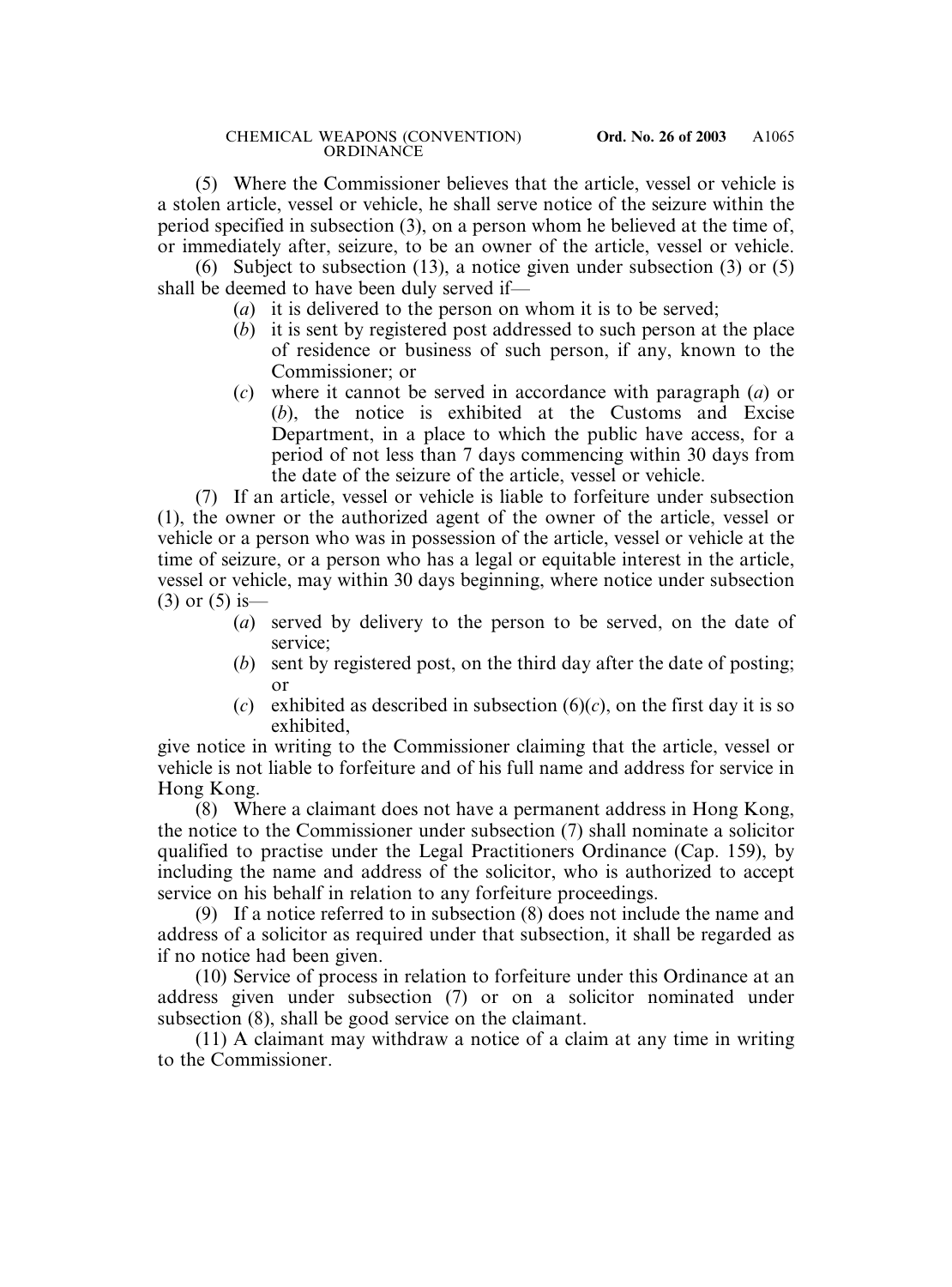(12) If, on the date of expiration of the appropriate period of time specified in subsection (7) for the giving of a notice of claim, under that subsection, no such notice has been given in writing to the Commissioner, then the article, vessel or vehicle—

- (*a*) shall be forfeited forthwith to the Government; and
- (*b*) may be disposed of, whether by destruction or otherwise, as the Commissioner thinks fit.

 $(13)$  Where—

- (*a*) an article is liable to forfeiture by virtue of subsection  $(1)(c)$ ; and
- (*b*) subsection (3) does not apply in the case of the article because the Commissioner does not know who is the owner of the article,

then the Commissioner shall, notwithstanding that subsection (3) does not apply, cause subsection  $(6)(c)$  to be complied with in respect of the article—

- (*c*) as if subsection (3) did apply; and
- $(d)$  with such modifications to the notice concerned as are necessary to take account of that lack of knowledge,

and the other provisions of this section and Part shall apply accordingly.

(14) It is hereby declared that nothing in this section shall prevent the Commissioner from restoring any article (other than a chemical weapon), vehicle or vessel mentioned in subsection (2) to a person or agent mentioned in that subsection—

- (*a*) in response to a notice under subsection (7); and
- (*b*) on or after the expiration of the 30 days mentioned in subsection (2).

## **22. Determination of applications for forfeiture**

(1) When a notice of claim is given under section 21(7) and the article, vessel or vehicle concerned has not been restored pursuant to section 21(2) or (14), the Commissioner or an authorized officer shall apply to a magistrate, the District Court or the Court of First Instance for the forfeiture of the article, vessel or vehicle and shall state in the application the name and address of the claimant or in the case of a claimant who does not have a permanent address in Hong Kong, the name and address of the solicitor authorized to accept service as specified in the notice of the claim.

(2) When an application under subsection (1) is made to a magistrate, the magistrate shall issue a summons to the claimant, requiring him to appear before a magistrate upon the hearing of the application, and shall cause a copy of such summons to be served upon the Commissioner.

(3) When an application under subsection (1) is made to the District Court or the Court of First Instance, it shall be made and proceeded with in accordance with rules of court, and may be begun by motion.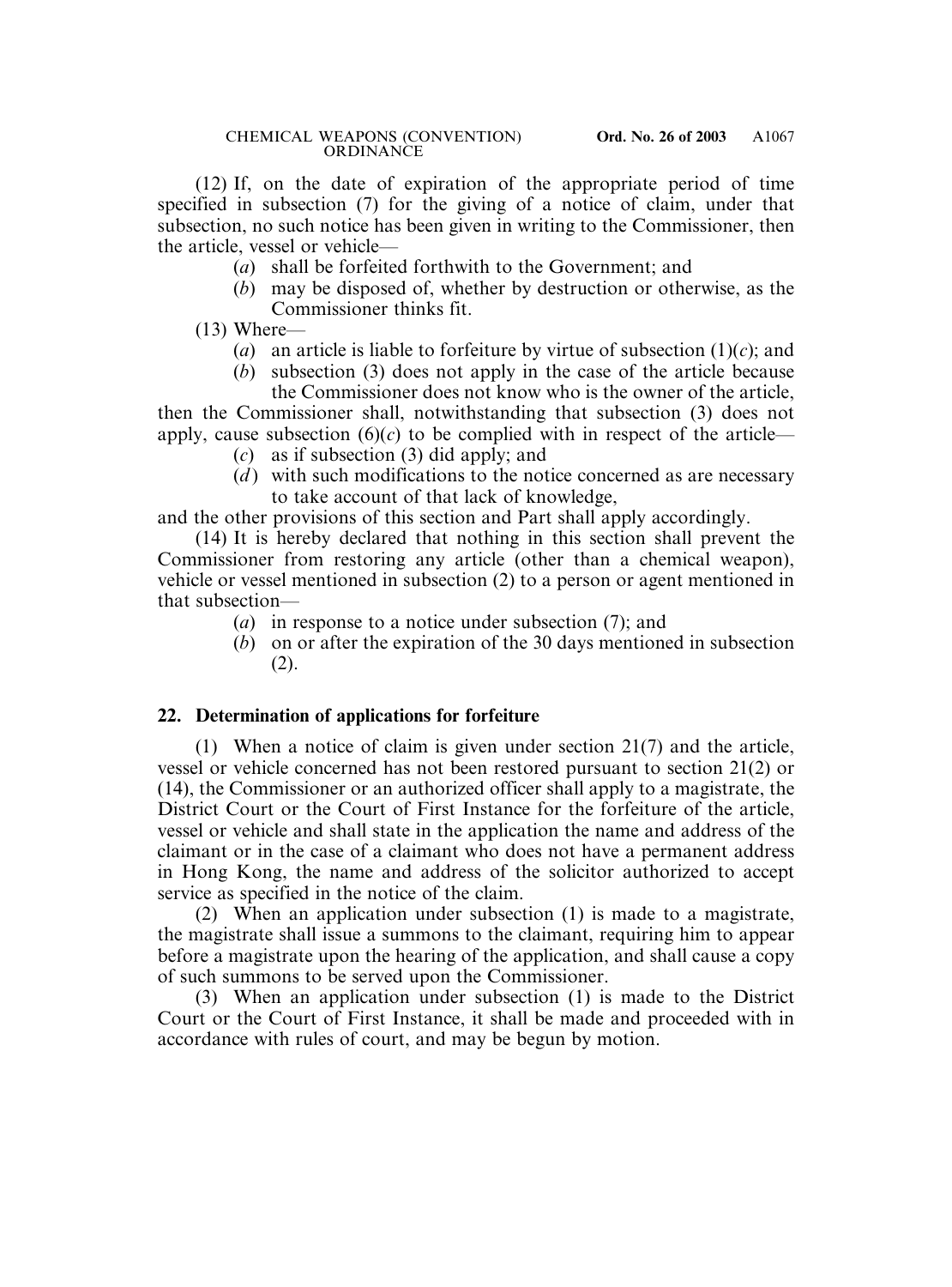(4) Where the claimant is the defendant in criminal proceedings before a court and there is no other claimant, on an application made in that behalf by the Commissioner, the court may hear the forfeiture application immediately following the criminal proceedings and for the purposes of a hearing under this subsection, any requirement in respect of the issue or service of a summons or any notice of the hearing under or by virtue of subsection (2) or (3), as the case may be, shall not apply.

(5) If, upon the hearing of an application under subsection (1), the claimant or some other person who, though not the claimant, was, or would have been, entitled to make a claim under section 21(7), appears before a court, the court shall hear the application.

(6) A court may, at the hearing of a forfeiture application, or at an adjourned hearing, hear a person—

- (*a*) who has not been served with a notice of seizure and was not present when an article, vessel or vehicle was seized; or
- (*b*) whose identity was not known to the Commissioner at the time of, or immediately after, seizure; and
- (*c*) who appears to the court to have a right to claim ownership of, or a legal or equitable interest in, the article, vessel or vehicle,

on his claim as to why the article, vessel or vehicle should not be forfeited.

(7) If, upon the hearing of an application under subsection (1), neither the claimant nor any other person who, though not the claimant, was, or would have been, entitled to make a claim under section 21(7), appears before a court and the court is satisfied—

- (*a*) that the summons or the notice of the hearing (if any) required to be served under or by virtue of subsection (2) or (3), as the case may be, was served;
- (*b*) that a person at the address for service, including a solicitor nominated to accept service on behalf of a claimant, has refused to accept service of the summons or the notice of the hearing referred to in paragraph (*a*); or
- (*c*) that the address for service given to the Commissioner is inadequate to effect service of the summons or the notice of the hearing referred to in paragraph (*a*),

the court shall hear and determine the application without requiring further inquiry as to the whereabouts of the claimant.

(8) Subject to the provisions of this Ordinance, an application under subsection (1) to a magistrate shall be deemed to be a complaint for the purposes of section 8 of the Magistrates Ordinance (Cap. 227).

(9) Upon the hearing of an application under subsection (1) a court shall order that the article, vessel or vehicle, as the case may be, be forfeited to the Government and disposed of, whether by destruction or otherwise, as the Commissioner thinks fit—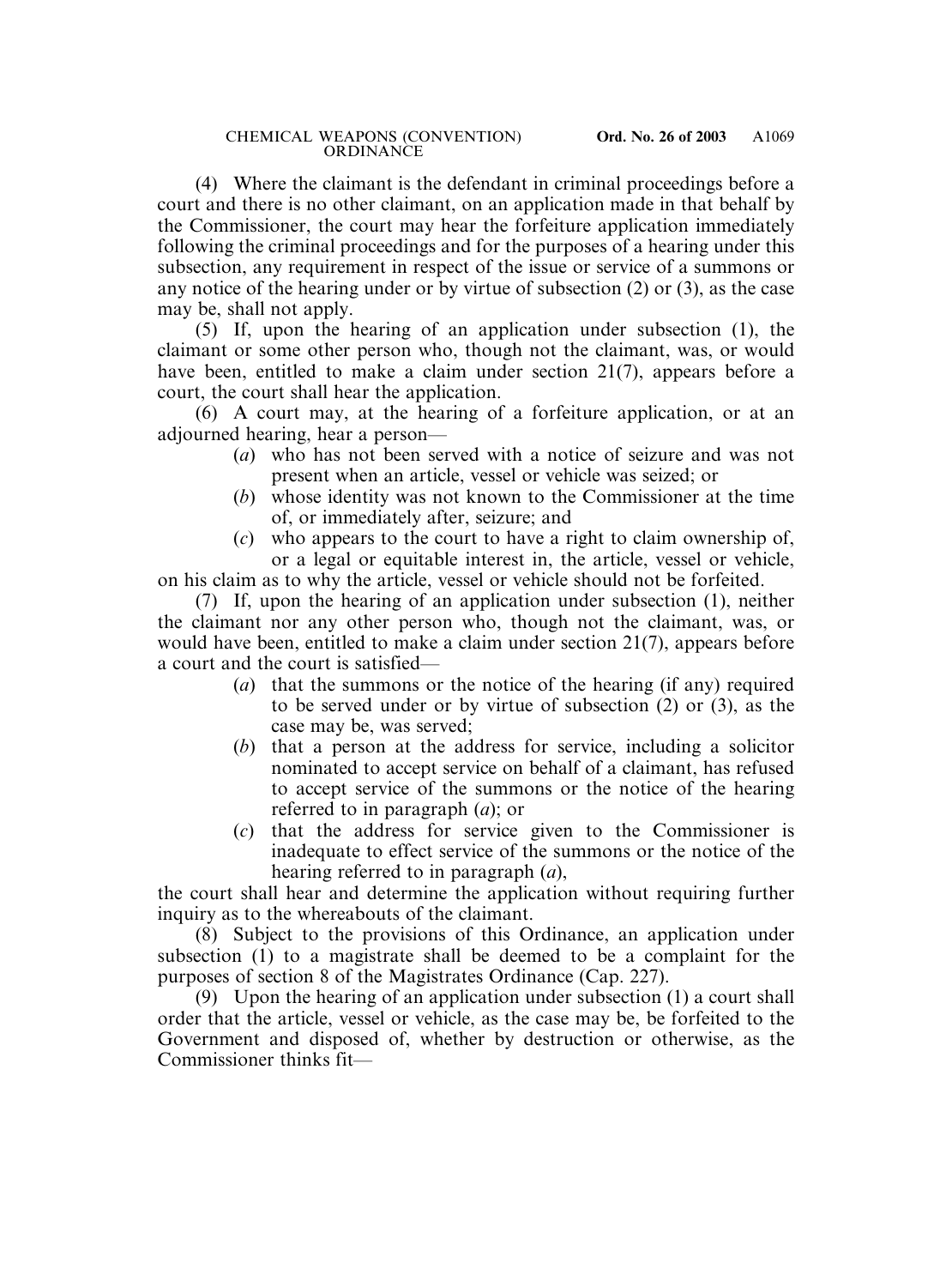- (*a*) in the case where—
	- (i) the person who appears before the court fails to satisfy the court that he was, or would have been, entitled to make a claim under section 21(7) in respect of the seized article, vessel or vehicle;
	- (ii) no other person appears before the court and satisfies it that he was, or would have been, entitled to make such claim; and
	- (iii) the court is satisfied that the article, vessel or vehicle is liable to forfeiture; or
- (b) in the case where the court is satisfied that the article—
	- (i) is liable to forfeiture; and
	- (ii) is such an article as is a chemical weapon.

(10) Upon the hearing of the application under subsection (1), in any case other than a case referred to in subsection  $(9)(a)$  or  $(b)$  a court may, if it is satisfied—

- (*a*) that a person is, or would have been, entitled to make a claim under section 21(7) in respect of the seized article, vessel or vehicle; and
- (*b*) that the article (not being a chemical weapon), is liable to forfeiture,

order that the article, vessel or vehicle—

- (*c*) be forfeited to the Government;
- $(d)$  be delivered to the claimant subject to any condition which it may specify in the order; or
- (*e*) be disposed of in such manner and subject to any such condition as it may specify in the order.

(11) Upon the hearing of the application a certified true copy of the record of the proceedings, including the decision of the court, in any proceedings in respect of an offence under this Ordinance shall be admissible in evidence.

(12) If, after a court has ordered that an article, vessel or vehicle be delivered to a person, that person cannot be found or refuses to accept the article, vessel or vehicle, the Commissioner may apply to a court which may—

- (*a*) order that the article, vessel or vehicle be forfeited; or
- (*b*) make any other order as it considers fit in the circumstances.

## **23. Power to release seized vessels and vehicles prior to hearing**

(1) Where an application has been made under section 22(1) in respect of a vessel or vehicle which is liable to forfeiture, a court may, upon payment into court by way of security of a sum of money of such amount as the court thinks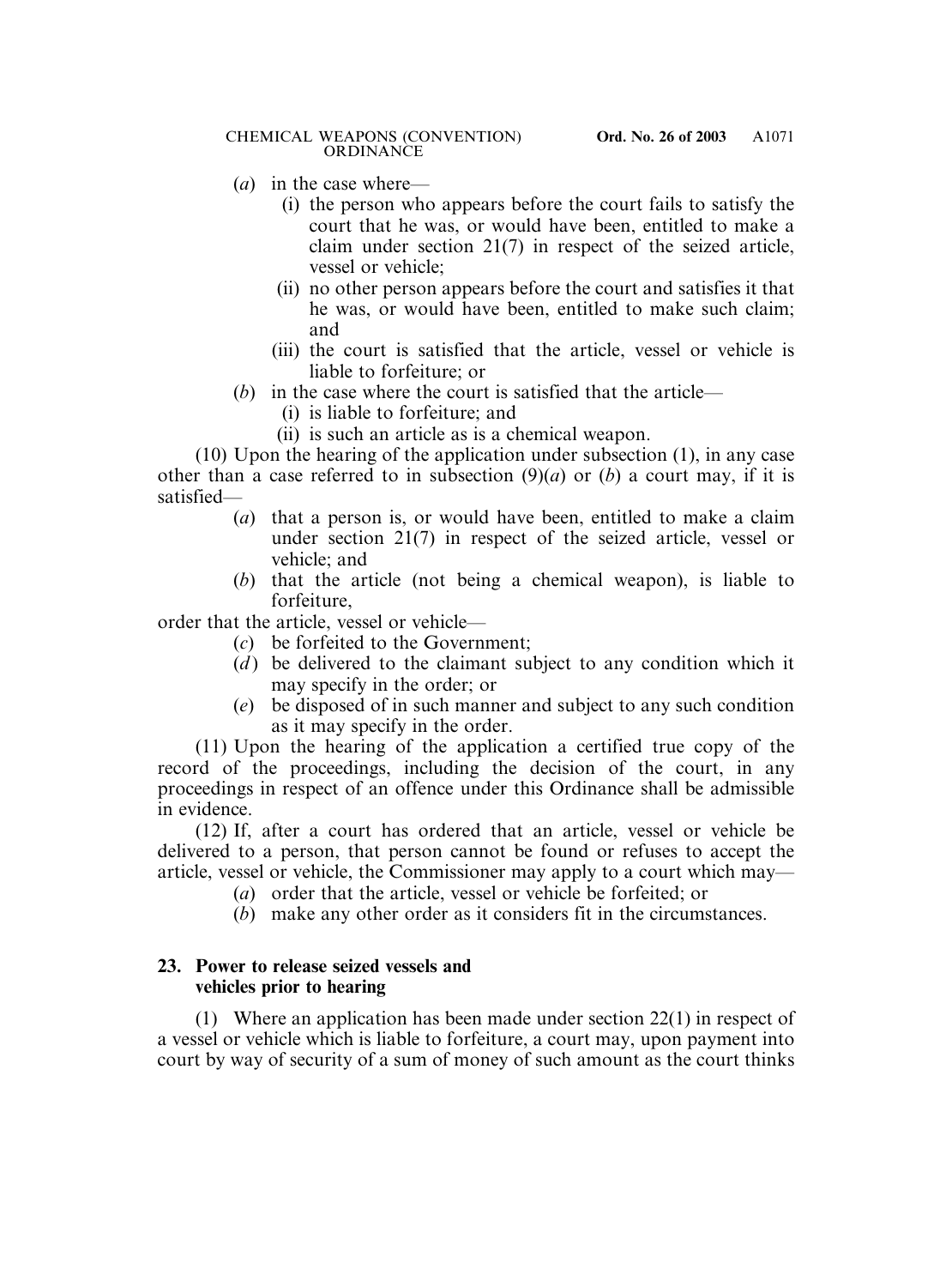fit in all the circumstances of the case, order that the vessel or vehicle be delivered to the claimant thereof upon the condition that the vessel or vehicle be re-delivered into the custody of the Commissioner before the date of hearing of the application.

 $(2)$  If—

- (*a*) a court has ordered under subsection (1) that a seized vessel or vehicle be delivered to the claimant thereof; and
- (*b*) the vessel or vehicle is not delivered into the custody of the Commissioner before the date of the hearing of the application,

the court hearing the application may, in lieu of ordering under section 22(9) or (10) that the vessel or vehicle be forfeited to the Government, order that the money paid into court under subsection (1) be forfeited to the Government or returned to the person who paid it into court.

(3) A claimant who applies for the release of a vessel or vehicle shall prior to the release of the vessel or vehicle pay to the Commissioner the reasonable cost of assessing the value of the vessel or vehicle as the court orders.

## **24. Power to dispose, etc., of perishables, etc.**

(1) If an article liable to forfeiture under section 21(1) is, in the opinion of the Commissioner, of a perishable nature or of such a nature that it is difficult to store or is likely to deteriorate before the conclusion of any proceedings relating to it, the Commissioner may—

- (*a*) release the article to the owner or a person entitled to make a claim upon payment by way of security to the Commissioner of an amount of money of not less than the value of the seized article as assessed by the Commissioner or an authorized officer;
- (*b*) for a perishable article, order that the article—
	- (i) be sold and the proceeds of the sale be retained by the Commissioner; or
	- (ii) be destroyed; or
- (*c*) for an article that is difficult to store or an article that is likely to deteriorate before the conclusion of any proceedings relating to it, apply to a magistrate, the District Court or the Court of First Instance for an order that the article be sold and the proceeds of the sale be retained by the Commissioner.

(2) The court to which an application has been made under subsection  $(1)(c)$  shall not make an order under that subsection unless it is satisfied that—

> (*a*) in the case where the application is made before the expiry of the period for making a claim under section 21(7), the persons referred to in section 21(3), (4) and (5) have been given notice of the application for an order to sell the article; or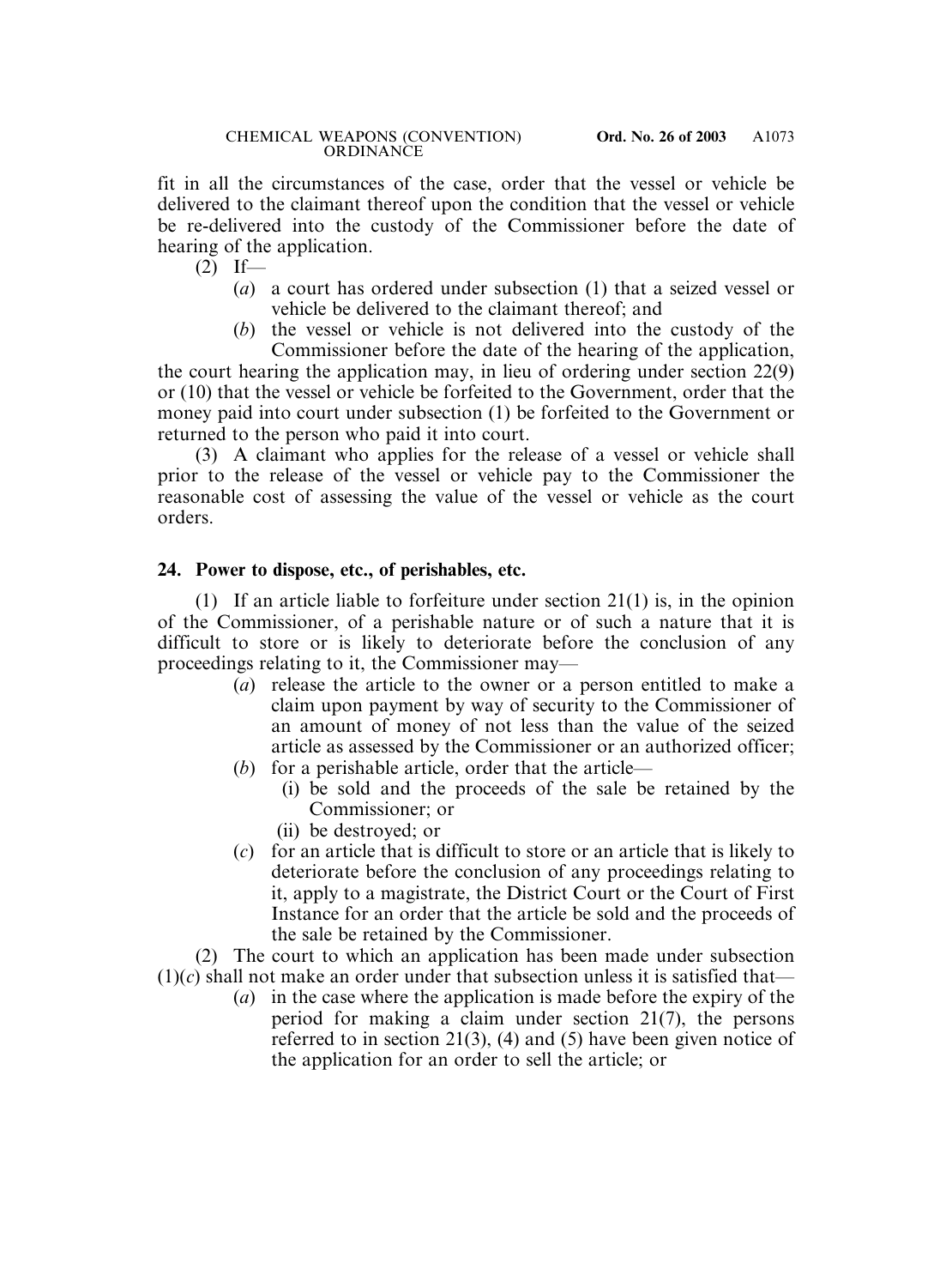(*b*) in case where the application is made after the expiry of the period referred to in paragraph (*a*), the persons who have given notice to the Commissioner have been given notice of the application for an order to sell the article.

(3) Where an application is made under section 22(1) with respect to an article which is liable to forfeiture under section 21(1), the court may, in lieu of ordering under section 22(9) or (10) that the article be forfeited to the Government or be delivered to the claimant, order that the money paid to the Commissioner as security under subsection (1)(*a*) or retained by the Commissioner under subsection (1)(*b*) or (*c*), be forfeited to the Government or paid to the person giving the security or the claimant.

(4) If an article liable to forfeiture under section 21(1) is, in the reasonable opinion of the Commissioner, a chemical weapon which poses an immediate threat to the health or safety of the public, the Commissioner may order that the article be destroyed or otherwise disposed of in such a manner that the article ceases to be such a threat.

## **25. Stay of order on appeal**

(1) Subject to subsection (2), an order by a court for the delivery of an article, vessel or vehicle to a claimant shall be stayed if the Commissioner or the Secretary for Justice lodges an appeal against the order to deliver the article, vessel or vehicle or an application by way of case stated in relation to the order of the court until those proceedings are dealt with by the higher court.

(2) The Commissioner may, notwithstanding subsection (1), consent to the delivery of the article, vessel or vehicle.

## PART 7

## INTERNATIONAL INSPECTIONS

# **26. Inspections : Interpretation**

For the purposes of this Part—

- (*a*) the verification annex is the annex on implementation and verification to the Convention;
- (*b*) a routine inspection is an inspection conducted pursuant to Parts II to IX of that annex;
- (*c*) a challenge inspection is an inspection conducted pursuant to Parts II and X of that annex;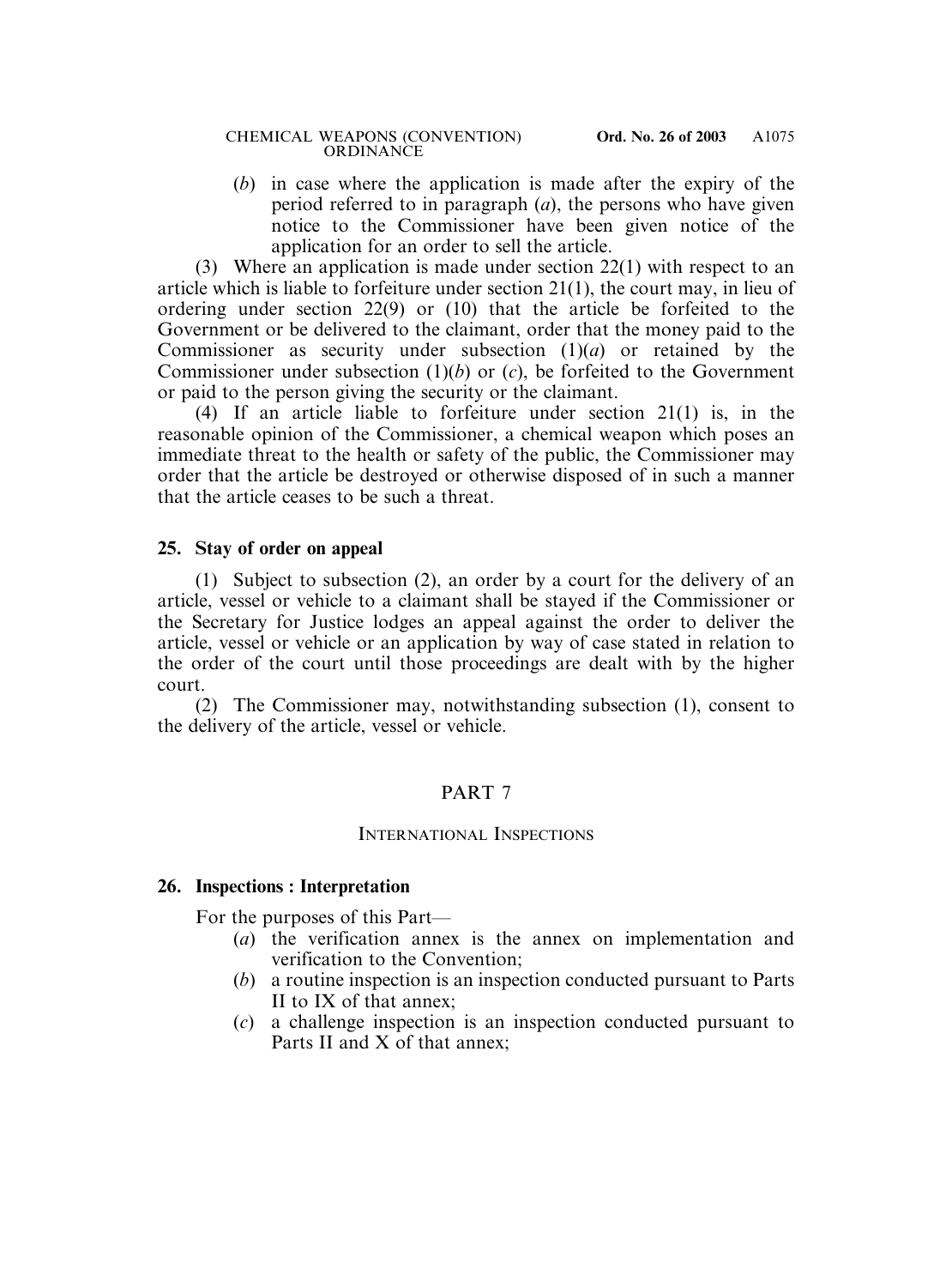(*d*) an assistance inspection is an inspection conducted pursuant to Parts II and XI of that annex.

[*cf. 1996 c. 6 s. 24 U.K.*]

# **27. Rights of entry, etc., for purposes of inspection**

of—

(1) If it is proposed to conduct a routine inspection, a challenge inspection or an assistance inspection in Hong Kong—

- (*a*) the Commissioner may issue an authorization under this section in respect of that inspection (except such an authorization in relation to a challenge inspection or an assistance inspection to the extent that the area in which that inspection is to be conducted is domestic premises);
- (*b*) in the case of a challenge inspection or an assistance inspection to the extent that the area in which that inspection is to be conducted is domestic premises, a magistrate may issue an authorization under this section in respect of that inspection if the magistrate is satisfied, by information on oath, that it is reasonably necessary for the domestic premises to be subject to that inspection.
- (2) An authorization under this section shall—
	- (*a*) contain a description of the area (the specified area) in which the inspection is to be conducted;
	- (*b*) specify the type of inspection concerned;
	- (*c*) state the names of the members of the inspection team by whom the inspection is to be carried out; and
	- (*d*) in the case of a challenge inspection, state the name of any observer who may accompany the team.

(3) An authorization under this section shall have the effect of authorizing the inspection team—

- (*a*) to exercise within the specified area such rights of access, entry and unobstructed inspection as are conferred on them by the verification annex; and
- (*b*) to do such other things within that area in connection with the inspection as they are entitled to do by virtue of the verification annex (including things concerning the maintenance, replacement or adjustment of any instrument or other article).
- (4) An authorization under this section shall in addition have the effect
	- (*a*) authorizing one or more than one in-country escort to accompany the inspection team in accordance with the provisions of the verification annex; and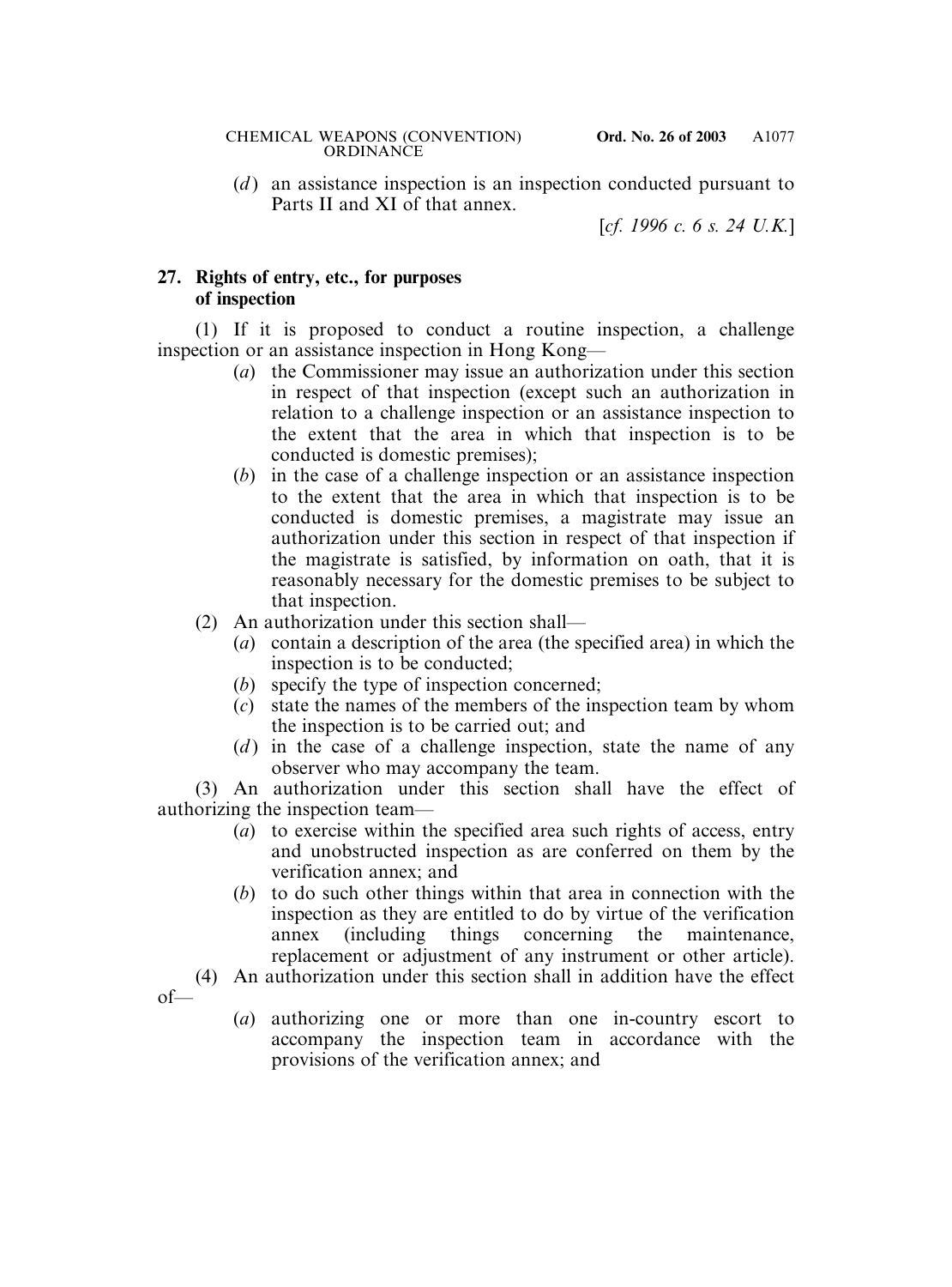#### CHEMICAL WEAPONS (CONVENTION) **Ord. No. 26 of 2003** ORDINANCE

(*b*) authorizing a member of the Customs and Excise Service or an authorized officer or any other public officer to give such assistance as the in-country escort may request for the purpose of facilitating the conduct of the inspection in accordance with the verification annex,

and the name of the person in charge of the in-country escort shall be stated in the authorization.

(5) An authorization under this section in the case of a challenge inspection shall in addition have the effect of authorizing the observer to exercise within the specified area such rights of access and entry as are conferred on him by the verification annex.

(6) Any member of the Customs and Excise Service or authorized officer or other public officer giving assistance in accordance with subsection (4)(*b*) may use such reasonable force as he considers necessary for the purpose mentioned in that subsection.

- (7) The occupier of any premises or place—
	- (*a*) in relation to which it is proposed to exercise a right of entry in reliance on an authorization under this section; or
	- (*b*) on which an inspection is being carried out in reliance on such an authorization,

or a person acting on behalf of the occupier of any such premises or place, shall be entitled to require a copy of the authorization to be shown to him by a member of the in-country escort.

(8) The validity of any authorization purporting to be issued under this section in respect of any inspection shall not be called in question before any court at any time before the conclusion of that inspection.

(9) Accordingly, where an authorization purports to be issued under this section in respect of any inspection, no proceedings (of whatever nature) shall be brought at any time before the conclusion of the inspection if they would, if successful, have the effect of preventing, delaying or otherwise affecting the carrying out of the inspection.

(10) If in any proceedings any question arises whether a person at any time was or was not, in relation to any routine, challenge or assistance inspection, a member of the inspection team or a member of the in-country escort or the observer, a certificate issued by or under the authority of the Commissioner stating any fact relating to that question shall be conclusive evidence of that fact.

(11) If an authorization is issued under this section the Commissioner or, in the case of an authorization issued under subsection (1)(*b*), a magistrate, may issue an amendment varying the specified area, and—

(*a*) from the time when the amendment is expressed to take effect this section shall apply as if the specified area were the area as varied;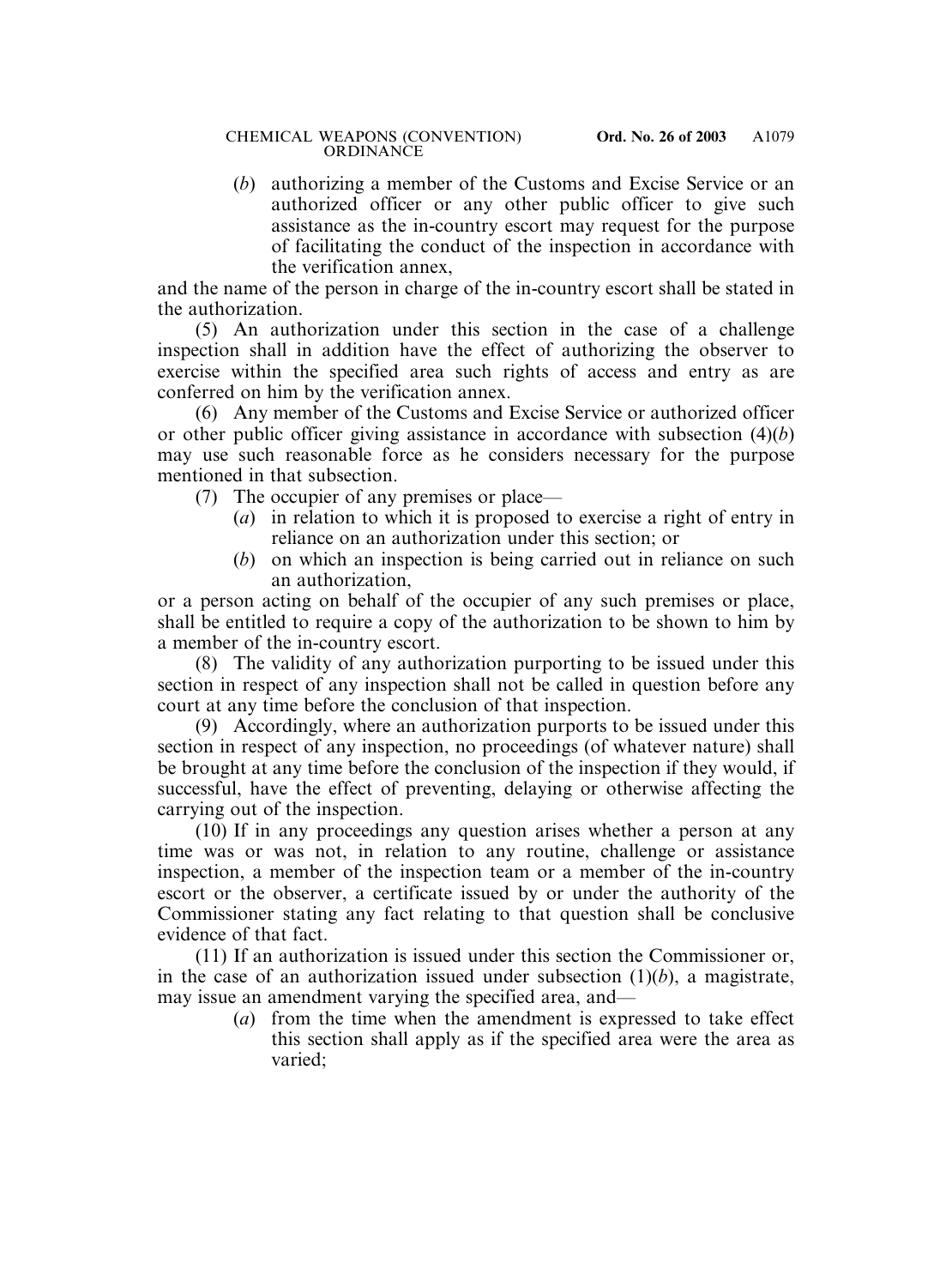- (*b*) subsection (8) shall apply to the amendment as it applies to the authorization;
- (*c*) the Commissioner or magistrate, as the case may be, may issue further amendments varying the specified area and in such a case paragraphs (*a*) and (*b*) shall apply accordingly.

[*cf. 1996 c. 6 s. 25 U.K.*]

# PART 8

## DISCLOSURE OF INFORMATION

#### **28. Disclosure of information**

- (1) This section applies to information if—
	- (*a*) it was obtained under, or in connection with anything done under, this Ordinance or the Convention; and
	- (*b*) it relates to a particular business or other activity carried on by any person.

(2) So long as the business or activity continues to be carried on the information shall not be disclosed except—

- (*a*) with the consent of the person for the time being carrying on the business or activity;
- (*b*) in connection with anything done for the purposes of the Convention;
- (*c*) in the performance of duties imposed by this Ordinance or in connection with anything done for the purposes of this Ordinance;
- (*d*) in connection with the investigation of any criminal offence or for the purposes of any criminal proceedings;
- (*e*) in connection with the enforcement of any restriction on imports or exports;
- (*f*) in connection with anything done for the purposes of ensuring the security of Hong Kong;
- (*g*) in dealing with an emergency involving danger to the public;
- (*h*) to the International Court of Justice for the purpose of enabling that Court to deal with any dispute referred to it under the Convention; or
- (*i*) that it is permitted by law.

[*cf. 1996 c. 6 s. 32(1) & (2) U.K.*]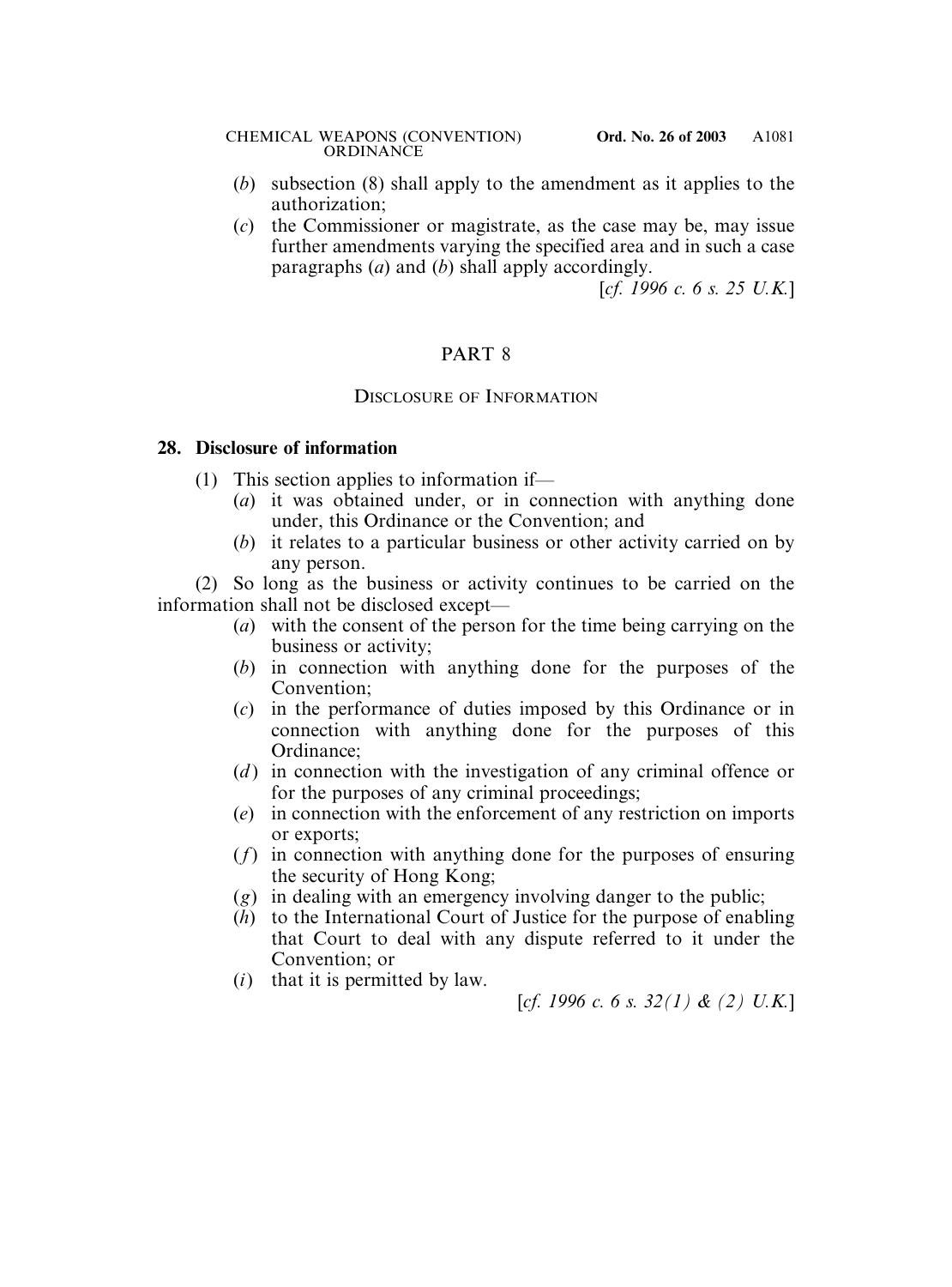## PART 9

#### **OFFENCES**

#### **29. Part 2 offences (Chemical weapons)**

(1) A person who contravenes section 5 commits an offence and is liable on conviction on indictment to imprisonment for life.

(2) In proceedings for an offence under subsection (1), where section 5(*a*), (*b*), (*c*) or (*d* ) is applicable to an article, it is a defence for the person charged with the offence to prove—

- (*a*) that he neither knew nor suspected nor had reason to suspect that the article was a chemical weapon; or
- (*b*) that he knew or suspected the article to be a chemical weapon and as soon as was practicable after he first so knew or suspected he took all reasonable steps to inform a member of the Customs and Excise Service or an authorized officer of his knowledge or suspicion.

(3) Nothing in subsection (2) prejudices any defence which it is open to a person charged with an offence under section 5 to raise apart from that subsection. [*cf. 1996 c. 6 s. 2(6), (7) & (8) U.K.*]

(4) A person who contravenes section 7(1) commits an offence and is liable on conviction to a fine at level 6 and to imprisonment for 6 months.

## **30. Part 3 offences (Permits)**

- (1) A person who—
	- (*a*) is required under section 8(1)(*a*) to have a permit to operate a facility so far as concerns the production, acquisition, retention or use of Schedule 1 chemicals at that facility, or the transfer of Schedule 1 chemicals from that facility; and
	- (*b*) without, or otherwise than in accordance with, such a permit, intentionally or recklessly produces, acquires, retains or uses Schedule 1 chemicals at that facility, or transfers Schedule 1 chemicals from that facility,

commits an offence and is liable—

- (*c*) on summary conviction to a fine of \$200,000 and to imprisonment for 2 years;
- (*d*) on conviction on indictment to a fine of \$500,000 and to imprisonment for 5 years.
- (2) A person who—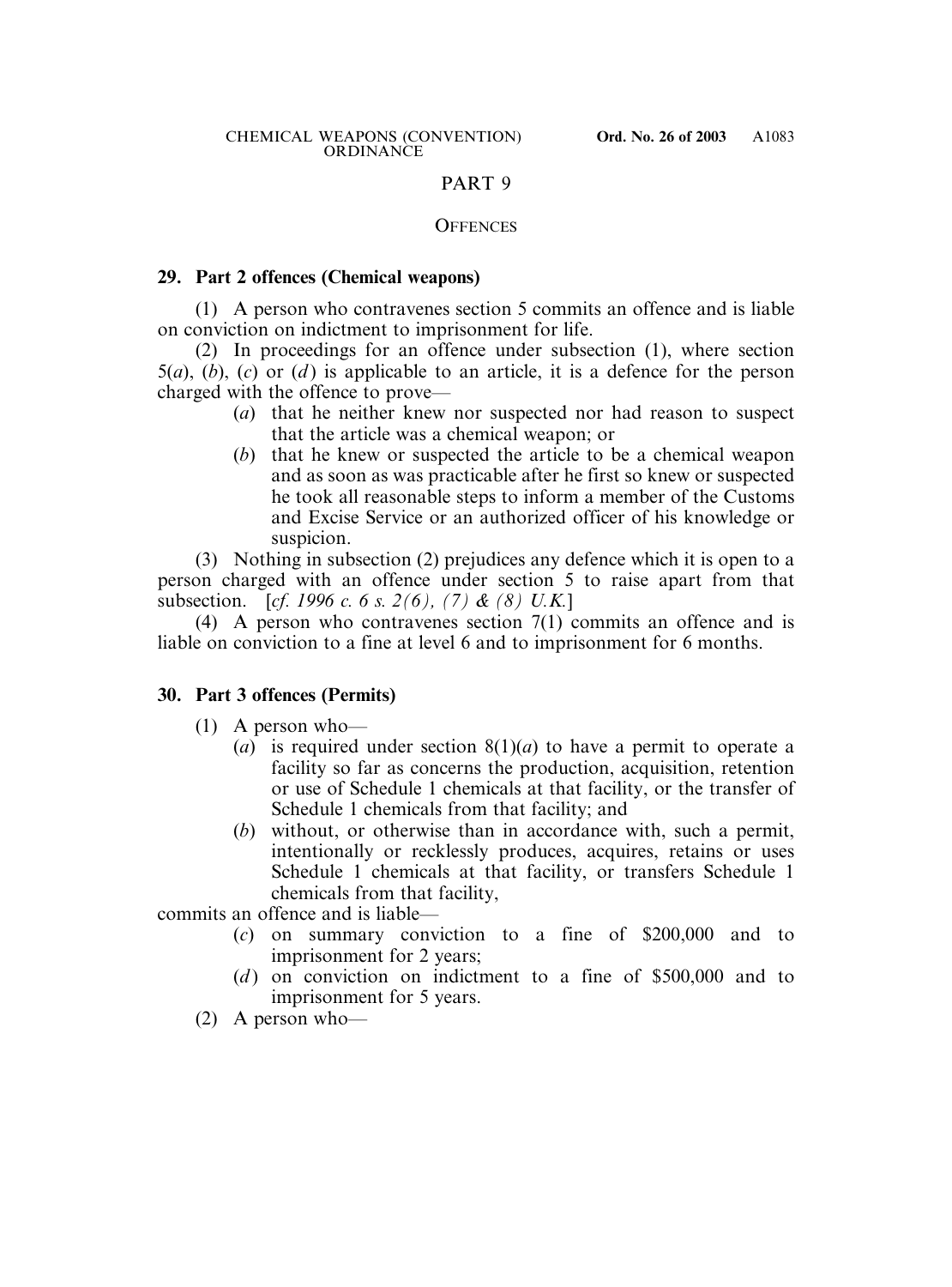- (*a*) is required under section 8(1)(*b*) to have a permit to operate a facility so far as concerns the production, processing or consumption of Schedule 2 chemicals at that facility; and
- (*b*) without, or otherwise than in accordance with, such a permit, intentionally or recklessly produces, processes or consumes Schedule 2 chemicals at that facility,

commits an offence and is liable—

- (*c*) on summary conviction to a fine at level 6 and to imprisonment for 1 year;
- (*d*) on conviction on indictment to a fine of \$200,000 and to imprisonment for 2 years.
- (3) A person who—
	- (*a*) is required under section  $8(1)(c)$  to have a permit to operate a facility so far as concerns the production of particular Schedule 3 chemicals at that facility; and
	- (*b*) without, or otherwise than in accordance with, such a permit, intentionally or recklessly produces that chemical at that facility,

commits an offence and is liable on conviction to a fine at level 6 and to imprisonment for 1 year. [*cf. Chemical Weapons (Prohibition) Act 1994, s. 77(1), (2) & (3), Commonwealth of Australia*]

(4) A permit holder who, without reasonable excuse, contravenes a condition to which a permit is subject commits an offence and is liable on conviction to a fine at level 6 and to imprisonment for 1 year.

- (5) Any person who—
	- (*a*) forges a permit;
	- (*b*) without the authority of the Director, makes any alteration to a permit; or
	- (*c*) knowingly utters or makes use of a permit that has been forged or, without the authority of the Director, altered,

commits an offence and is liable on conviction to a fine of \$200,000 and to imprisonment for 2 years.

## **31. Part 4 offences (Notifications and reports in respect of facilities)**

(1) The operator of a facility who, without reasonable excuse, contravenes section  $11(1)(a)$  or  $(b)$  or  $12(2)$  commits an offence and is liable on conviction to a fine at level 6 and to imprisonment for 1 year.

(2) A person who, without reasonable excuse, fails to comply with a notice given by the Director under section 13(2) or (3) commits an offence and is liable on conviction to a fine at level 6 and to imprisonment for 1 year.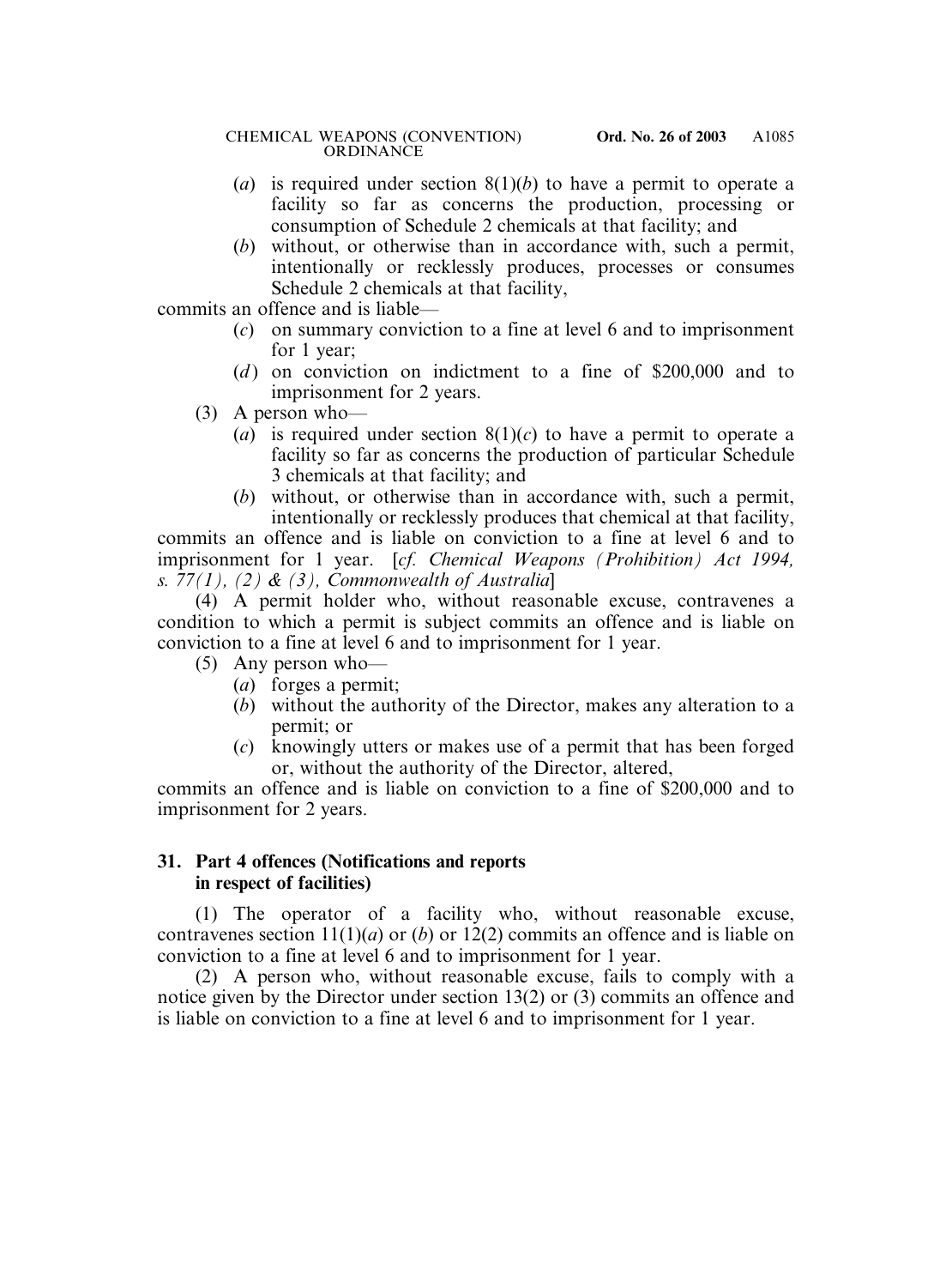## **32. Part 5 offences (Powers of investigation)**

(1) Subject to subsection (2), a person who contravenes section 17(1), (3), (4) or (5) commits an offence and is liable on conviction to a fine at level 3 and to imprisonment for 6 months.

(2) Subsection (1) shall not apply to a prescribed person mentioned in paragraph (*b*) of the definition of "prescribed person" in section 17(7) whenever the prescribed person is acting in his capacity as a prescribed person.

(3) If a member of the Customs and Excise Service or an authorized officer has placed a lock or seal pursuant to section 20, then except as provided in subsection (4), any person who breaks or interferes with such a lock or seal commits an offence and is liable on conviction to a fine at level 2 and to imprisonment for 3 months.

 $(4)$  If—

- (*a*) any person breaks or interferes with any such lock or seal in the belief in good faith that it is necessary immediately to break or interfere with the lock or seal in order to prevent—
	- (i) injury being suffered by any person; or
	- (ii) damage being incurred to any premises, vessel, aircraft, vehicle or article; or
- (*b*) a public officer breaks or interferes with any such lock or seal in the exercise of his lawful duties,

such person or public officer shall be deemed not to have contravened subsection (3).

## **33. Part 7 offences (International inspections)**

(1) If an authorization has been issued under section 27 in respect of any inspection, a person commits an offence if he—

- (*a*) refuses without reasonable excuse to comply with any request made by a member of the Customs and Excise Service or an authorized officer or a member of the in-country escort for the purpose of facilitating the conduct of that inspection in accordance with the verification annex;
- (*b*) interferes without reasonable excuse with any container, instrument or other article installed in the course of that inspection in accordance with the verification annex; or
- (*c*) wilfully obstructs any member of the inspection team or of the in-country escort, or the observer, in the conduct of that inspection in accordance with the verification annex.

(2) Subsection (1)(*b*) applies to interference which occurs at any time while the container, instrument or other article is retained in accordance with the verification annex.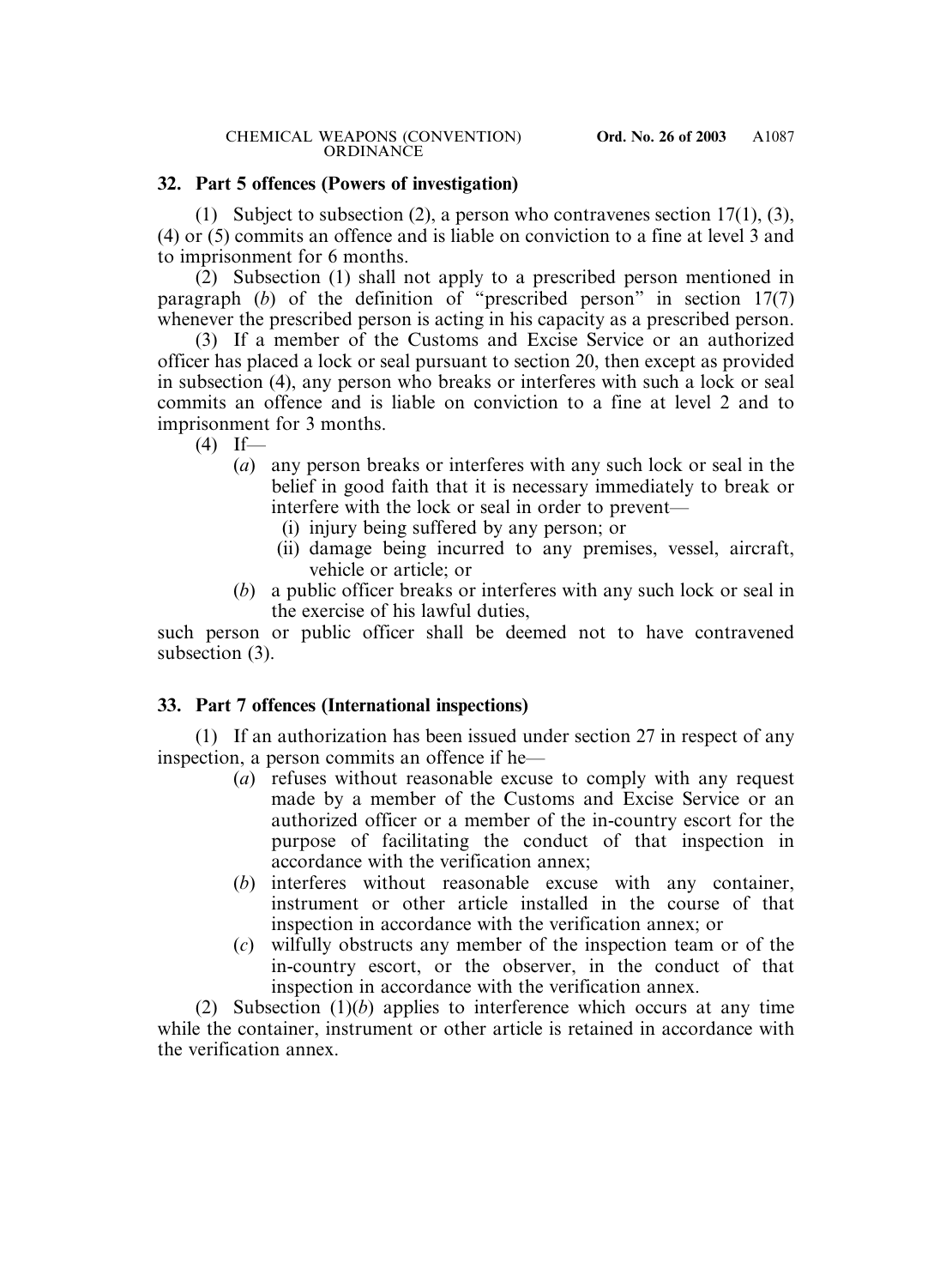(3) A person who commits an offence under this section is liable on conviction to a fine at level 6 and to imprisonment for 6 months.

[*cf. 1996 c. 6 s. 26 U.K.*]

## **34. Part 8 offence (Disclosure of information)**

A person who discloses information in contravention of section 28 commits an offence and is liable—

- (*a*) on summary conviction to a fine at level 6;
- (*b*) on conviction on indictment to a fine of \$200,000 and to imprisonment for 2 years.

## **35. Obstruction**

- (1) Any person who—
	- (*a*) wilfully obstructs a member of the Customs and Excise Service or an authorized officer in the exercise of any power or the performance of any duty conferred or imposed on members of the Customs and Excise Service or authorized officers by this Ordinance;
	- (*b*) fails to comply with any requirement, direction or demand given or made by a member of the Customs and Excise Service or an authorized officer in the exercise or performance of any such power or duty,

commits an offence and is liable on conviction to a fine at level 6 and to imprisonment for 6 months.

(2) Any person who knowingly makes a false report, or furnishes any false or misleading information, to a member of the Customs and Excise Service or an authorized officer in performing his duties under this Ordinance commits an offence and is liable on conviction to a fine at level 6 and to imprisonment for 6 months.

## **36. False or misleading statements, etc.**

- (1) Any person, who, in respect of—
	- (*a*) an application for the grant of a permit; or
	- (*b*) any document or other article (howsoever described) required under this Ordinance (including required under a permit or under the Convention) to be provided to the Commissioner, the Director, a member of the Customs and Excise Service, an authorized officer, or an inspection team,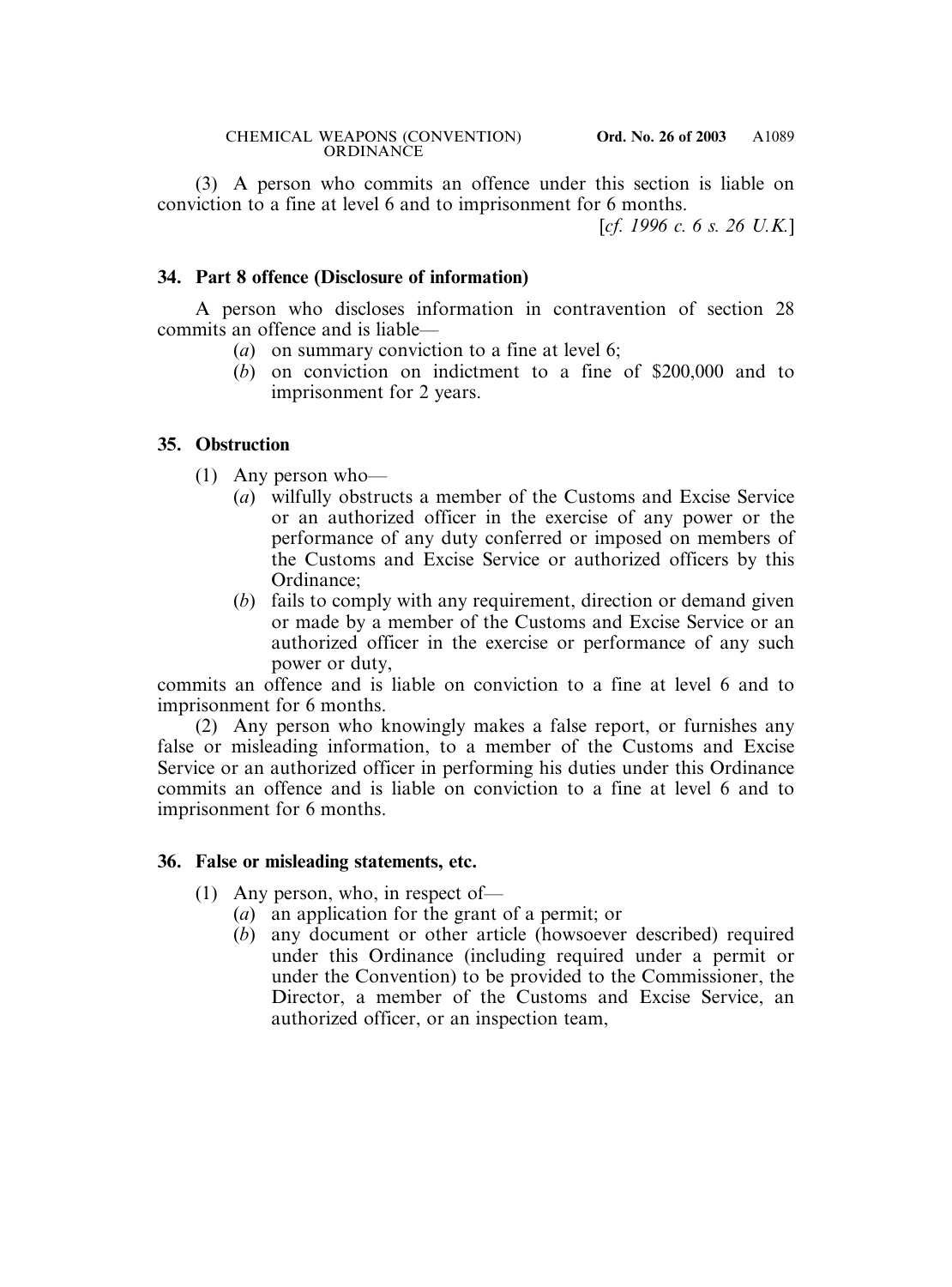makes or causes to be made any statement or furnishes or causes to be furnished any information which is false or misleading in a material particular or omits any material particular commits an offence and is liable on conviction to a fine of \$200,000 and to imprisonment for 2 years, unless he satisfies the court that he did not know and had no reason to believe the statement or information to be false or misleading or the omission to be material.

(2) Any person who, without reasonable excuse, refuses or fails to provide a document or other article in accordance with a requirement referred to in subsection (1)(*b*) commits an offence and is liable on conviction to a fine of \$200,000 and to imprisonment for 2 years.

## **37. Time limitation for criminal proceedings**

In any case of an offence, other than an indictable offence, under this Ordinance, a complaint shall be made or an information laid in respect of the offence within 2 years or, in the case of an offence under section 35(2), 3 years from the time when the matter of the complaint or information, as the case may be, arose.

## PART 10

#### **MISCELLANEOUS**

## **38. Appeals**

(1) The holder of, or the applicant for, a permit to which a relevant decision applies may appeal in writing to the Chief Executive in Council—

- (*a*) against the decision; and
- (*b*) not later than 28 days after notice of the decision was served on the holder or the applicant, as the case may be.

(2) In subsection (1), "relevant decision" (有關決定) means a decision of the Director to which section 10(4) applies.

(3) The Chief Executive in Council shall determine an appeal under subsection (1) by confirming, varying or reversing the decision the subject of the appeal.

## **39. Power of Director to specify forms**

(1) Subject to subsection (2), the Director may specify the form of any document required under this Ordinance to be in the specified form and the form of such other documents required for the purposes of this Ordinance as he thinks fit.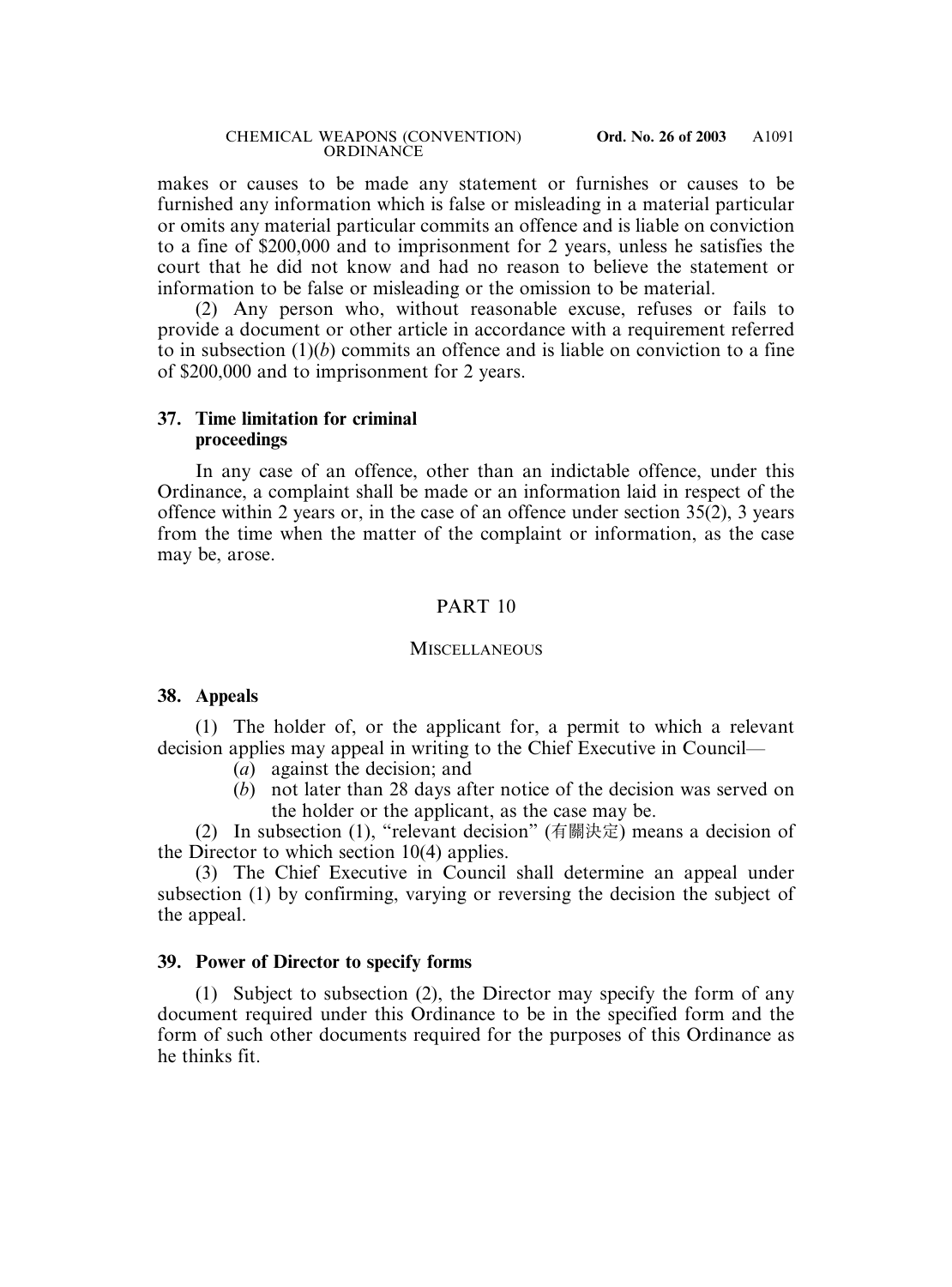(2) The Director's power under subsection (1) shall be subject to any express requirement under this Ordinance for a form, whether specified or otherwise, to comply with that requirement, but that requirement shall not restrict the exercise of that power in respect of that form to the extent that, in the opinion of the Director, his exercise of that power in respect of that form does not contravene that requirement.

(3) The Director's power under subsection (1) may be exercised in such a way as to—

- (*a*) include in the specified form of any document referred to in that subsection a statutory declaration—
	- (i) to be made by the person completing the form; and
	- (ii) as to whether the particulars contained in the form are true and correct to the best of that person's knowledge and belief;
- (*b*) specify 2 or more forms of any document referred to in that subsection, whether as alternatives, or to provide for particular circumstances or particular cases, as the Director thinks fit.
- (4) A form specified under this section shall be—
	- (*a*) completed in accordance with such directions and instructions as are specified in the form;
	- (*b*) accompanied by such documents as are specified in the form; and
	- (*c*) if the completed form is required to be provided to—
		- (i) the Director;
		- (ii) another person on behalf of the Director; or
		- (iii) any other person,

so provided in the manner and within the period, if any, specified in the form.

## **40. Power to amend Schedules**

(1) The Secretary for Commerce, Industry and Technology may by order amend Schedule 1, 2 or 3 in order to effect changes made to the Convention under Article XV of the Convention.

(2) The Financial Secretary may by order amend Schedule 4.

## **41. Service of notices**

Subject to section 21(6) and (10), a notice (howsoever described) which is required to be served under this Ordinance, or which may be served under this Ordinance, on a person (howsoever described) shall, in the absence of evidence to the contrary, be deemed to be so served if—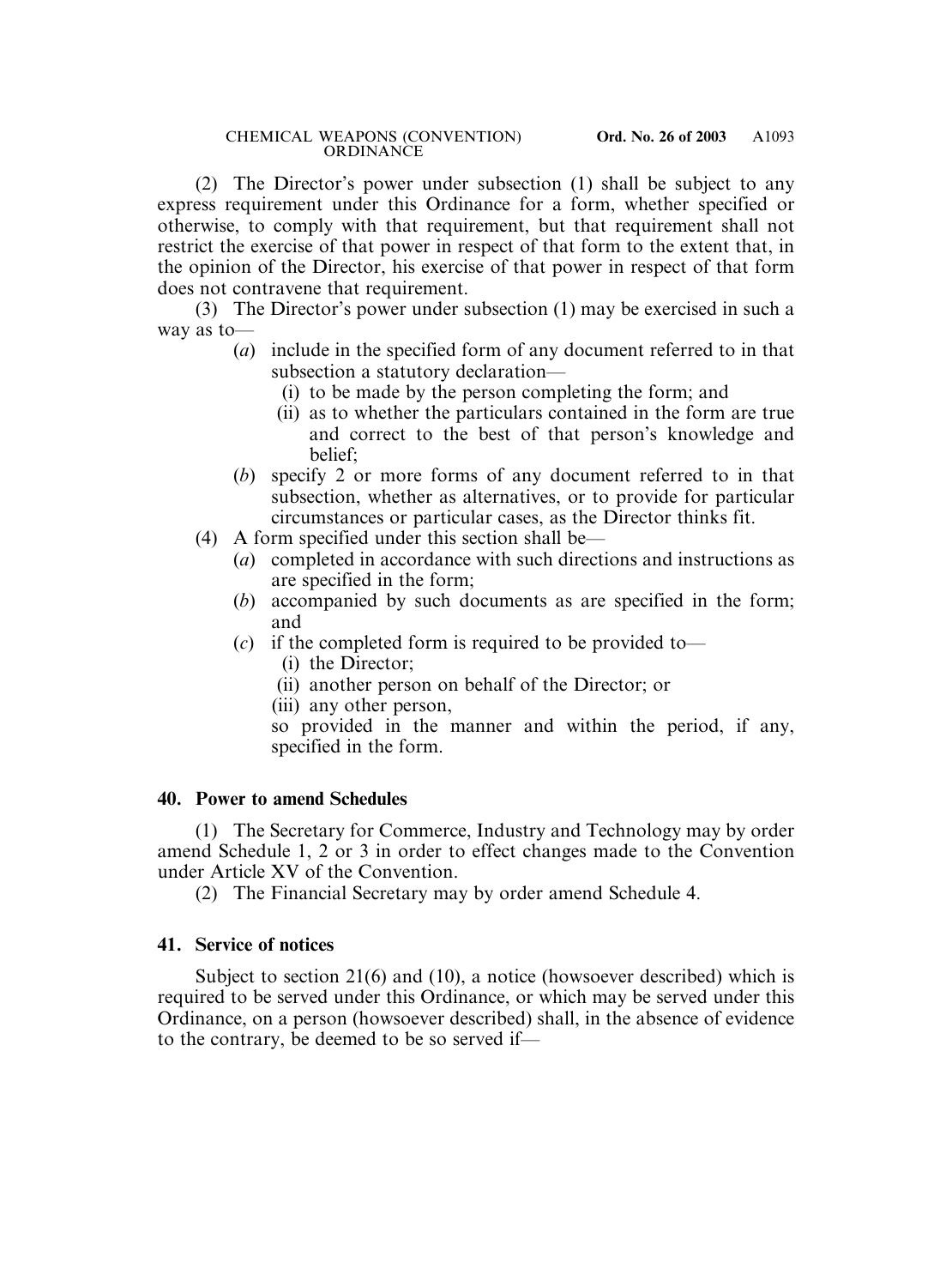#### CHEMICAL WEAPONS (CONVENTION) **Ord. No. 26 of 2003 ORDINANCE**

- (*a*) in the case of an individual, it is—
	- (i) delivered to him;
	- (ii) left at his last known address for service, or at his last known place of residence or business, in Hong Kong;
	- (iii) sent by post to him at his last known address for service, or at his last known postal address, in Hong Kong; or
	- (iv) sent by telex, facsimile transmission or other similar method to him at his last known address for service, or at his last known postal address, or at his last known place of residence or business, in Hong Kong;
- (*b*) in the case of a company, it is—
	- (i) given to or served on an officer of the company;
	- (ii) left at the company's last known address for service, or at its last known place of business, in Hong Kong;
	- (iii) sent by post to the company at its last known address for service, or at its last known postal address, in Hong Kong; or
	- (iv) sent by telex, facsimile transmission or other similar method to the company at its last known address for service, or at its last known postal address, or at its last known place of business, in Hong Kong;
- (*c*) in the case of a partnership, it is—
	- (i) delivered, left or sent in accordance with paragraph (*a*) in respect of any partner who is an individual; or
	- (ii) given, served, left or sent in accordance with paragraph (*b*) in respect of any partner which is a company;
- (*d*) in the case of a person ("attorney") holding a power of attorney under which the attorney is authorized to accept service in respect of another person, it is—
	- (i) delivered, left or sent in accordance with paragraph (*a*) where the attorney is an individual;
	- (ii) given, served, left or sent in accordance with paragraph (*b*) where the attorney is a company;
	- (iii) delivered, left or sent in accordance with paragraph (*a*) in respect of any partner who is an individual where the attorney is a partnership; or
	- (iv) given, served, left or sent in accordance with paragraph (*b*) in respect of any partner which is a company where the attorney is a partnership.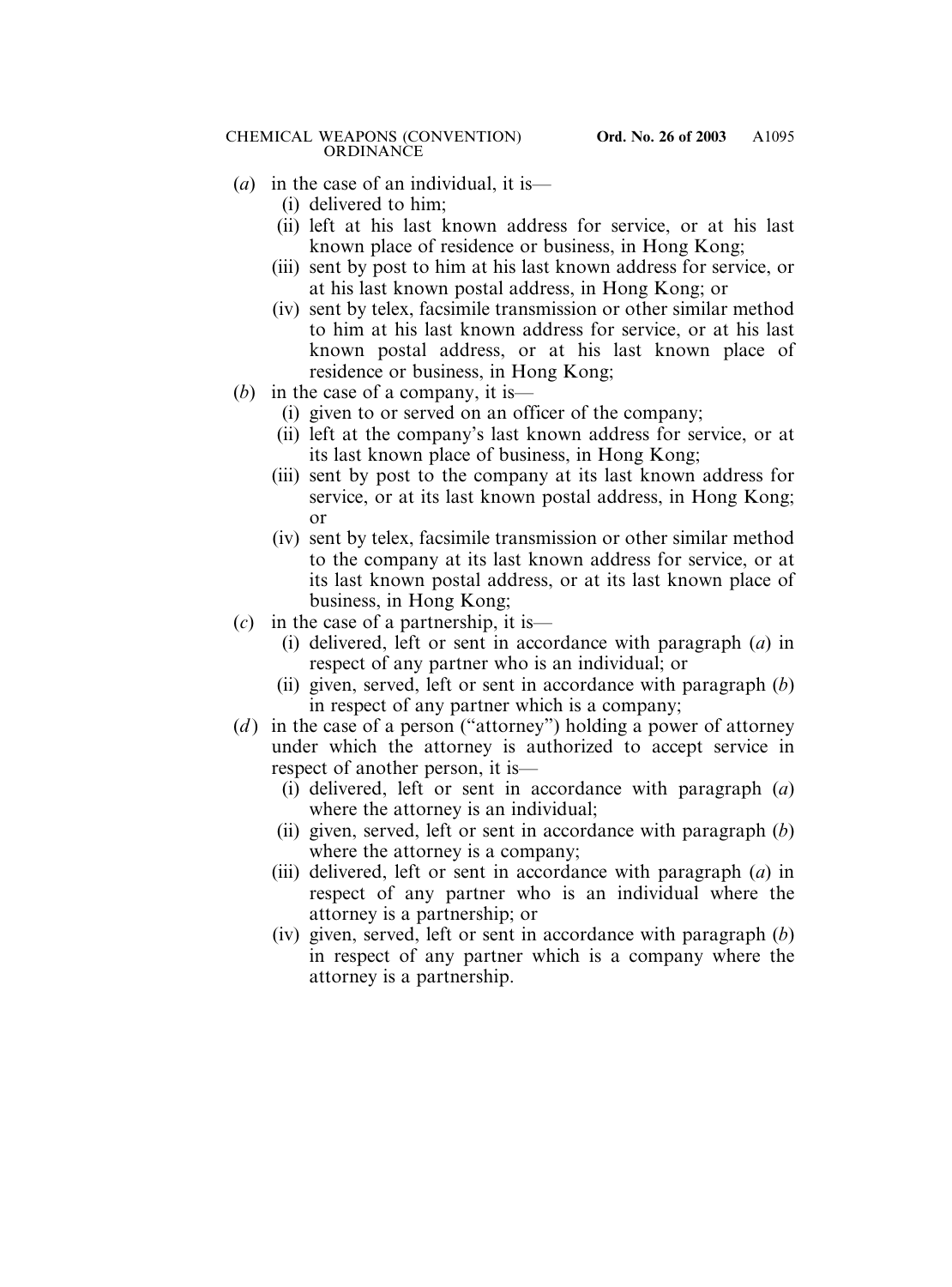# **42. Regulations**

The Chief Executive in Council may make regulations prescribing matters—

- (*a*) required or permitted by this Ordinance to be prescribed; or
- (*b*) necessary or convenient to be prescribed for carrying out or giving effect to this Ordinance,

and, in particular, making provision with respect to—

- (*c*) the making of reports to the Organization in compliance with Hong Kong's obligations under the Convention;
- (*d*) offences in respect of contraventions of the regulations including the imposition in respect of any such offence of a fine not exceeding level 6 and of imprisonment for a period not exceeding 2 years.

# **43. Transitional**

(1) Where on the relevant day the operator of a facility requires a permit to operate the facility during the year in which that day falls, then the operator shall be deemed to be the holder of a permit to operate the facility during that year—

- (*a*) subject to paragraph (*b*), until the expiration of—
	- (i) 3 months immediately following that day; or
	- (ii) that year,

whichever first occurs;

- (*b*) if an application is made under section 9—
	- (i) for a permit to operate the facility during that year; and
	- (ii) before whichever expiration referred to in paragraph (*a*) first occurs,
	- until the determination under section 10 of the application.

(2) Where the relevant day falls after 30 September in a year, then the operator of a facility who requires a permit to operate the facility during the immediately following year shall be deemed to be the holder of a permit to operate the facility during that immediately following year—

- (*a*) subject to paragraph (*b*), until the expiration of 3 months immediately following that day;
- (*b*) if an application is made under section 9—
	- (i) for a permit to operate the facility during that immediately following year; and
	- (ii) before the expiration referred to in paragraph (*a*) occurs, until the determination under section 10 of the application.

(3) In this section, "relevant day" (有關日期) means the day on which section 8 commences.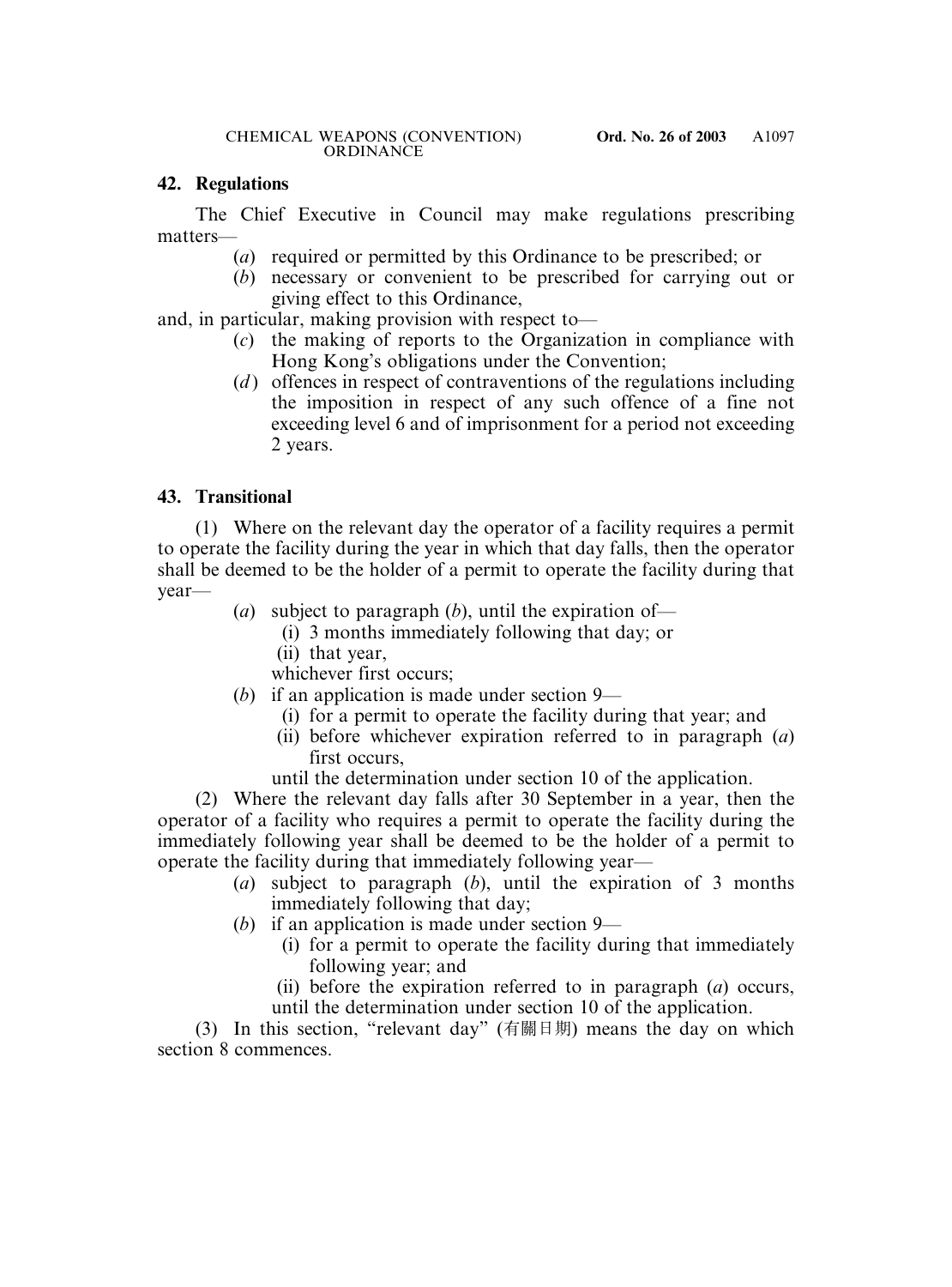## **44. Consequential amendments**

The enactments specified in Schedule 5 are amended as set out in that Schedule.

#### SCHEDULE 1 [ss.  $2 \& 40$ ]

#### CHEMICALS LISTED FOR THE PURPOSES OF THE DEFINITION OF "SCHEDULE 1 CHEMICAL"

|     |                                                   |                                                                                                                                                                                                           | CAS registry<br>number |
|-----|---------------------------------------------------|-----------------------------------------------------------------------------------------------------------------------------------------------------------------------------------------------------------|------------------------|
| A.  | Toxic chemicals:                                  |                                                                                                                                                                                                           |                        |
| (1) |                                                   | O-Alkyl $(C10$ , incl. cycloalkyl) alkyl                                                                                                                                                                  |                        |
|     |                                                   | (Me, Et, n-Pr or i-Pr)-phosphonofluoridates                                                                                                                                                               |                        |
|     | e.g. Sarin:                                       | O-Isopropyl<br>methylphosphonofluoridate                                                                                                                                                                  | $(107-44-8)$           |
|     | Soman:                                            | O-Pinacolyl<br>methylphosphonofluoridate                                                                                                                                                                  | $(96-64-0)$            |
| (2) |                                                   | O-Alkyl $(C10$ , incl. cycloalkyl) N,N-dialkyl<br>(Me, Et, n-Pr or i-Pr) phosphoramidocyanidates                                                                                                          |                        |
|     | e.g. Tabun:                                       | O-Ethyl N,N-dimethyl<br>phosphoramidocyanidate                                                                                                                                                            | $(77-81-6)$            |
| (3) |                                                   | O-Alkyl (H or $\langle C_{10}$ , incl. cycloalkyl) S-2-dialkyl<br>(Me, Et, n-Pr or i-Pr)-aminoethyl alkyl<br>(Me, Et, n-Pr or i-Pr) phosphonothiolates and<br>corresponding alkylated or protonated salts |                        |
|     | e.g. $VX$ :                                       | O-Ethyl S-2-diisopropylaminoethyl<br>methyl phosphonothiolate                                                                                                                                             | $(50782 - 69 - 9)$     |
| (4) | Sulfur mustards:                                  |                                                                                                                                                                                                           |                        |
|     |                                                   | 2-Chloroethylchloromethylsulfide                                                                                                                                                                          | $(2625 - 76 - 5)$      |
|     |                                                   | Mustard gas: Bis (2-chloroethyl) sulfide                                                                                                                                                                  | $(505-60-2)$           |
|     | Bis (2-chloroethylthio) methane                   |                                                                                                                                                                                                           | $(63869-13-6)$         |
|     | Sesquimustard: 1,2-Bis (2-chloroethylthio) ethane |                                                                                                                                                                                                           | $(3563 - 36 - 8)$      |
|     | 1,3-Bis (2-chloroethylthio) -n-propane            |                                                                                                                                                                                                           | $(63905 - 10 - 2)$     |
|     | 1,4-Bis (2-chloroethylthio) -n-butane             |                                                                                                                                                                                                           | $(142868-93-7)$        |
|     | 1,5-Bis (2-chloroethylthio) -n-pentane            |                                                                                                                                                                                                           | $(142868-94-8)$        |
|     |                                                   | Bis (2-chloroethylthiomethyl) ether                                                                                                                                                                       | $(63918-90-1)$         |
|     |                                                   | O-Mustard: Bis (2-chloroethylthioethyl) ether                                                                                                                                                             | $(63918-89-8)$         |
| (5) | Lewisites:                                        |                                                                                                                                                                                                           |                        |
|     |                                                   | Lewisite 1: 2-Chlorovinyldichloroarsine                                                                                                                                                                   | $(541-25-3)$           |
|     |                                                   | Lewisite 2: Bis (2-chlorovinyl) chloroarsine                                                                                                                                                              | $(40334-69-8)$         |
|     |                                                   | Lewisite 3: Tris (2-chlorovinyl) arsine                                                                                                                                                                   | $(40334 - 70 - 1)$     |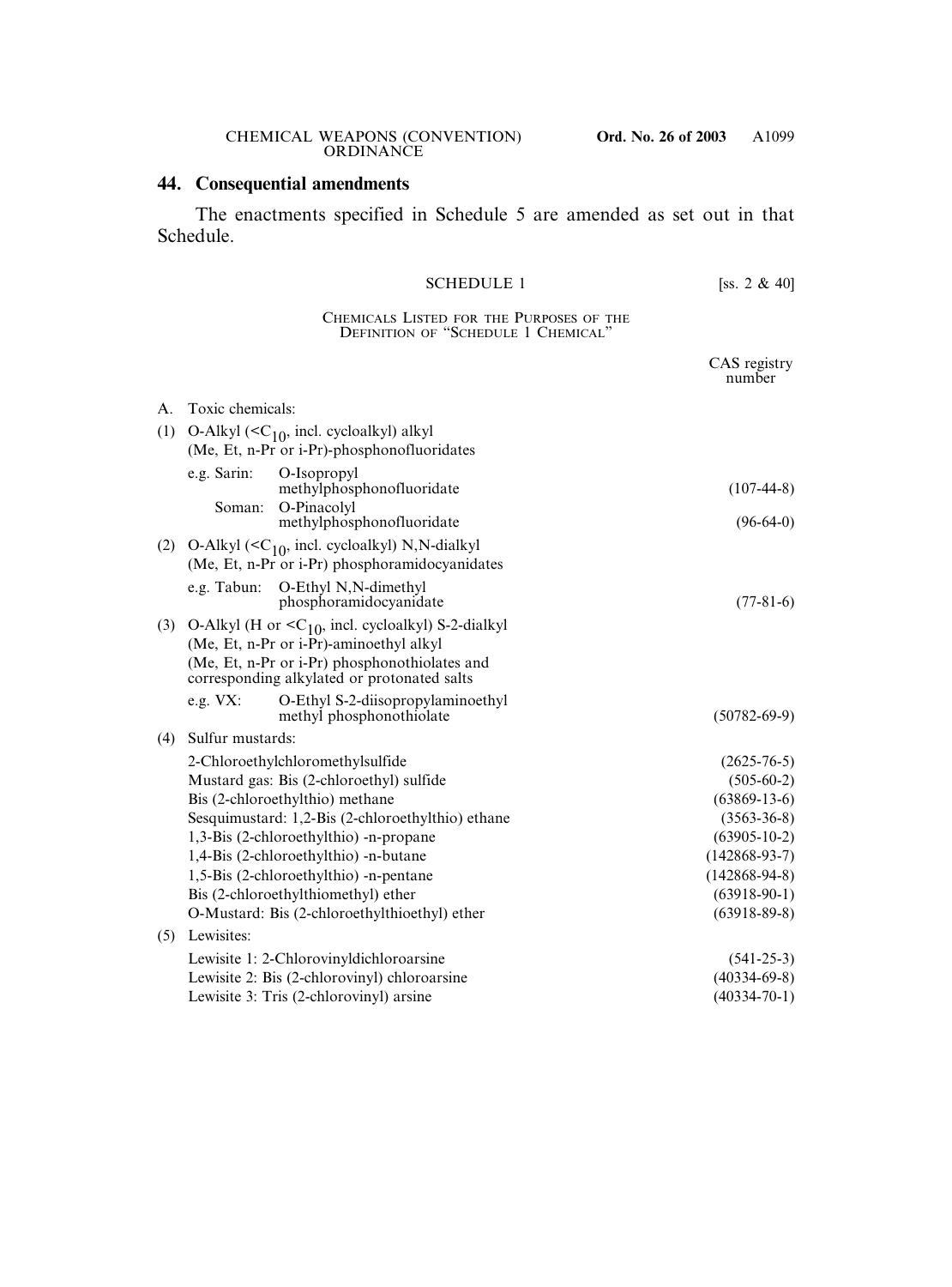| (6)       | Nitrogen mustards:                                                                     |                                                                     |                    |
|-----------|----------------------------------------------------------------------------------------|---------------------------------------------------------------------|--------------------|
|           |                                                                                        | HN1: Bis (2-chloroethyl) ethylamine                                 | $(538-07-8)$       |
|           |                                                                                        | HN2: Bis (2-chloroethyl) methylamine                                | $(51-75-2)$        |
|           |                                                                                        | HN3: Tris (2-chloroethyl) amine                                     | $(555-77-1)$       |
| (7)       | Saxitoxin                                                                              |                                                                     | $(35523 - 89 - 8)$ |
| (8)       | Ricin                                                                                  |                                                                     | $(9009 - 86 - 3)$  |
| <b>B.</b> | Precursors:                                                                            |                                                                     |                    |
| (9)       | Alkyl (Me, Et, n-Pr or i-Pr) phosphonyldifluorides                                     |                                                                     |                    |
|           |                                                                                        | e.g. DF: Methylphosphonyldifluoride                                 | $(676-99-3)$       |
|           |                                                                                        | (10) O-Alkyl (H or $\langle C_{10}$ , incl. cycloalkyl) O-2-dialkyl |                    |
|           | (Me, Et, n-Pr or i-Pr)-aminoethyl alkyl                                                |                                                                     |                    |
|           | (Me, Et, n-Pr or i-Pr) phosphonites and<br>corresponding alkylated or protonated salts |                                                                     |                    |
|           | e.g. $QL$ :                                                                            | O-Ethyl O-2-diisopropylaminoethyl<br>methylphosphonite              | $(57856 - 11 - 8)$ |
|           | $(11)$ Chlorosarin:                                                                    | O-Isopropyl methylphosphonochloridate                               | $(1445 - 76 - 7)$  |
|           |                                                                                        | (12) Chlorosoman: O-Pinacolyl methylphosphonochloridate             | $(7040 - 57 - 5)$  |
|           |                                                                                        |                                                                     |                    |

#### SCHEDULE 2 [ss. 2 & 40]

CAS registry

#### CHEMICALS LISTED FOR THE PURPOSES OF THE DEFINITION OF "SCHEDULE 2 CHEMICAL"

——————————

|                      |                                                                                                                                                                                            | number            |
|----------------------|--------------------------------------------------------------------------------------------------------------------------------------------------------------------------------------------|-------------------|
| $\mathbf{A}_{\cdot}$ | Toxic chemicals:                                                                                                                                                                           |                   |
| (1)                  | Amiton: O,O-Diethyl S-[2-(diethylamino)ethyl]<br>phosphorothiolate<br>and corresponding alkylated or protonated salts                                                                      | $(78-53-5)$       |
| (2)                  | PFIB: 1,1,3,3,3-Pentafluoro-2-(trifluoromethyl) -1-propene                                                                                                                                 | $(382 - 21 - 8)$  |
| (3)                  | BZ: 3-Quinuclidinyl benzilate $(*)$                                                                                                                                                        | $(6581 - 06 - 2)$ |
| <b>B.</b>            | Precursors:                                                                                                                                                                                |                   |
| (4)                  | Chemicals, except for those listed in Schedule 1,<br>containing a phosphorus atom to which is bonded<br>one methyl, ethyl or propyl (normal or iso) group<br>but not further carbon atoms, |                   |
|                      | e.g. Methylphosphonyl dichloride                                                                                                                                                           | $(676-97-1)$      |
|                      | Dimethyl methylphosphonate                                                                                                                                                                 | $(756-79-6)$      |
|                      | Exemption: Fonofos: O-Ethyl S-phenyl ethylphosphonothiolothionate                                                                                                                          | $(944-22-9)$      |
| (5)                  | N, N-Dialkyl (Me, Et, n-Pr or i-Pr) phosphoramidic dihalides                                                                                                                               |                   |
| (6)                  | Dialkyl (Me, Et, n-Pr or i-Pr) N, N-dialkyl                                                                                                                                                |                   |
|                      | (Me, Et, n-Pr or $i$ -Pr)-phosphoramidates                                                                                                                                                 |                   |
| (7)                  | Arsenic trichloride                                                                                                                                                                        | $(7784 - 34 - 1)$ |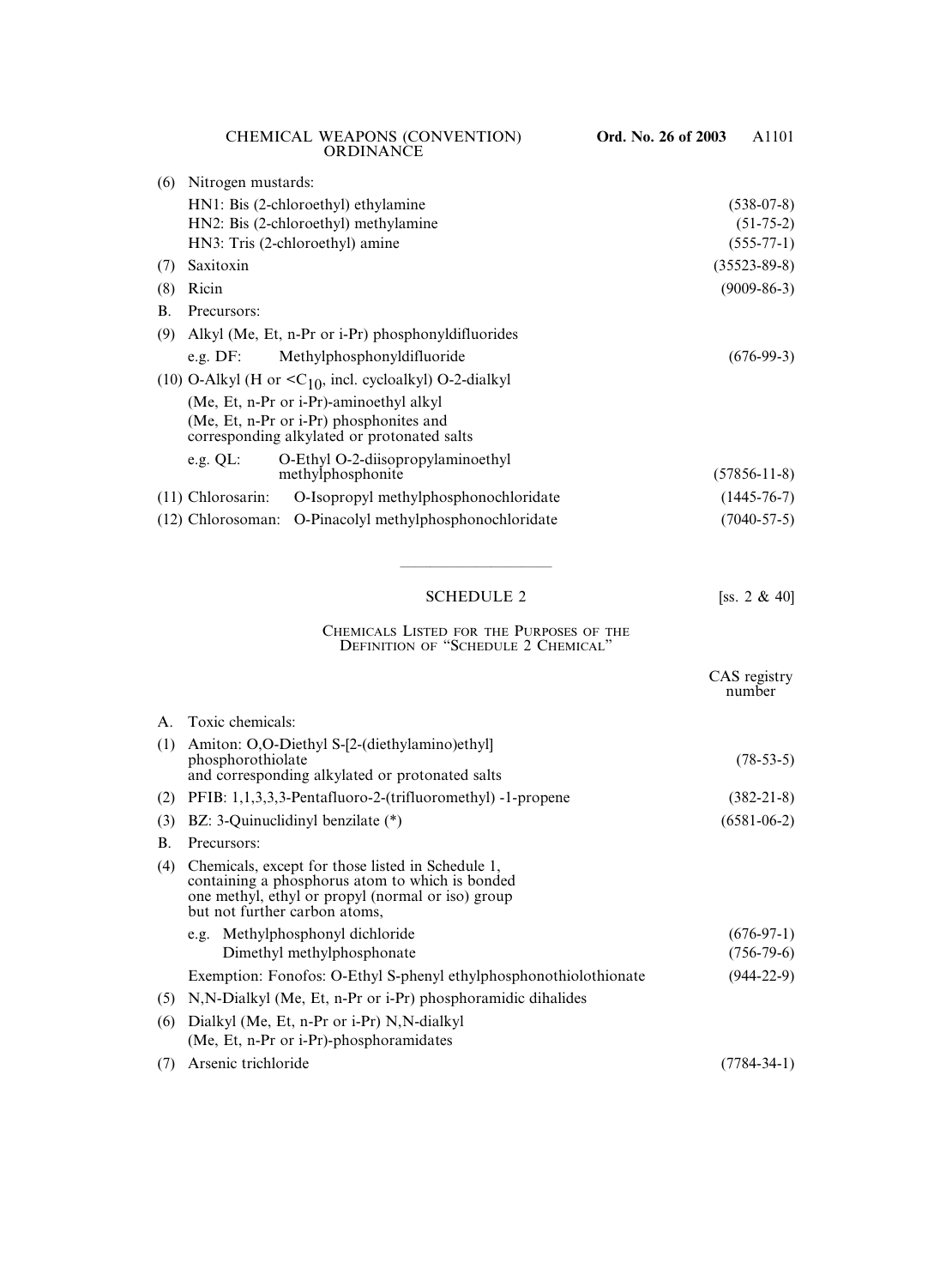| CHEMICAL WEAPONS (CONVENTION)<br><b>ORDINANCE</b>                                                       | Ord. No. 26 of 2003 | A1103        |
|---------------------------------------------------------------------------------------------------------|---------------------|--------------|
| (8) 2,2-Diphenyl-2-hydroxyacetic acid                                                                   |                     | $(76-93-7)$  |
| Quinuclidin-3-ol<br>(9)                                                                                 | $(1619-34-7)$       |              |
| $(10)$ N,N-Dialkyl (Me, Et, n-Pr or i-Pr) aminoethyl -2-chlorides<br>and corresponding protonated salts |                     |              |
| $(11)$ N,N-Dialkyl (Me, Et, n-Pr or i-Pr) aminoethane -2-ols<br>and corresponding protonated salts      |                     |              |
| Exemptions: N,N-Dimethylaminoethanol<br>and corresponding protonated salts                              |                     | $(108-01-0)$ |
| N,N-Diethylaminoethanol<br>and corresponding protonated salts                                           |                     | $(100-37-8)$ |
| $(12)$ N,N-Dialkyl (Me, Et, n-Pr or i-Pr) aminoethane -2-thiols<br>and corresponding protonated salts   |                     |              |
| $(13)$ Thiodiglycol: Bis $(2-hydroxyethyl)$ sulfide                                                     |                     | $(111-48-8)$ |
| (14) Pinacolyl alcohol: 3,3-Dimethylbutan-2-ol                                                          |                     | $(464-07-3)$ |
|                                                                                                         |                     |              |

# SCHEDULE 3 [ss. 2 & 40]

——————————

#### CHEMICALS LISTED FOR THE PURPOSES OF THE DEFINITION OF "SCHEDULE 3 CHEMICAL"

|           |                                     | CAS registry<br>number |
|-----------|-------------------------------------|------------------------|
| A.        | Toxic chemicals:                    |                        |
| (1)       | Phosgene: Carbonyl dichloride       | $(75-44-5)$            |
| (2)       | Cyanogen chloride                   | $(506-77-4)$           |
| (3)       | Hydrogen cyanide                    | $(74-90-8)$            |
| (4)       | Chloropicrin: Trichloronitromethane | $(76-06-2)$            |
| <b>B.</b> | Precursors:                         |                        |
| (5)       | Phosphorus oxychloride              | $(10025 - 87 - 3)$     |
| (6)       | Phosphorus trichloride              | $(7719-12-2)$          |
| (7)       | Phosphorus pentachloride            | $(10026 - 13 - 8)$     |
| (8)       | Trimethyl phosphite                 | $(121-45-9)$           |
| (9)       | Triethyl phosphite                  | $(122-52-1)$           |
|           | (10) Dimethyl phosphite             | $(868 - 85 - 9)$       |
|           | (11) Diethyl phosphite              | $(762-04-9)$           |
|           | (12) Sulfur monochloride            | $(10025-67-9)$         |
|           | (13) Sulfur dichloride              | $(10545-99-0)$         |
|           | (14) Thionyl chloride               | $(7719-09-7)$          |
|           | (15) Ethyldiethanolamine            | $(139-87-7)$           |
|           | (16) Methyldiethanolamine           | $(105-59-9)$           |
|           | (17) Triethanolamine                | $(102-71-6)$           |